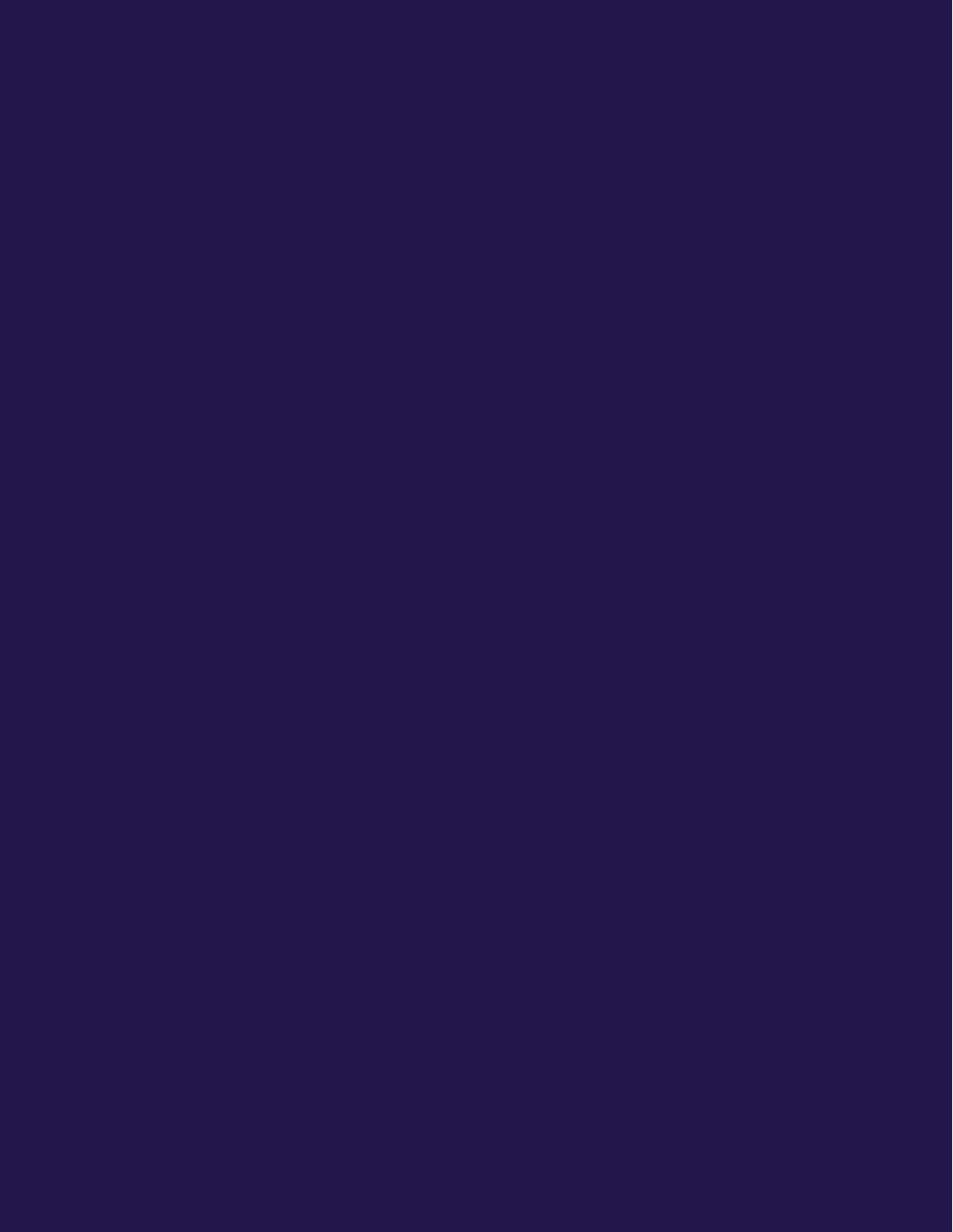|  |  |  |  |  |  | SPECIAL REPORT SERIES |  |  |  |
|--|--|--|--|--|--|-----------------------|--|--|--|
|  |  |  |  |  |  |                       |  |  |  |

# **Investing in Supply Chain Security: Collateral Benefits**

James B. Rice, Jr. Director, Integrated Supply Chain Management Program Center for Transportation and Logistics Massachusetts Institute of Technology

Philip W. Spayd **Research Affiliate** Center for Transportation and Logistics Massachusetts Institute of Technology

May 2005

**IBM Center for The Business** of Government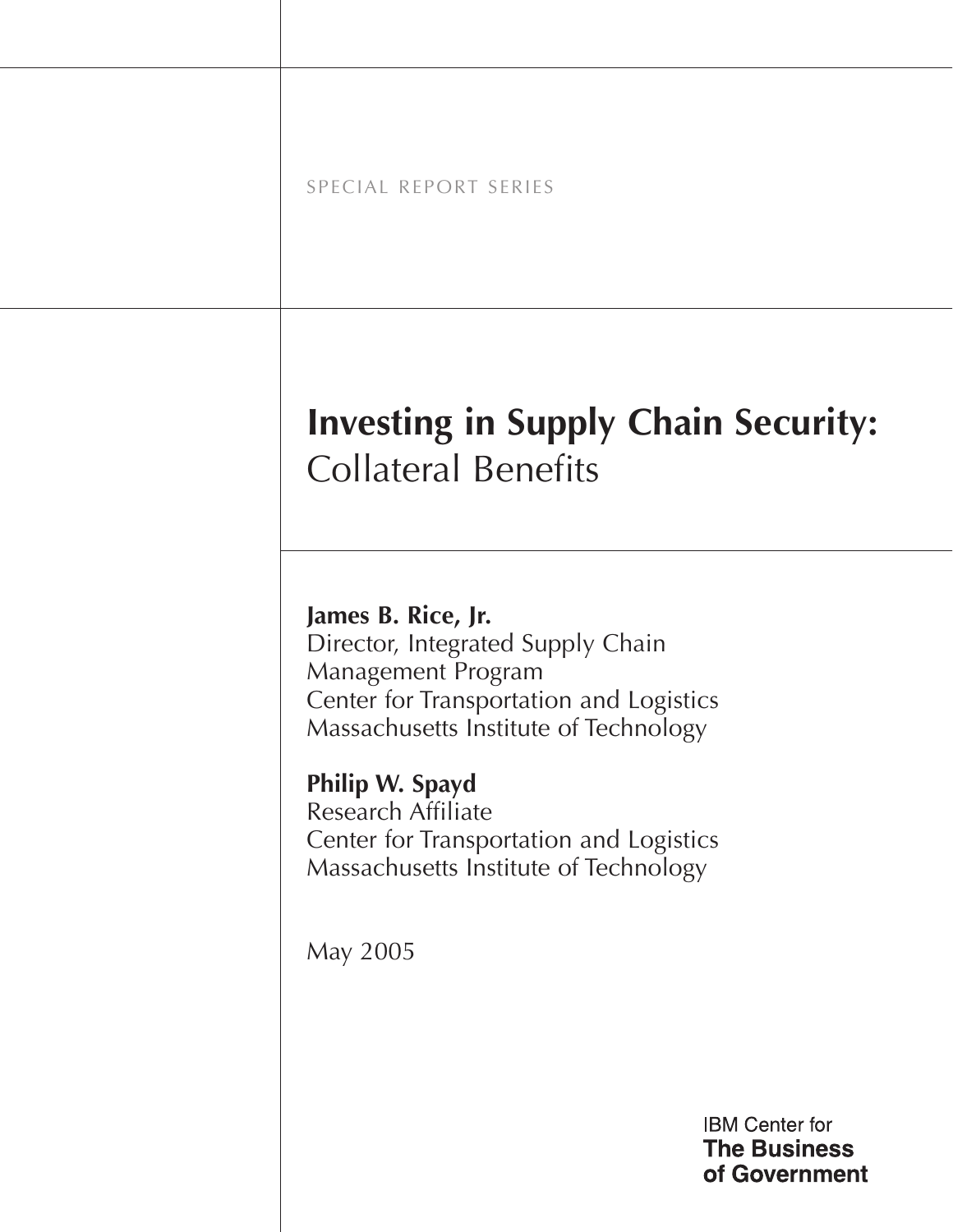# TABLE OF CONTENTS

| Making the Case for Supply Chain Security Investments 7                                                     |
|-------------------------------------------------------------------------------------------------------------|
|                                                                                                             |
|                                                                                                             |
| Options to Create Additional Collateral Benefits9                                                           |
| Collateral Benefits from Asset Visibility and Tracking9                                                     |
|                                                                                                             |
|                                                                                                             |
| Collateral Benefits from Standards Development10                                                            |
| Collateral Benefits from Supplier Selection and Investment12<br>Collateral Benefits from Transportation and |
|                                                                                                             |
| Collateral Benefits from Building Organizational Infrastructure                                             |
|                                                                                                             |
| Collateral Benefits from Collaboration Among Supply                                                         |
| Collateral Benefits from Proactive Technology Investments14                                                 |
| Collateral Benefits from TQM Investments14                                                                  |
| Collateral Benefits from Voluntary Security Compliance15                                                    |
|                                                                                                             |
| Connecting Security Investments and Collateral Benefits18                                                   |
| Making the Connection: Collateral Benefits Linkage Maps18                                                   |
| Challenges and Choices for Creating Collateral Benefits19                                                   |
|                                                                                                             |
|                                                                                                             |
|                                                                                                             |
|                                                                                                             |
|                                                                                                             |
| Appendix: Overview of Supply Chain Security Investment Options  24                                          |
|                                                                                                             |
|                                                                                                             |
|                                                                                                             |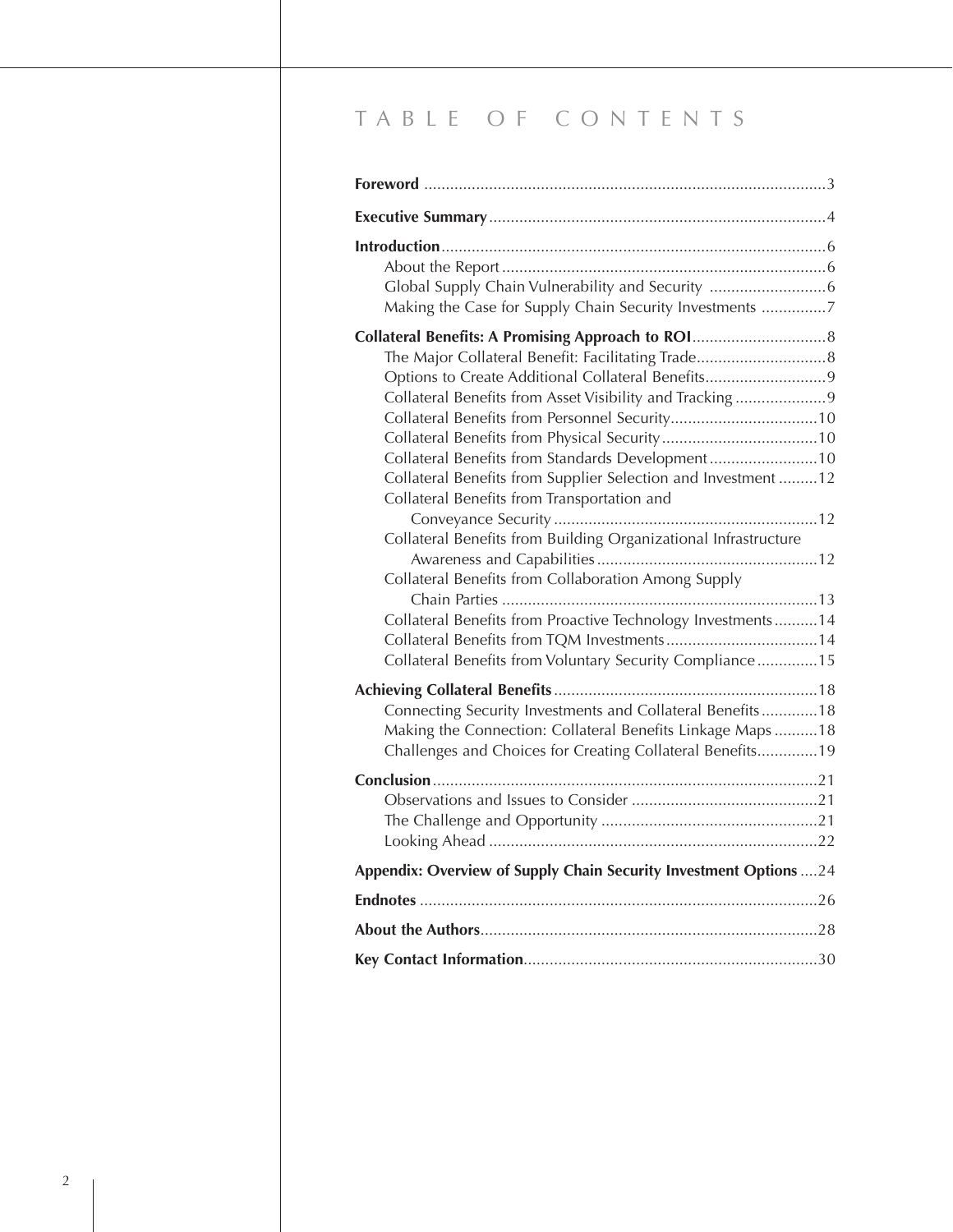# FOREWORD

#### May 2005

On behalf of the IBM Center for The Business of Government, we are pleased to present this report, "Investing in Supply Chain Security: Collateral Benefits," by James B. Rice, Jr., and Philip W. Spayd. This report is believed to be the first to examine whether the benefits gained from investing in security exceed the costs. It also looks at the important question of whether greater collaboration between government and the private sector leads to improved supply chain security, reduces overall cost, and improves efficiencies.

This is the second comprehensive report that IBM has sponsored to investigate supply chain security. In 2004, the IBM Center for The Business of Government partnered with Michigan State University to publish "Enhancing Security Throughout the Supply Chain," aimed at helping businesses better understand the threat to supply chains from disruptions. This new report asserts that while the United States and other governments have taken steps to secure international transportation systems, supply chains remain vulnerable to terrorist attack and exposed to the introduction of unauthorized people or weapons. It also responds to industry concern that government action to impose tougher standards and processes erodes trade efficiency by adding cost and complexity.

Rice and Spayd say they approached this report with the objective of encouraging business executives, researchers, and government officials to ask questions, conduct research, and make decisions about how to approach investing in supply chain security to best determine the collateral benefits. They say it is difficult to quantify how a specific security action prevented a problem from occurring in the supply chain or the cost that was avoided. If something is stolen or there is a noticeable reduction in theft, then it can be measured. But calculating the cost of a security breach or disruption that did not occur is virtually impossible.

In this report, Rice and Spayd help business leaders and security managers quantify the business case for increasing investment in security. The report discusses investments in supply chain security that have shown promise to create collateral benefits, as well as emerging benefits that need to be considered. The authors believe that perhaps the most significant collateral benefit is a firm's ability to continue operations in the event of a disruption to its supply chain, maintaining supply chain continuity with its suppliers and customers wherever it does business.

This report covers many of today's supply chain security challenges and highlights issues governments and businesses face as they ponder supply chain security investment strategies. And it offers advice on how to use investments in new security programs to improve the efficiency, flexibility, and resilience of the supply chain.

We trust this report will be a catalyst for leadership and fresh thinking, and more research and learning, by the public and private sectors to sustain global supply chain security. We are making progress, but there is still much to do.

Paul Lawrence Partner-in-Charge IBM Center for The Business of Government paul.lawrence@us.ibm.com

Theo Fletcher Vice President, Supply Chain Compliance, Security and Diversity IBM Integrated Supply Chain  $the of @us.inm.com$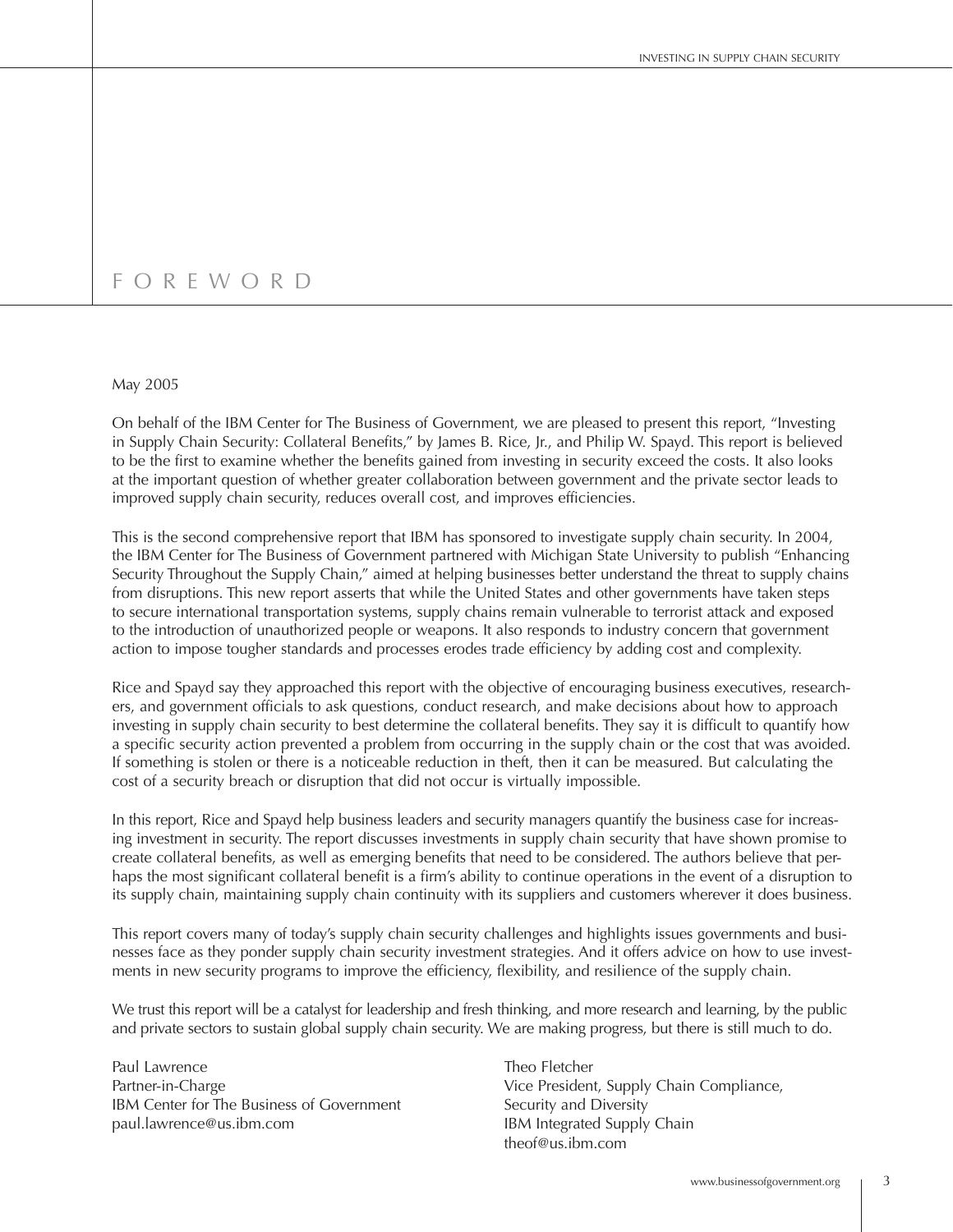#### EXECUTIVE SUMMARY

The unthinkable is that a weapon of mass destruction is smuggled through the trade and transportation system via an unsuspecting company's supply chain into a country that is the target of international terrorism. The potential short- and long-term damage in terms of life and economic activity is unfathomable and incalculable. We know that free markets are the targets of terrorists. Osama Bin Laden has said so himself. The United States and other governments have taken steps to secure the international transportation systems and international supply chains. However, because of the worldwide reach of international trade and the sheer number of the components of trade transactions, the systems remain vulnerable to an attack by terrorists on the systems themselves or to being used to introduce a weapon of mass destruction (WMD) or other implement of catastrophic terrorism into the target nation. The danger of a terrorist attack involving the international transportation system remains high. An attack could take place anywhere in the world and would have impact well beyond the location of the attack.

Because of the reach and complexity of the international supply chain, it is difficult for governments to mandate and achieve increased supply chain security through traditional regulatory methods. It is nearly impossible to design security regulations that can rationally improve security throughout the wide range of activities that constitute international trade. Regulations governing security and movements through international supply chains add cost and complexity to the systems. The modern supply chain is already a complex and interrelated network involving the movement of goods, services, funds, and information among a wide range of participants. A real danger is that government actions may be well intended yet may actually diminish trade efficiency without achieving genuine improvements in supply chain security.

Any government with a stake in international trade that stands by without taking measures to improve the security of international trade imposes enormous risks on its citizens and its economy. Neither can businesses afford to do nothing to protect their employees, their company, their customers, and the public from the use of their supply chains to launch a terrorist attack.

Government and business managers also need to be aware of their personal responsibility in protecting international supply chains. An attack launched through a supply chain could damage the credibility and political interests of a government. In this situation, private sector officials, in a legal and social environment of holding corporate officials personally liable for the actions of their firms, could be deemed responsible should their firm's supply chain be compromised. The reputation of the government, the firm, and the individual executives could be irredeemably damaged. A key question, then, is: Can the government and private sector collaborate in a way that achieves substantial improvements in supply chain security and enables private sector firms to reduce their overall cost and improve efficiency?

This leads to a discussion of the collateral benefits that may flow to the firm from investments in security. That is, are there benefits to a firm in addition to the improvements in security that exceed the costs of investment in security? From the perspective of the public sector, can voluntary programs be created that are aimed at maximizing the collateral benefits that firms might achieve as a result of compliance with the program requirements? Might the development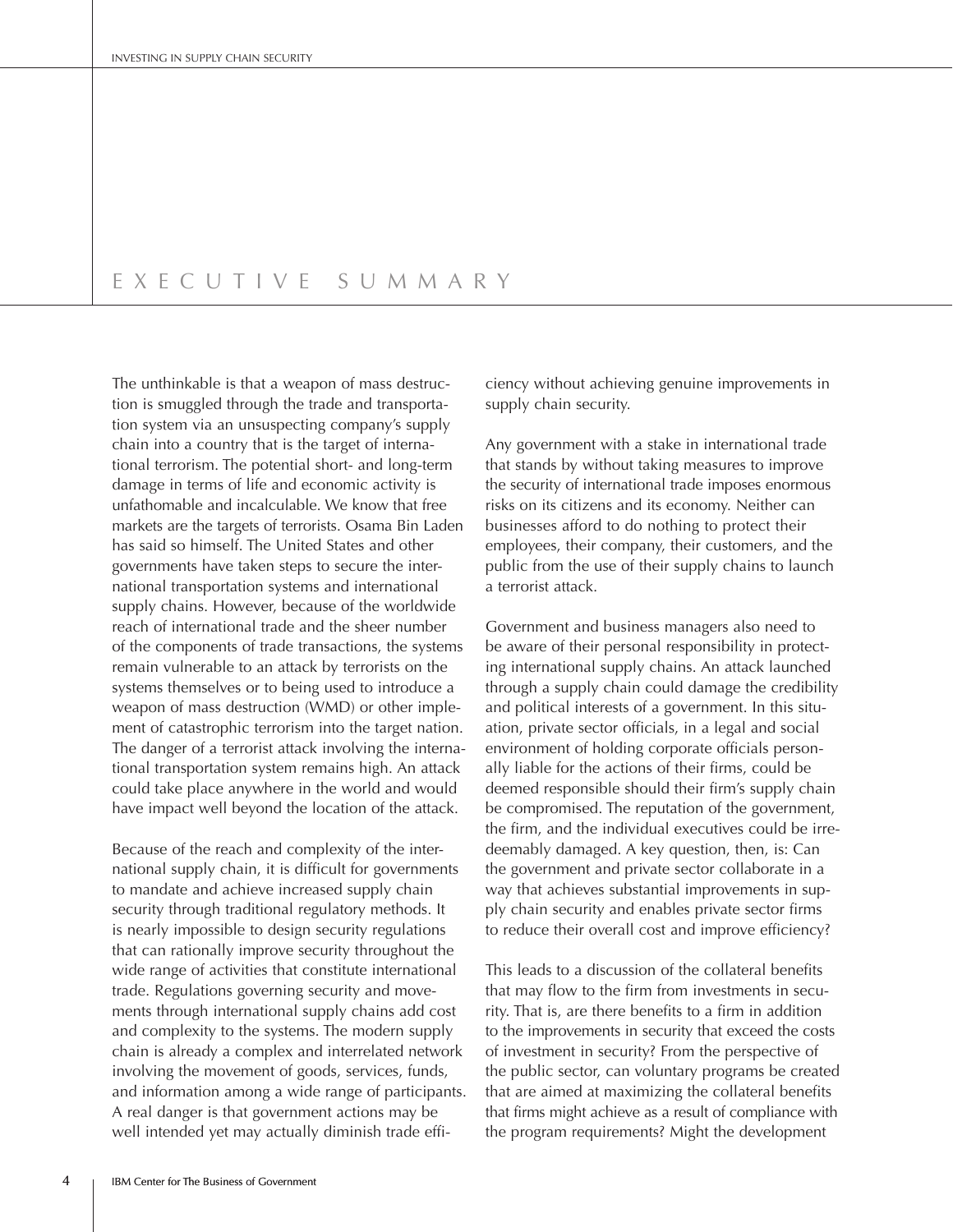of collateral benefits serve as a catalyst to improve the safety of the public and to bring greater visibility and efficiency in the operation of supply chains?

There has been a great deal of speculation in this area, but there is very little data. Our work is intended to build a framework for executives, researchers, and government officials to ask questions, conduct research, and make decisions about how to approach investments in supply chain security. Firms that derive collateral benefits from investments in security may very well have a competitive advantage over firms that invest in security but do not do so in a way that creates collateral benefits. Governments that create voluntary public/private partnerships that enhance security, maximizing the opportunity for firms to achieve collateral benefits, may achieve higher degrees of improvements in security with lower costs to the governments and the firms.

There needs to be a warning label that comes with the pursuit of collateral benefits: Not all collateral benefits accrue to a firm automatically from investments in security. As noted in this report, the creation of collateral benefits relates to a variety of factors, including the firm's approach to risk management and supply chain security and how it determines its investment options and builds linkages from security to other benefits in the operation of the supply chain. The next steps from a business perspective are to develop the metrics to gauge the actual relationship between the investment in security and the return on the investment, and from a research perspective to capture the necessary data to document the actual dynamics associated with identifying and capturing collateral benefits. Government officials may use this research to develop approaches to trade and transportation security that increase security, protect the public, and provide a platform for increased efficiency within international supply chains.

Looking into the future, perhaps the most significant collateral benefit of investments in security is the development of a firm's ability to continue operations-supply chain continuity-so that it may maintain its economic livelihood in the face of a significant disruption. This entails the ability to achieve dynamic processes for managing the firm's supply chains and the ability to respond quickly and with resilience to changes in the external environment, irrespective of the nature of the disruption. That will be the dominion of forward-looking companies that plan to operate successfully in a very unstable environment.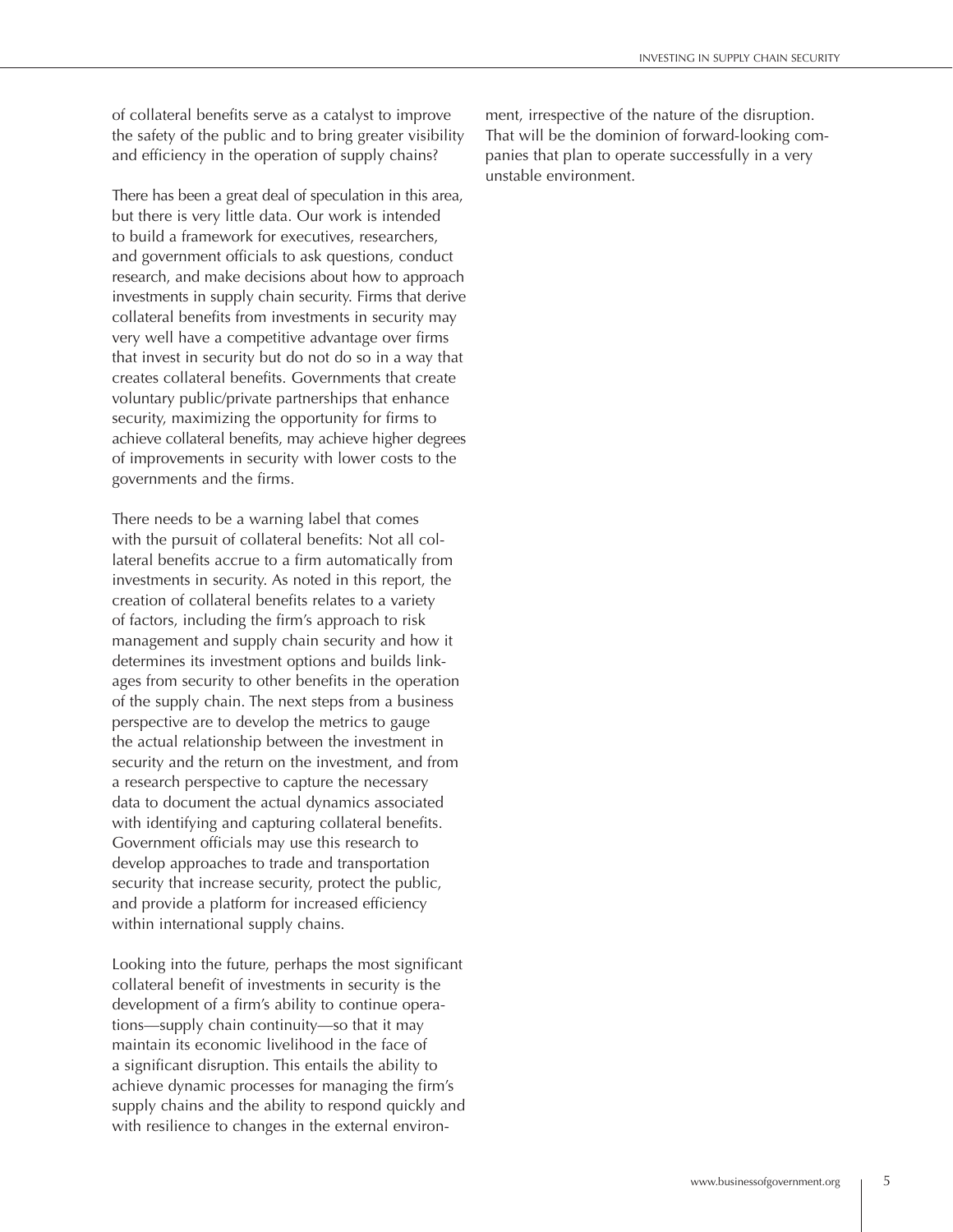# **Introduction**

## **About the Report**

This report expands on the emerging concept of collateral benefits derived from making supply chain security (SCS) investments. While this is not a new concept in theory, it is one that is new in practice, and to date there are limited citations of organizations deriving collateral benefits from SCS investments. The good news, however, is that there is increasing evidence and logic that supports the likelihood that meaningful benefits are created from prudent SCS investments.

A key goal in this focused report is to help managers think clearly about the security issues they face within their supply chains. In addition, it should help them consider how investments in increased security might achieve other beneficial results for the company, and how governments, working through the regulatory process and creating public/private partnerships, can enhance supply chain security.

In covering collateral benefits from supply chain security investments, the report focuses on supply chain security investments that have shown promise to create collateral benefits. While a more comprehensive assessment of supply chain security return on investment (ROI) would be useful, this work covers the aspect that represents newly emerging benefits that should be considered when building a business case for making supply chain security investments.

The report utilizes data from an ongoing research initiative at MIT called "Supply Chain Response to Terrorism," which included several sets of semistructured interviews with senior supply chain and security leaders from global shippers and carrier

firms operating global supply chains. Although the interviews were conducted in the United States, the firms provided a global perspective given the worldwide nature of their supply chains.

# **Global Supply Chain Vulnerability** and Security

Business managers throughout the world have recently become sensitized to the vulnerability of their supply chains to an ever-increasing range of security breaches and disruptions that affect global supply chains. Many point to the terrorist attacks on September 11, 2001, but closer analysis reveals a recent series of security breaches and disruptions that threaten national security for many nations. The October 2002 U.S. west coast longshoremen's lockout, utility failures in the U.S. and Europe in 2003, the Madrid bombing, and the tsunami in 2004 all illustrate the inherent vulnerability that exists in global supply chains, and the global scope and scale of impact.

Consider the value of international trade to the world economy together with the global supply chains that are delivering the trade, and one can recognize how our economies are especially vulnerable to disruptions, whether they are from a terrorist attack, a natural disaster, an infrastructure failure, or a business collapse. These principles drive the basis for a "new normalcy" in international trade where security plays an increasingly critical role, and entails not only physical security of the supply chain but the ability of firms and nations to continue trading in the face of the security vulnerabilities, previously noted as supply chain continuity.<sup>1</sup>

6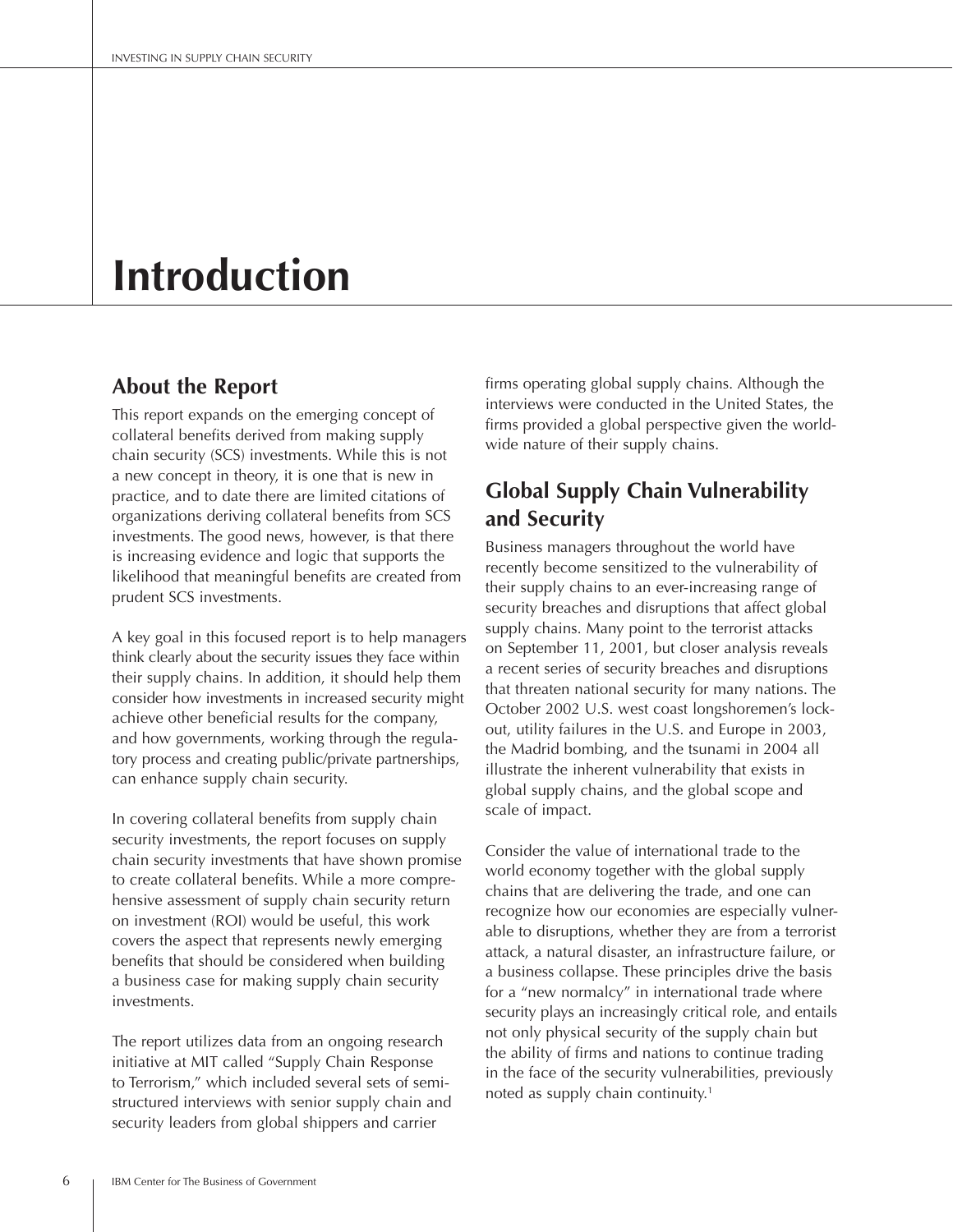# **Making the Case for Supply Chain Security Investments**

With a clear need for increased security in global supply chains, firms are tasked to make appropriate supply chain security investments<sup>2</sup> to protect their assets and operations. Yet, a unique characteristic about security investments is that they defy many traditional methods of calculating ROI if firms only consider cost avoidance.

Security investments by their nature do not directly increase revenues but are intended to prevent costs—when effective, supply chain security measures prevent disruptions, supply chain security breaches, product adulteration, and brand/franchise destruction. In most cases, it is difficult at best to prove that a specific action prevented a problem from occurring, much less how frequently the problem would occur or the costs that were prevented. Aside from theft reduction, where there is tangible evidence of improvements when loss levels are reduced, one cannot measure the cost of a security breach or disruption that did not occur. Ironically, only when a security measure fails can one calcu-Late the cost of the loss for that particular incident.

Theoretically, one could better understand and predict the cost impact of security breaches by studying security breaches and the subsequent costs and losses on a broad, industry-wide scale. Such data could be used to create a probability distribution function that approximates a predictable set of losses across industry. Sadly, this data is not widely available for various reasons, mostly because firms believe that they expose themselves to additional costs and risks by sharing this data. Sharing their loss data and experiences opens up the firm to additional risks: Exposing the loss data may make security weaknesses more evident to the general public, which may result in further losses; exposing actual losses may lead to higher insurance premiums as insurers would adjust premiums to more accurately reflect the higher loss levels; firms may fear reduced access to capital if exposing loss data causes negative public perception of their operations.

As one industrial executive noted, the benefits of security investments are often in the form of avoiding losses, saying "nobody gets credit for solving

problems that did not happen,"<sup>3</sup> as suggested previously. The benefits are difficult to measure if the avoided costs are not incurred. This reflects a challenge to the business to identify and value real savings from avoiding a security breach. Some progress has been made quantifying the benefit from preventing supply chain disruptions, but more work is needed to make the same progress quantifying the benefits of preventing supply chain security breaches.

With these fundamental constraints, business leaders and security managers have had limited success quantifying the business case to fund desirable security investments, leaving supply chains knowingly vulnerable.

An emerging and more powerful way of viewing return on investment for supply chain security investments entails considering more than just cost avoidance benefits. Some firms are recognizing the potential to extend beyond cost avoidance benefits to actually capture cost reduction and efficiency improvements from those same investments. These may be possible by considering the impact of these investments on supply chain operations, and subsequently designing those operations to leverage the investments for process improvement. Those firms pursuing this approach have begun to identify and enjoy collateral benefits of their investments.

## **Acronyms & Abbreviations**

| ACS           | Automated Commercial System                         |
|---------------|-----------------------------------------------------|
| <b>CBP</b>    | U.S. Customs and Border Protection                  |
| <b>C-TPAT</b> | U.S. Customs-Trade Partnership<br>Against Terrorism |
| <b>GPS</b>    | Global Positioning Systems                          |
| OS&D          | Overages, Shortages, and Damages                    |
| RFID          | Radio Frequency Identification                      |
| ROI           | return on investment                                |
| SCS           | supply chain security                               |
| <b>TOM</b>    | <b>Total Quality Management</b>                     |
|               |                                                     |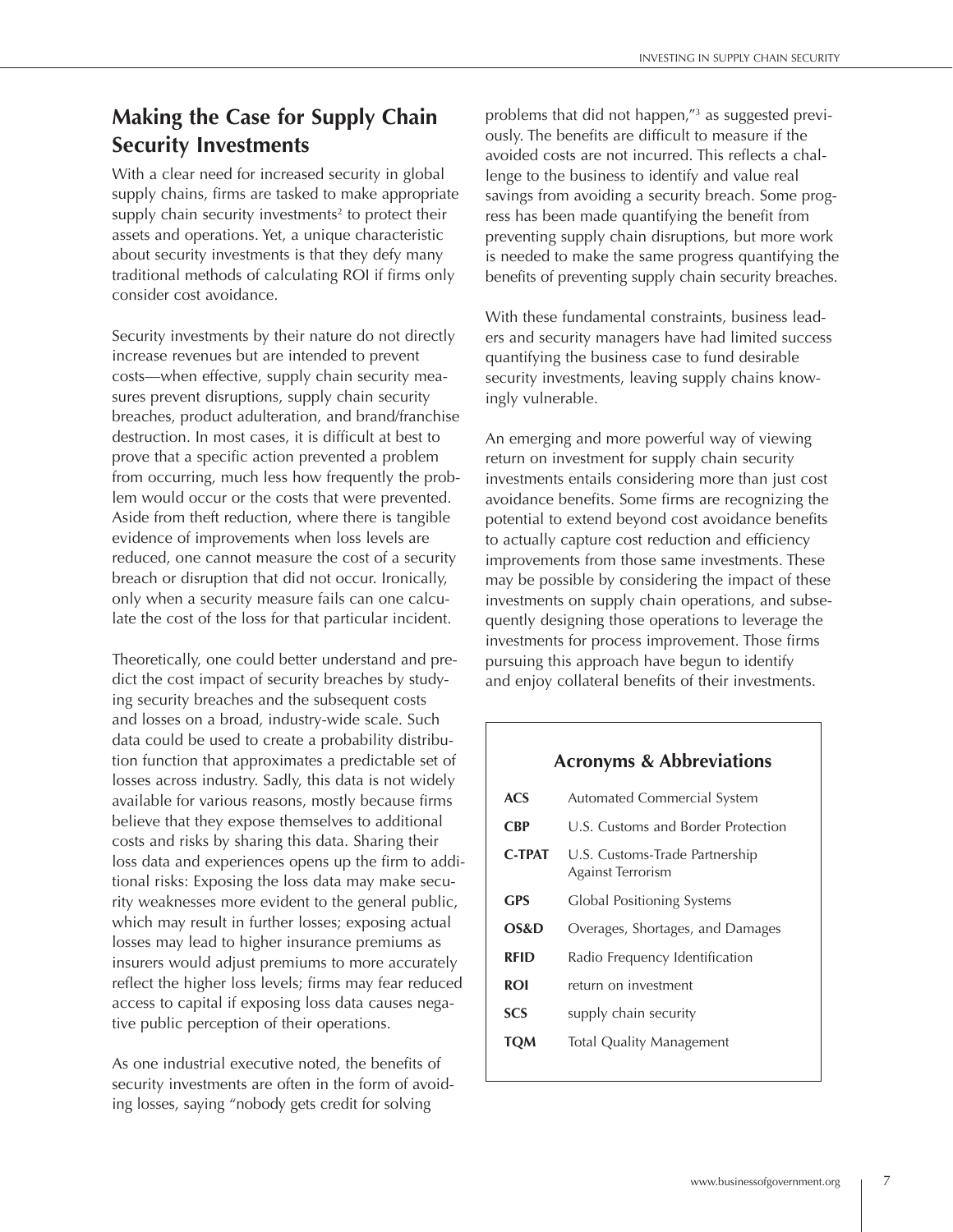# **Collateral Benefits: A Promising Approach to ROI**

One promising approach for building a business case for supply chain security lies in the possibility that supply chain security investments may provide valuable benefits in other areas in the firm, and vice versa. These "collateral benefits" (also known as indirect or "dual benefits") can possibly enhance a business case to increase the return on investment for firms interested in reducing their vulnerability.

At this time, the data on actual collateral benefits resulting from SCS investments is sparse. To date, little work has been done to understand the various aspects and issues associated with creating collateral benefits, although some<sup>4</sup> have recognized the existence and value of creating these collateral benefits.

Firms need to develop economic justifications for their investments in making the supply chain secure and resilient; understanding the dynamics and issues related to creating collateral benefits may provide a valuable investment incentive to justify those investments. Just as Phil Crosby believed that quality investments provide collateral benefits that offset the investments in quality, so too we suggest the possibility that security investments may generate collateral benefits that may exceed the cost of the security investments. Will we find that "security is free"?<sup>5</sup>

# **The Major Collateral Benefit: Facilitating Trade**

Perhaps the most important potential collateral benefit that may develop from making security system improvements is in facilitating trade. While a primary intention of the investments noted is to make the supply chain secure, by virtue of making the

supply chain secure it becomes less prone to disruption. In some cases, it also helps the supply chain become more capable of withstanding and bouncing back from a disruption.

While this may seem intuitive and a non-starter, only when one considers the potential loss from not being able to trade does one begin to appreciate the impact. Using the U.S. west coast longshoremen's lockout of 2002 as an example, the economic impact on the U.S. economy has been estimated at between \$10 billion and \$20 billion—this for a 10-day lockout of only some of the U.S. ports of entry, and one where the disruption was known about in advance and well anticipated. One can easily estimate that the impact would have been factors higher (if not exponentially higher) if all the ports were closed without notice. How much could the economy withstand before collapsing? At the firm level, a number of examples illustrate the magnitude of the risk of disruption to business operations and the ability to conduct trade.

The terrorist attacks on September 11, 2001, had dramatic and lasting effects on automotive manufacturers dependent on not quite just-in-time deliveries across the U.S.-Canadian border, shutting down five Ford Motor Company plants in the U.S., for example.<sup>6</sup>

A recent study<sup>7</sup> of 861 firms over a nine-year period of time illustrates the significant impact of supply chain glitches on firm valuation: Each glitch had a lasting impact on the stock valuation of publicly traded firms, calculated to be a permanent loss of approximately 9 percent of the stock valuation after announcement of the glitch. "This translates into

8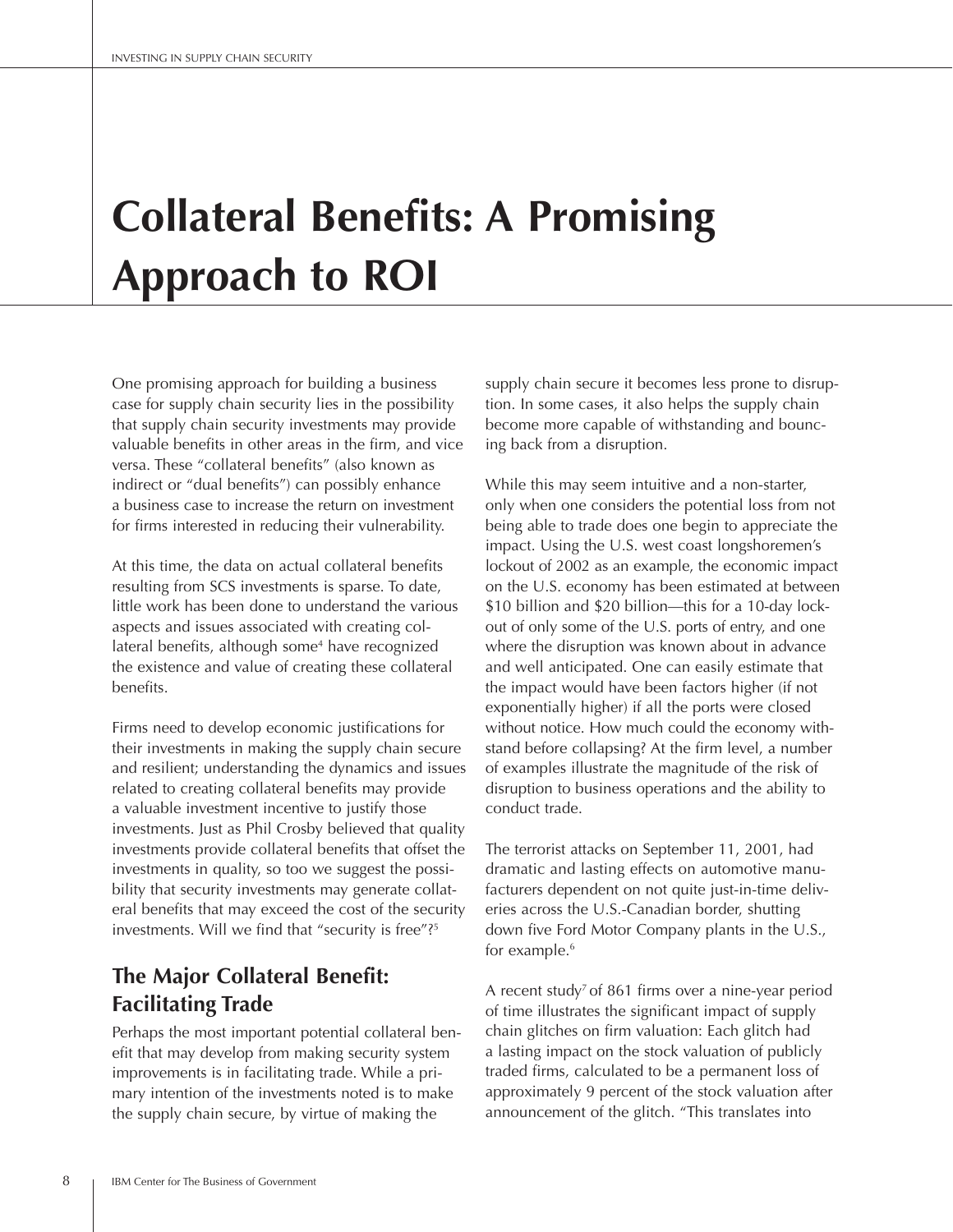an average destruction in shareholder value in 1998 dollars of about US\$130 million per glitch. For the 861 glitches in the sample, this amounts to an overall destruction in shareholder value of about US\$112 billion."<sup>8</sup>

A now-famous lightning bolt at a radio frequency chip plant in New Mexico virtually started a chain of events that resulted in Ericsson's eventual departure from the cellular phone production business.<sup>9</sup> The case presents a unique side-by-side comparison of how two firms (Ericsson and Nokia) were able to respond to a situation and how the preparedness, systems, and organizational capabilities were the differentiating factors in their starkly different performance. While a number of factors contributed to the demise of Ericsson's cellular phone business. their lack of a sensing, aware, and responsive organization—and Nokia's highly sensing, communicative, and aware organization—determined the outcome of the disruption, with the viability of the firm clearly at stake.

A growing number of examples could be used to make the point-secure supply chains enable firms to continue exchanging goods and services, creating a healthy economy. Without the ability to source, produce, and distribute product to customer demand, there would be no economy.

# **Options to Create Additional Collateral Benefits**

Firms have a variety of investment options available to improve their supply chain security. The box below provides an overview of a range of security investments offering collateral benefits, and Table A.1 in the Appendix provides a more complete version,

also showing the direct and collateral benefits associated with these investments. The Appendix is designed to portray a range of security investment options and the associated broad range of anticipated collateral benefits. It is notable that a firm may create similar collateral benefits by making different supply chain security investments. Therefore, the table provides guidelines for understanding the potential collateral benefits available prior to making an investment decision, to maximize the potential collateral benefits and the subsequent return on investment. Each entry in the table will be addressed in subsequent sections.

# **EQUARTER COLLATERATE:** COLLATERATE: COLLATER **Visibility and Tracking**

Firms can make a number of investments that provide varying levels of asset visibility and tracking. Asset visibility provides constant access to location and product status, which may reduce the uncertainty of shipment arrival. Together with product tracking, asset visibility also provides a time-definite and controlled chain of custody for conveyances across the supply chain. They give firms higher levels of security by providing a more consistent and predictable flow of materials, making it easier to observe exceptions to anticipated material flows that may indicate a security breach and allowing subsequent rapid follow-up and preventative actions.

Within this category of security investment, firms have many choices, each with a different potential for creating collateral benefits. Global Positioning Systems (GPS) are widely used now for tracking the location of truck and rail fleets. Radio Frequency Identification (RFID) and Smart Containers are in the early stages of being developed for commercially viable applications for asset tracking.

## **An Overview of Supply Chain Security Investment Options Offering Collateral Benefits**

- Asset Visibility and Tracking
- Personnel Security
- Physical Security
- Standards Development
- Supplier Selection and Investment
- Transportation and Conveyance Security
- Building Organizational Infrastructure Awareness and Capabilities
- Collaboration Among Supply Chain Parties
- Proactive Technology Investments
- TOM Investments
- Voluntary Security Compliance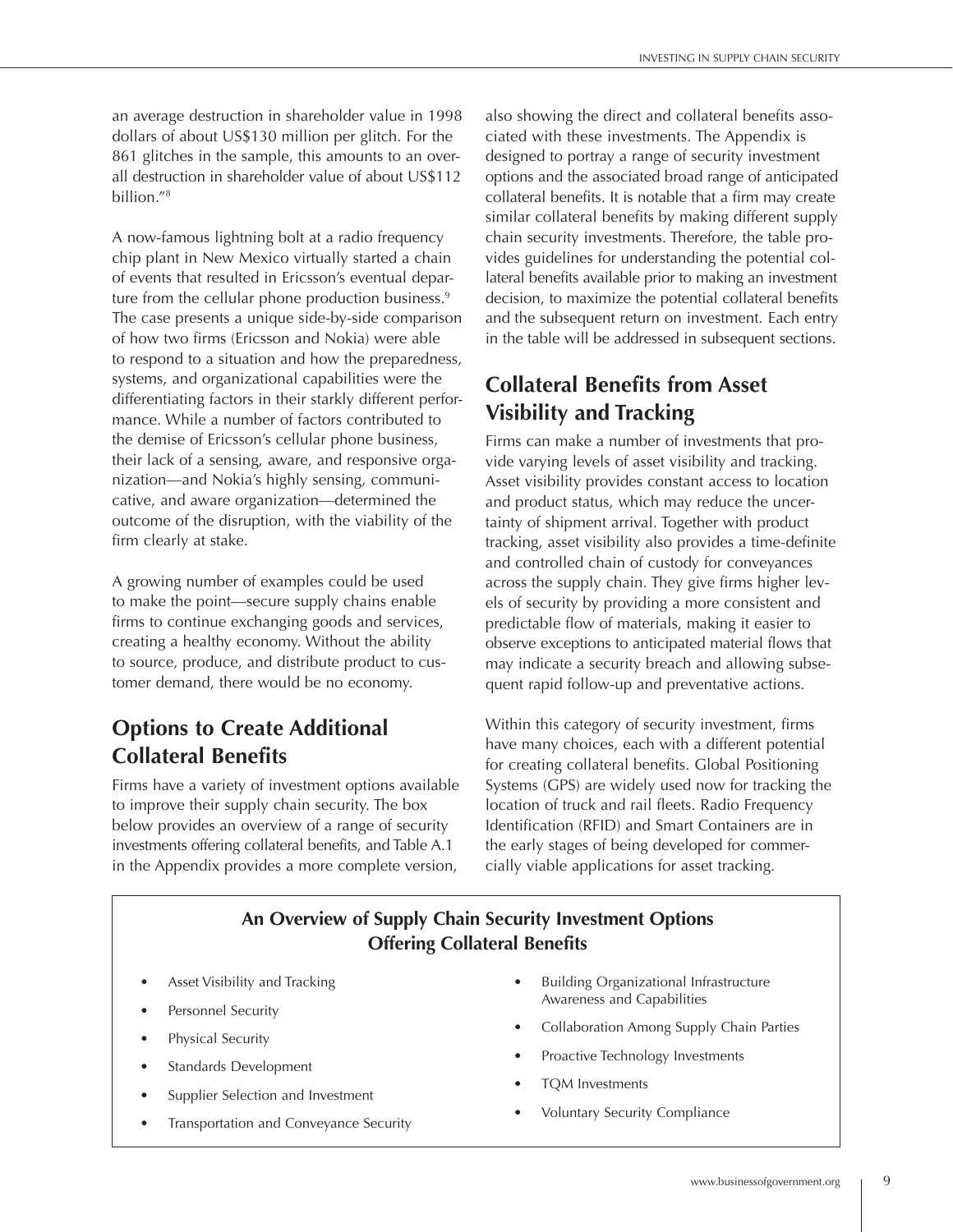The collateral benefits may be significant with this set of investments, although they will not be automatic. By providing constant access to location and product status, planners may be able to reduce the specified inventory levels because they have less uncertainty in the material flows. Lower inventory levels and less uncertainty may result in lower operating expenses coming from less product handling and rehandling, which is common in distribution systems with high levels of uncertainty. Achieving these collateral benefits, however, will require the firm to actually reduce the inventory levels, potentially reduce the planned transit times, and even modify transportation arrangements with third parties to take advantage of the lower levels of uncertainty and potentially even fewer shipments (emergency shipments especially).

# **Collateral Benefits from Personnel Security**

By focusing on the "supply" of human resources, firms can increase the level of security within the firm. The focus on people is one of the most fundamentally important aspects of supply chain security. This may entail a thorough initial background check to eliminate "bad actors" from the hiring pool, supplemented with regular drug testing and background checks. These will increase the likelihood of providing early warning about employees operating under the influence, or early warning about those employees with intent on putting the firm and its assets at risk. The testing does come at a cost, but it has been long recognized that one of the most significant risk elements is "the enemy within" the walls of the corporation.

In an odd twist, it is likely that employees will place a higher value on their employment with the recognition that the firm establishes and maintains a high quality level for employees, building pride in their work and greater dedication to the firm's objectives.

Just as employees may value the high standards, so too will the customers appreciate the high personnel and operating standards. Increased customer loyalty, increased sales revenues, and higher market shares are possible from the higher levels of employee commitment coming from the firm's efforts to maintain high employee standards.

# **Collateral Benefits from Physical Security**

Physical security is commonly one of the first security initiatives that firms undertake to improve system security. Physically preventing access and controlling access keeps out unauthorized personnel, protecting site intellectual property, capital equipment, personnel, inventory, work in progress, finished goods, and product integrity. Traditional approaches to security have focused on theft reduction, which entails protecting against the unauthorized removal of items from the process. Physical security investments often focus on local site security and not system-wide security. The new security paradigm, however, now requires inverse thinking by developing systems that prevent the addition of unauthorized items into the supply process.

These investments may provide other benefits as well, including increasing process efficiency through technology adoption (e.g., automated processing and identification through technologies like radio frequency identification), and reducing Overages, Shortages, and Damages (OS&D) from potentially fewer handoffs and more automated handling. These lower loss levels may generate their own collateral benefits. With lower loss levels, insurance rates will likely drop because of the reduced likelihood of loss, and firms can expect lower indirect costs (short-term administration costs and long-term expenses) that are not reimbursed by typical insurance policies.<sup>10</sup>

For firms regularly hosting customers on site, a more secure environment certainly provides for a much more favorable experience and builds confidence in the supplier selection, increasingly the likelihood of continued business and return visits by customers.

# **Collateral Benefits from Standards Development**

Firms often invest resources in building industry operating coordination and security standards. These pay many direct benefits, making it easier to coordinate multi-company security activities (initiatives, sting operations, incident investigations), making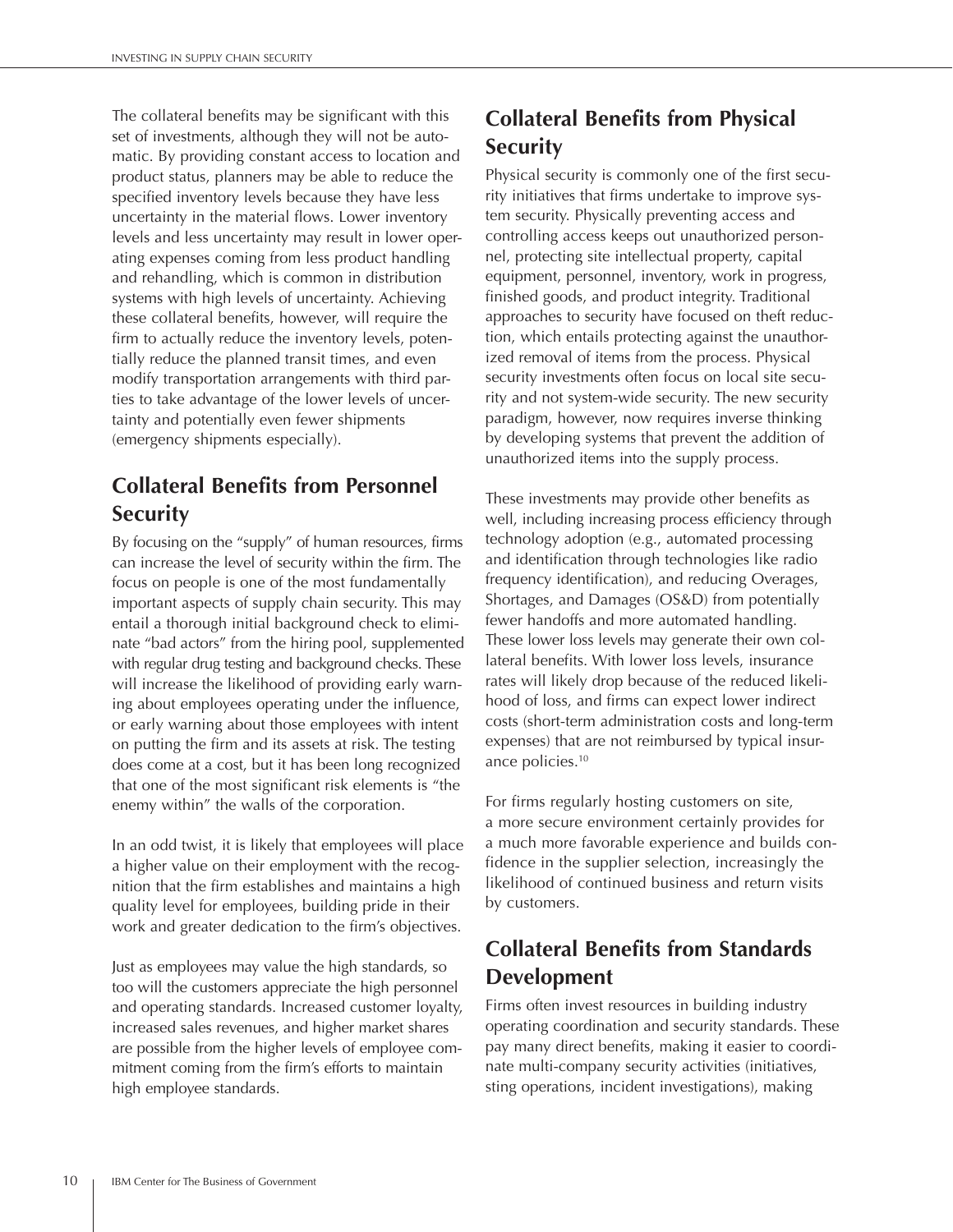security breaches easier to spot, making for higher levels of security, and ultimately improving the security of the entire system, not just the individual firm. Standards may help reduce non-security losses through processes that entail systems-wide awareness and incentives and practices oriented toward security. The benefits surface in non-security loss reduction such as reduced counterfeit and "gray market" shipments. As one global logistics security manager said, "We're structured as a group within [the firm] to try and delve into more of those business issues that are out there—counterfeit, gray market, supply chain, warranty fraud, etc., where

through some of our efforts we've been able to show a return to the bottom line...."

Beyond these direct benefits, developing standards may also generate potential collateral benefits. By having standards for security, coordination, and operation, firms may find improved efficiency in various logistics operations, potentially resulting in reduced shipping times. Industry standards often lead to higher levels of process discipline that are necessary for intercompany operations, leading to higher performance levels from fewer process deviations and increased process predictability.

| <b>Security</b><br><b>Investment</b>    | <b>Direct Benefits</b>                                                                                                                                                                                                                                                                                              | <b>Collateral Benefits</b>                                                                                                                                                                                                                                                                                                                                                                                                              |
|-----------------------------------------|---------------------------------------------------------------------------------------------------------------------------------------------------------------------------------------------------------------------------------------------------------------------------------------------------------------------|-----------------------------------------------------------------------------------------------------------------------------------------------------------------------------------------------------------------------------------------------------------------------------------------------------------------------------------------------------------------------------------------------------------------------------------------|
| <b>Asset Visibility</b><br>and Tracking | • Provide positive location<br>status, preventing excursions<br>• Provide time-definite and<br>controlled chain of custody                                                                                                                                                                                          | • Lower theft and losses<br>• Faster recalls<br>• Fewer delayed shipments<br>• Better planning, enabling lower working capital for<br>inventory<br>• Less Overages, Shortages, and Damages (OS&D)<br>• Protection of brand name                                                                                                                                                                                                         |
| Personnel<br>Security                   | • Thorough background check<br>eliminates "bad actors" from<br>hiring pool<br>• Regular background checks<br>provide early warning for<br>employees operating under<br>the influence                                                                                                                                | • Customer loyalty, increased sales revenues, higher<br>market share<br>• Employee commitment and belief in company's<br>concern for employee                                                                                                                                                                                                                                                                                           |
| Physical Security                       | • Controlled access keeps out<br>unauthorized personnel<br>• Protection of intellectual<br>property<br>• Protection of capital equip-<br>ment and personnel<br>• Protection of product integrity                                                                                                                    | • Customer recognition of firm's safe and secure environ-<br>ment as an expertise, increasing customer loyalty<br>• Fewer thefts and OS&D by virtue of having more<br>secure facility<br>• Reduced equipment damage and operating costs<br>(lower insurance rates)<br>• Fewer safety incidents and catastrophes                                                                                                                         |
| Standards<br>Development                | • Facilitate coordination of<br>multi-company security activi-<br>ties (initiatives, sting opera-<br>tions, incident investigations)<br>• Security breaches easier to<br>spot with standard systems<br>• Higher levels of security with<br>common procedures<br>• System-level and supplier<br>security improvement | • Improve the efficiency of ship, train, truck, terminal<br>operations; cuts international shipping times<br>• Platform for collaboration within an industry leading<br>to standards that raise level of performance<br>• Process discipline enables compliance (quality, safety,<br>process), higher performance<br>• Common processes reduce confusion, raise predictability,<br>improve staff backup<br>• Reduce non-security losses |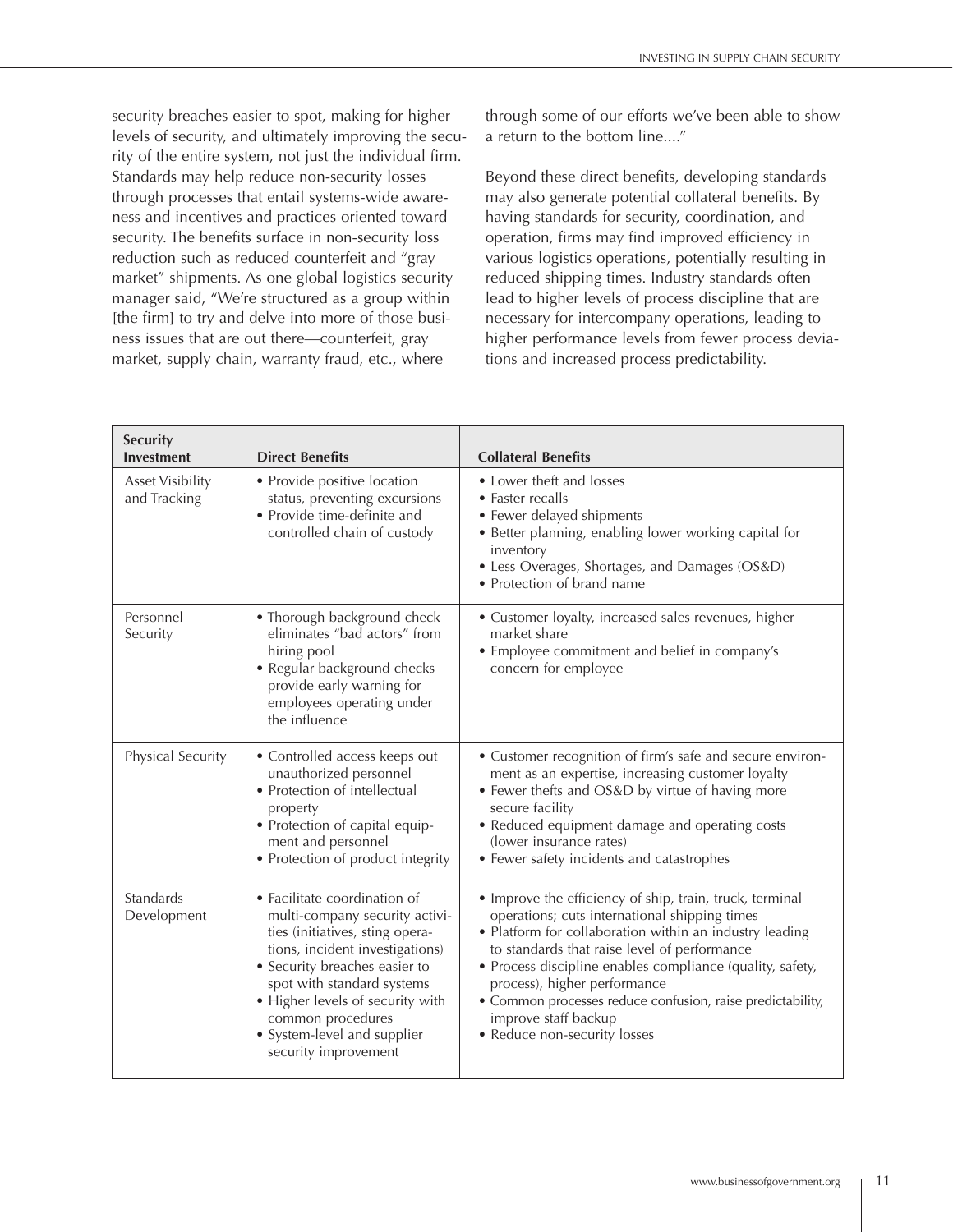# **Collateral Benefits from Supplier Selection and Investment**

Investing in secure suppliers is a fundamental source of supply chain security. It is difficult to overstate the importance of the security of the firm's suppliers, and suppliers throughout the supply chain, including those upstream from the tier-one supplier. This comes as a result of the increasing interdependencies among supply chain parties, particularly as firms outsource more activities to third parties, inherently bringing in greater risk of security breach. End-to-end supply chain security is therefore of fundamental importance to overall supply chain security.

Basic expectation sharing, supplier site visits, and security audits increase the likelihood of higher levels of security in the upstream supply chain. Additionally, firms may elect to more deeply involve selected suppliers in tabletop and mock incident exercises, further increasing the upstream supply chain security. Some firms consider this a mandatory set of actions required to validate the supplier's ability to maintain a secure supply. While a firm may wish to trust a supplier's intent, the necessity is to check the supplier's capabilities. Aside from ensuring the integrity and uninterrupted supply of materials, such discipline also provides the firm with a direct insight into the supplier's ability to maintain a supply in a potential security breach or disruption.

Focusing on supplier security also indoctrinates the supplier to sense security issues, providing an early warning system for the firm, on security issues as well as other critical issues such as quality and availability. Ultimately, these efforts result in lower levels of loss, less downtime, and likely higher quality. By collaborating, sharing resources, and working toward common goals, firms may be able to enjoy lower costs from reduced cargo inspections, faster throughput, joint planning, ongoing coordination, and active problem resolution. Firms that develop and maintain a clear "secure supplier" competence maintain a marketing advantage for customers that demand security in their own supply chains.

# **Collateral Benefits from Transportation** and Conveyance Security

Investing in securing transportation conveyances may provide significant security benefits. The options include adding additional drivers to avoid long stops ("freight at rest is freight at risk"), adding physical security features to the conveyance (e.g., electronic seals), and adding visibility tools to maintain known location and status (e.g., GPS and RFID systems). These will likely result in lower losses from theft, fewer incidents of product adulteration, lower OS&D, avoidance of cargo misuse (e.g., as a weapon delivery system), and protection of the conveyance itself.

A distinct collateral benefit exists for the supplier in cases where the supplier develops a secure operation and leverages this as a competitive advantage. In several instances, firms have used their security practices and orientation as a competitive advantage in capturing additional business in the marketplace.

# **Collateral Benefits from Building Organizational Infrastructure Awareness and Capabilities**

Making investments in organizational infrastructure constitutes a long-term approach toward building capabilities in the organization through personnel and organizational processes. Typical efforts might include investing in employee education on vulnerability and on firm operations, building improved communications systems, and adding security measures into performance assessment and incentives, among others.

How do these investments impact security and provide collateral benefits? As an example, regular communication about security issues that is woven into daily work practices builds an awareness of security issues that translates into quicker recognition of security breaches and issues when they arise. Similarly, this establishes a knowledge base in every employee that is broad, with each employee being well informed and aware of the broader system and its operation. This, in turn, develops employees that are more aware of the firm's broader business needs and issues, and hence those employees can con-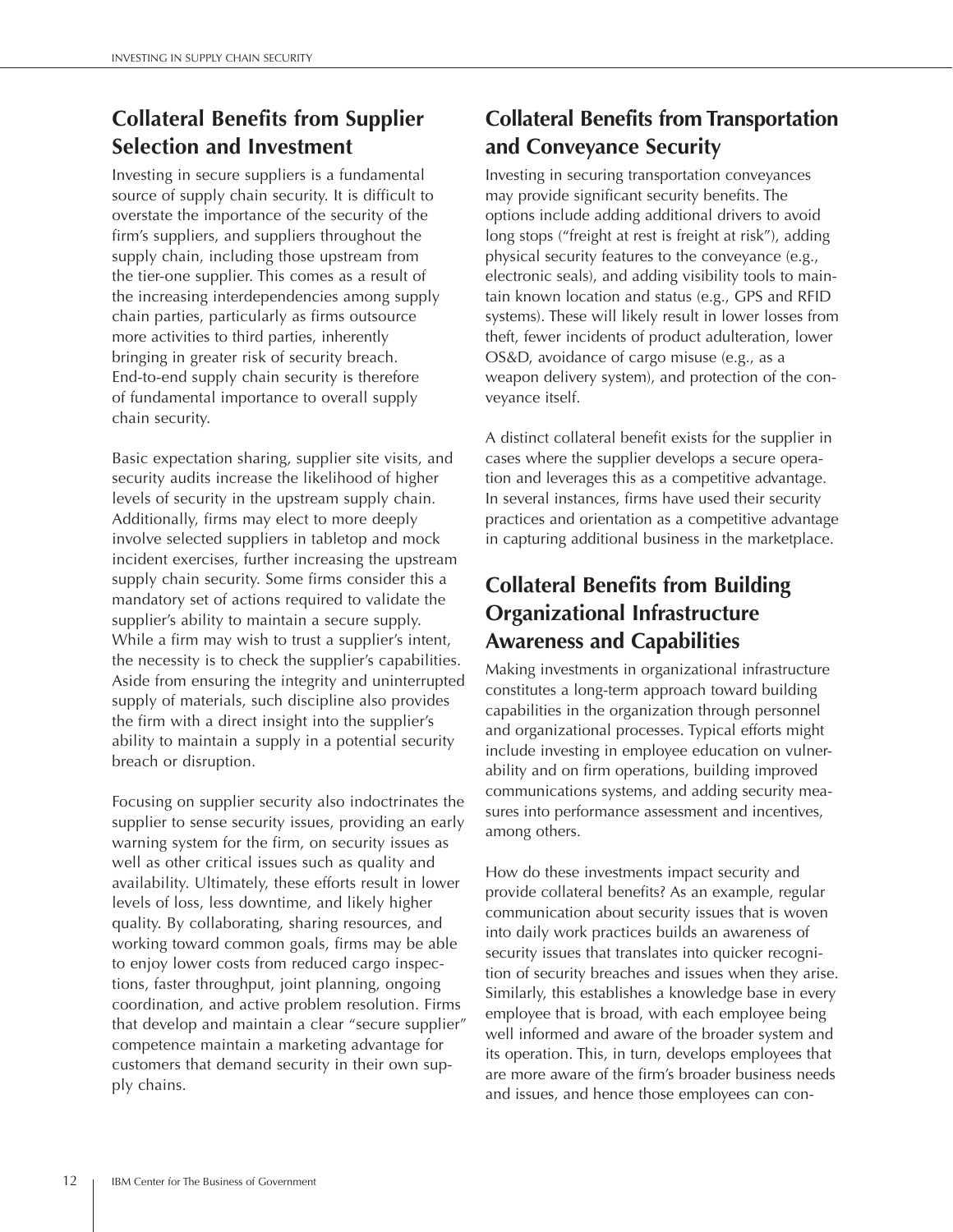| <b>Security</b><br><b>Investment</b>                                                 | <b>Direct Benefits</b>                                                                                                                                                             | <b>Collateral Benefits</b>                                                                                                                                                                                                                                                          |  |  |
|--------------------------------------------------------------------------------------|------------------------------------------------------------------------------------------------------------------------------------------------------------------------------------|-------------------------------------------------------------------------------------------------------------------------------------------------------------------------------------------------------------------------------------------------------------------------------------|--|--|
| Supplier<br>Selection and<br>Investment                                              | • Ensure a secure supply of<br>materials<br>• Early warning of upstream<br>security issues<br>• Reduce upstream and<br>inbound losses                                              | • Lower inspection costs, faster throughput<br>• Enhanced communication via collaboration<br>• Increase efficiency through joint planning<br>• Utilize internal security resources to assist suppliers,<br>ultimately making for improved relationships                             |  |  |
| Transportation<br>and Conveyance<br>Security                                         | • Reduce theft losses<br>• Reduce adulteration of product<br>• Reduce chance of cargo<br>vessel misuse (weapon<br>delivery system)<br>· Protect conveyance equip-<br>ment, vessels | • Cost avoidance of non-product-related costs (indirect<br>costs)<br>• Crime and vandalism rates fall<br>• Fewer disruptions to the supply chain, more cost savings<br>compared with avoided losses<br>• Less capital required for inventory<br>• Reduced transportation cycle time |  |  |
| <b>Building</b><br>Organizational<br>Infrastructure<br>Awareness and<br>Capabilities | • Build awareness of security<br>concerns<br>• Increase role of security in<br>daily operations and every<br>assignment                                                            | • Increase problem prevention through recognition by<br>employees<br>• Increase early intervention, reducing impact of a<br>disruption<br>• Improve the ability to respond with early awareness                                                                                     |  |  |
| Collaboration<br>Among Supply<br>Chain Parties                                       | • Improved coordination<br>along supply chain increases<br>security                                                                                                                | • Platform for broader alignment<br>• Enable creation of a secure supply chain network for<br>common problem solving, resource sharing<br>• Improve communication among supply chain partners,<br>potentially reducing coordination costs                                           |  |  |

sider them when making operating decisions. The likely results are decisions that are more closely aligned with the business needs.

Specifically, organizational infrastructure investments may then increase problem prevention through problem recognition by employees. In addition, such investments may increase the chances that employees may recognize potential problems, which enables the firm to intervene and reduce the impact and consequences of a disruption.

One firm described how their infrastructure investments helped build an exceptionally resilient and responsive supply chain. Each day employees receive a three- to four-minute security brief that is integrated into a daily communications meeting at the beginning of each shift. Since all critical issues in the business are covered together, security is recognized on a par with the other key elements of the business operation. Employee performance measures include losses as a key element, and incentives and rewards are offered to employees for specific actions taken to reduce losses.<sup>11</sup>

# **Collateral Benefits from Collaboration Among Supply Chain Parties**

Similar to making investments in organizational infrastructure, investments in collaboration entail a long-term approach toward building capabilities in the supply network through inter-organizational processes. Typical efforts might include investing in building formal communication systems, facilitating regular interactions between multiple levels within each organization, $12$  and conducting joint security assessment and response planning. As noted previously, the collaboration among supply chain parties may include multiple partners together in tabletop and mock incident exercises. Such proactive work further increases the awareness and likelihood of increasing end-to-end supply chain security.

Collaboration in the supply chain can also be security specific. In some cases, firms may elect to build security into their extended supply network by using third parties for security contracting. In other cases, firms may elect to develop long-term contracts or, perhaps more importantly, mutually agreed terms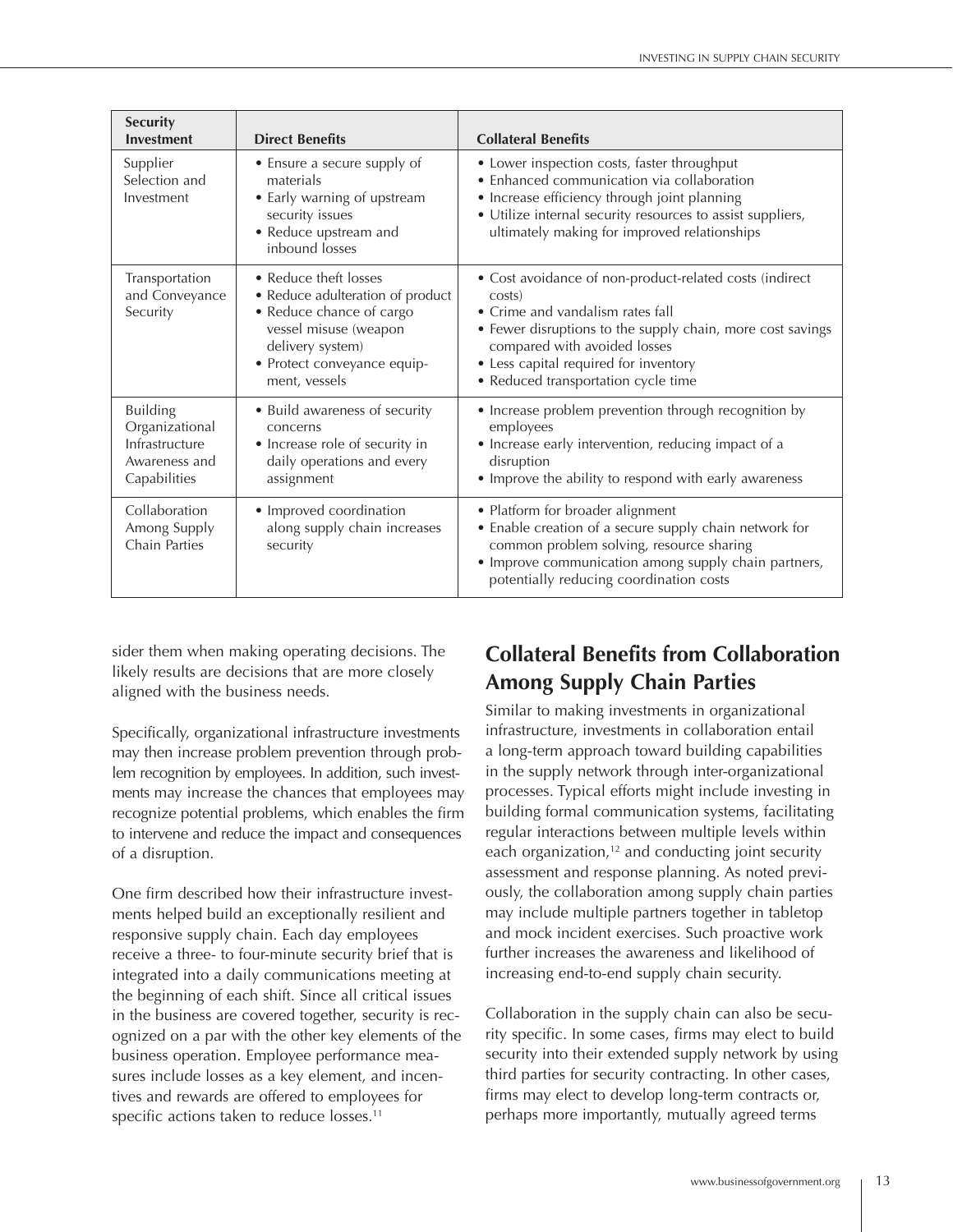and conditions among the supply chain parties so that the organizations can operate more efficiently and effectively. These investments may also foster the development of closer relationships and more easily align the parties around the shared objective. This may result in higher performance levels, as well as higher levels of awareness as each organization develops a deeper understanding of the other's operating characteristics and needs.

# **Collateral Benefits from Proactive Technology Investments**

Investments in technology are often praised for generating numerous benefits beyond the initial purpose of the investment. Investing in technology for security is no different, where the investments create the ability to customize the application to the benefit of the firm and potentially provide visibility throughout the supply network. Visibility investments enable increased real-time awareness of business operations and better process knowledge, which in turn enables the firm to focus resources and efforts on key improvement areas, therefore reducing waste and increasing resource utilization.

Two examples illustrate these benefits. In the first case, one firm<sup>13</sup> elected to install a new security technology before the government-mandated adoption of the technology. Although this required an initial outlay for the technology, the firm believes this will ultimately result in lower costs since they were able to design the system around their own processes and systems. Specifically, the firm built other processing systems into the technology that avoided adding another step in their process, streamlining the operations and therefore reducing their cycle time and operating costs. Had the company waited, it is unlikely that the government would have been so open to designing other features into the system, so the firm would have been forced to adopt a system that did not "fit" with their operating system.

The second example illustrates how one firm in the medical supply industry used an early warning information systems to provide data about specific customer needs during a disruption. Their analysis indicated that the firm actually had 48 hours to respond to a disruption before it impacted the customer, allowing the firm to plan for less expensive

two-day service rather than the more costly next-day service in responding to the disruption.<sup>14</sup>

In both cases, firms proactively invested in technology and systems intended to improve security and at the same time enabling the firms to create additional benefits of great value.

# **Collateral Benefits from TQM Investments**

The underpinnings of the "total quality management" (TQM) approach to security improvements have potential collateral benefits in a number of significant areas. The hallmarks of TQM are dedication of the entire organization and its suppliers (and in some cases its customers) to improved security, emphasis on prevention of security breaches, assurance that the security system is operating "in control" within a defined set of parameters, and the embedding of security in the firm's business processes.

Operating "in control" when using a TQM approach to embed and document security in the logistics processes can lead to a reduction in safety stock, lead-time variance, and reduced OS&D shipments.<sup>15</sup> Because the process is operating within defined limits and with emphasis on internal discipline, shipments should be more accurate and can be counted on with greater reliability to precisely meet shipping specifications. Information provided to logistics managers within the firm should also be counted on to provide accurate representations of the goods that are in transit. These same capabilities provide useful benefits to non-security areas, such as reduced variation in operations, which results in lower operating costs, and higher levels of employee awareness. And better decisions, likely higher resource utilization, and higher levels of service may be possible through process improvements that aware and enlightened employees may initiate and implement.

Other capabilities and potential for improvement can be derived by using the enhanced information gained from the TQM process. This rigorously collected data may offer greater visibility within the supply chain, enabling improved materials tracking and early problem identification by discerning bottlenecks and congestion.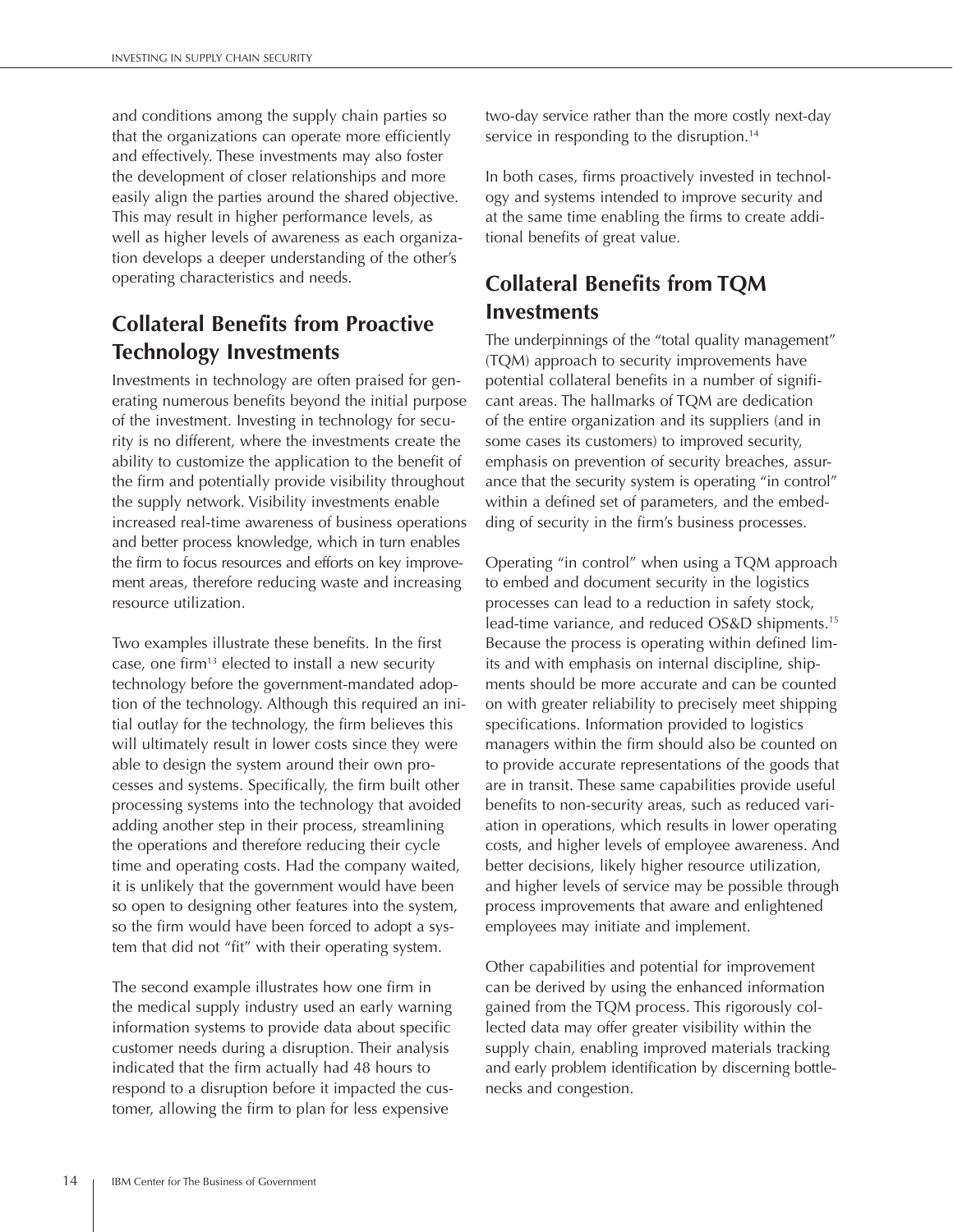# **Collateral Benefits from Voluntary Security Compliance**

While the U.S. moved ahead first with initiatives to upgrade trade and transportation security, other countries as well have passed new legislation or undertaken new initiatives. Most of the initiatives involve approaches similar to those undertaken in the U.S. They are based primarily on voluntary efforts by companies to improve supply chain security and include a benefit in terms of facilitated customs processing for participating companies. Canada's Partners in Protection, Sweden's StairSec, and the European

Union's Authorized Economic Operator program contain the central themes of voluntary actions to improve supply chain security and a benefit of facilitated customs processing in exchange for the security improvements. The World Customs Organization is moving toward an international framework for supply chain security and customs processing. It adopted the Resolution on Global Security and Facilitation Measures Concerning the International Trade Supply Chain, which aims to create an international system for identifying businesses that offer a high degree of security in their supply chain operations and to provide customs facilitation for those companies.

| Security<br><b>Investment</b>          | <b>Direct Benefits</b>                                                                                                                                                                                                                                                                                                                                                                                                                                                                                                                                                                                         | <b>Collateral Benefits</b>                                                                                                                                                                                                                                                                                                                                                                                                                                                                                                                                                                                                                                                                                                          |
|----------------------------------------|----------------------------------------------------------------------------------------------------------------------------------------------------------------------------------------------------------------------------------------------------------------------------------------------------------------------------------------------------------------------------------------------------------------------------------------------------------------------------------------------------------------------------------------------------------------------------------------------------------------|-------------------------------------------------------------------------------------------------------------------------------------------------------------------------------------------------------------------------------------------------------------------------------------------------------------------------------------------------------------------------------------------------------------------------------------------------------------------------------------------------------------------------------------------------------------------------------------------------------------------------------------------------------------------------------------------------------------------------------------|
| Proactive<br>Technology<br>Investments | • Technology provides<br>increased ability to track,<br>monitor, and observe material<br>flows, preventing excursions                                                                                                                                                                                                                                                                                                                                                                                                                                                                                          | • Ability to customize the application to the benefit of the firm<br>• Increase process efficiency through technology<br>• Visibility investments give real-time awareness of supply<br>chain delays, location, and status                                                                                                                                                                                                                                                                                                                                                                                                                                                                                                          |
| <b>TQM</b><br>Investments              | • More consistent security pro-<br>cedure execution<br>• Application of Six Sigma<br>may lead to disciplined loss<br>reduction efforts<br>• Lower losses<br>• Higher-performance employ-<br>ees emphasize security<br>• Process design standardizes<br>security processes<br>• Design supply chain with<br>fewer handoffs, keeping<br>product moving                                                                                                                                                                                                                                                           | · Discipline increases, enabling compliance (quality,<br>safety, process)<br>· Reduction in safety stock, lead-time variance, and lower<br>OS&D<br>• Better process knowledge and management from addi-<br>tional data, greater visibility to discern bottlenecks and<br>congestion<br>• Safety stock reduction as a result of advance lead-time<br>information<br>• Investment in quality processes results in quality security<br>• Consistent process operation leads to fewer disruptions,<br>faster and more reliable operation<br>• Process discipline leads to higher levels of performance,<br>efficiency                                                                                                                   |
| Voluntary<br>Security<br>Compliance    | • European Union's Authorized<br>Economic Operator program<br>ensures base level of supply<br>chain security assessment<br>• Customs specialists working in<br>specialized security programs<br>may observe risk of security<br>breach before breach can occur<br>• Customs-Trade Partnership<br>Against Terrorism (C-TPAT)<br>membership provides member<br>companies with information<br>about industry "best practices"<br>in supply chain security<br>· Sweden's StairSec program<br>leads to higher inspection<br>rates of uncertified cargo,<br>increasing likelihood of early<br>warning and prevention | · Establish a "mandatory" fundamental standard across<br>industry for supply chain security via a "voluntary"<br>program<br>• A platform for collaboration and alignment within an<br>industry that leads to industry standards, raising overall<br>level of performance in quality, service, and cost<br>• C-TPAT supply chain specialist assists firm as CBP<br>liaison for validation, security issues, procedural updates,<br>communication, and training<br>• Faster border throughput times from fewer inspections<br>and "green lane" flow, which may raise service levels,<br>enabling lower working capital<br>• Process discipline enables compliance (quality, safety,<br>process), higher levels of process performance |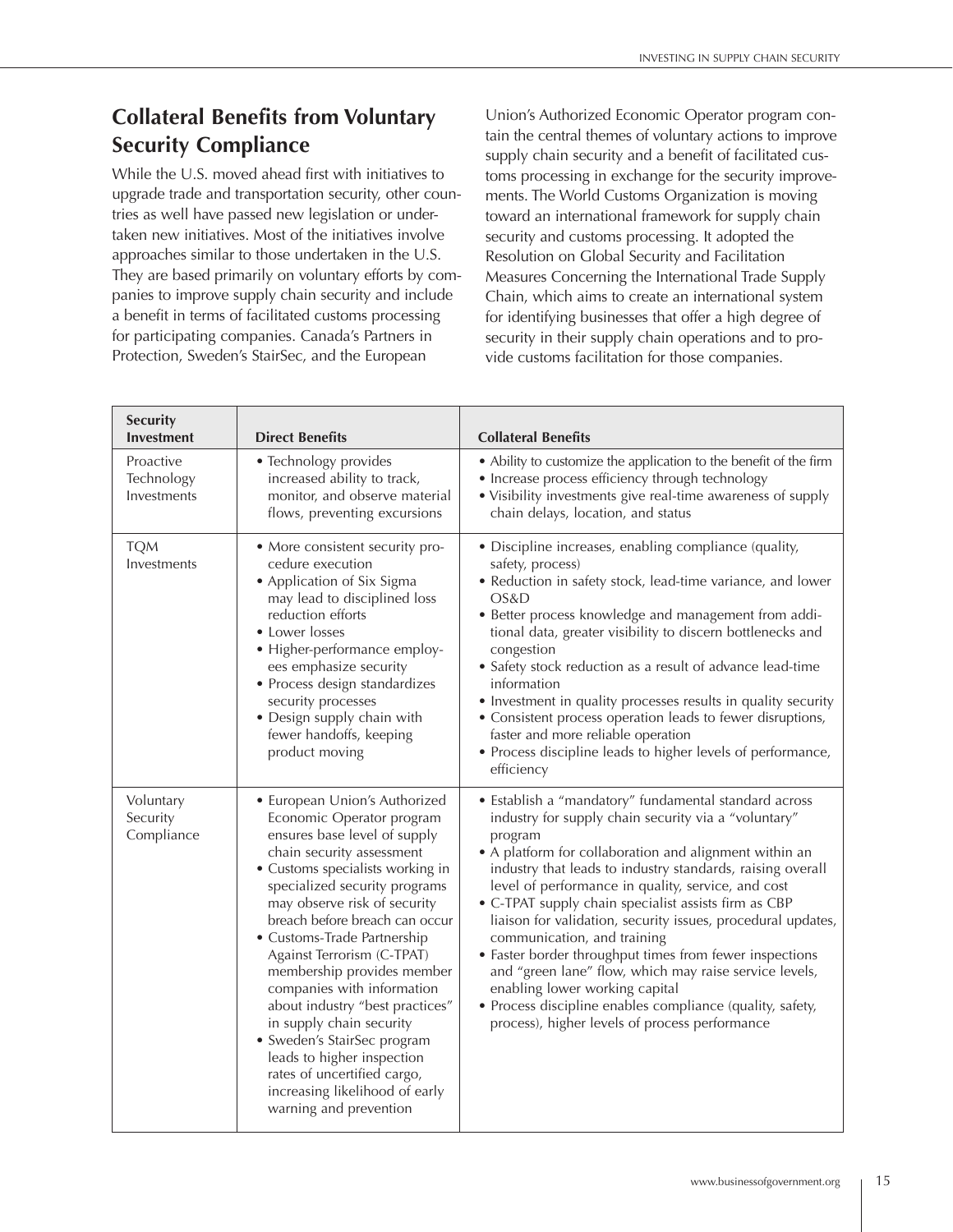While it is officially a voluntary security program, the U.S. Customs-Trade Partnership Against Terrorism (C-TPAT) program for all intents and purposes is nearly a "mandatory" program.<sup>16</sup> The disadvantages for those firms that do not volunteer are significante.g., higher rates of inspection that may add extra time of up to 10 to 12 days in a congested U.S. seaport and uncertainty in customs processing. For those firms that elect to participate in C-TPAT, there is a clear program compliance requirement. Regardless of the firm's intent in participating in C-TPAT, one collateral benefit of this implicit regulation is that C-TPAT effectively serves as the foundation process for implementing supply chain security for many firms, which is a significant benefit.

Recent results from those firms participating in C-TPAT report that there are indeed tangible benefits available. U.S. Customs and Border Protection (CBP) reports that firms participating in C-TPAT have received tangible benefits in terms of reduced customs examinations. They report that "in the Automated Commercial System (ACS), C-TPAT certified importers received reduced selection rate for compliance measurement examination (-3x in FY 2003) and exclusion from certain trade-related local and national criteria," and that C-TPAT certified importers receive targeting benefits (-7x in FY 2003) by receiving a "credit" via the CBP targeting system.<sup>17</sup>

## **Faster Flow Through Customs**

Participating in the various government/industry programs that are becoming more prevalent throughout the world provides access to a "green lane" for imports, which would entail expedited customs clearance, effectively speeding material flows through the import supply chain process.<sup>18</sup> Faster throughput times at border crossings also come from fewer inspections by virtue of being in compliance with government regulations. The faster throughput may raise service levels and lead to other benefits, not the least of which include faster delivery to customers, lower working capital for inventory, and lower operating costs from less handling and fewer movements.

For some firms, this is the most important collateral benefit: "The overarching elements that define the [company] have to do with speed and flexibility. The second [that not being C-TPAT certified] was viewed

as an impediment to speed, it became a high priority. If this thing didn't intersect with speed and flexibility, it would be a 'who cares?' But because it could conceivably play havoc with speed and flexibility, it became a high priority. The fact that it was a potential impediment was quickly obvious internally."<sup>19</sup> Another firm placed a conservative cost-savings figure on their C-TPAT compliance, saying that it will save \$12 million in cost by reducing the actual cost of the inspection.<sup>20</sup> This figure did not include any other likely benefits such as capital/inventory, coordination, or service-related cost reductions, meaning that a more realistic assessment would put the actual financial impact for the firm at multiples of their estimate.

## **Potentially Faster Restart and Flow Through Customs Post Disruption**

A widely anticipated but not yet promised or defined benefit of participating in government security programs is favorable treatment after future disruptions. Although customs officials have made no commitments to provide this benefit, it seems logical that they will select "known shippers" and other firms participating in government programs among the first cargo to be permitted through customs after a disruption.

## **Platform for Collaboration**

These programs provide a platform for collaboration and alignment within an industry that leads to industry standards, raising overall level of performance in industry on several levels, not just security. Specifically, these programs provide a network of firms that enables higher levels of coordination for tackling common industry problems. At one firm, the "collateral benefit of [the] security program has been open communication with competitors such as Wal-Mart. It's the industry's best interest to share information to help protect."<sup>21</sup>

## **Supply Chain Efficiency**

A number of voluntary programs entail several common practices that may help to improve supply chain efficiency as they improve security. Practices such as early warning systems—for example, electronic prenotification of delays or problems in customs clearance-enable the affected parties to react quicker and with more reaction time. This ultimately makes for a more thoughtful response that will tend to be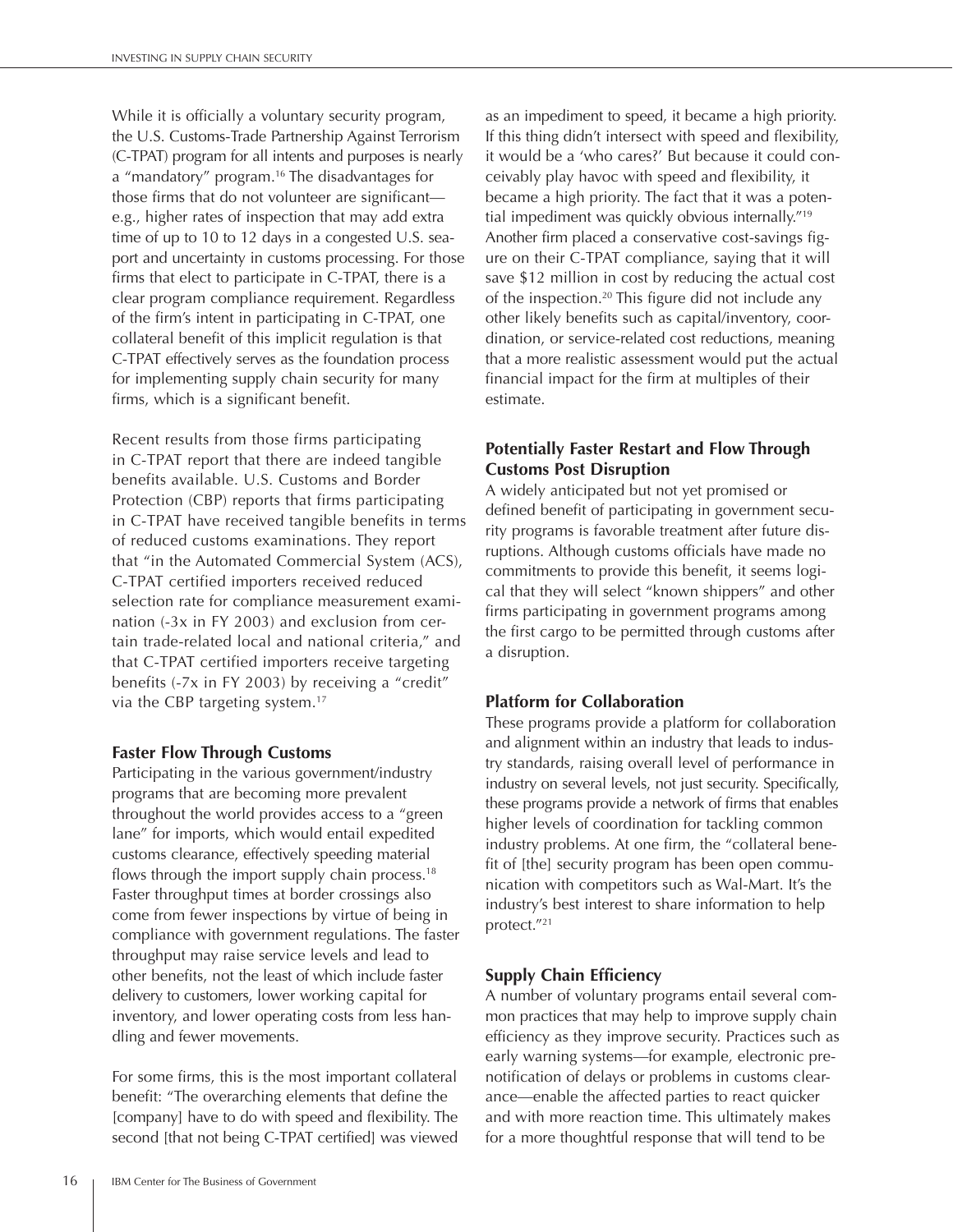more effective and will utilize resources better. As an example, one medical products producer noted that its early warning systems give it 12 to 24 hours to respond before problems impact customers, enabling them to use the precious time for optimal response planning and execution. As it turns out, this foreknowledge allowed the firm to reduce emergency transportation costs and more effectively allocate reserve inventory. With some forethought, firms will be able to anticipate efficiency and effectiveness improvements in their supply chain operations.

### **Broader Impact on the Firm**

Participating in voluntary programs also integrates security into standard processes, engraining security into the process fabric of the firm. This becomes an important element in creating a security culture that increases the level of awareness and sensitivity in the firm to potential security breaches and system disruptions.

Others have noted that C-TPAT partners have enjoyed additional collateral benefits, including lower theft and losses, as well as reduced insurance rates after firms adopt improved security procedures.<sup>22</sup>

Many of the programs serve to instill process discipline in the firm, which increases compliance and higher performance in other domains such as quality, safety, and process performance. As an example, The Gillette Company learned that multiple methods were being used in the firm to handle imports, making for inefficiencies and additional costs to handle the multiple methods. $23$ 

"While preparing its C-TPAT application, for example, The Gillette Company discovered that each of its subsidiaries had different ways of handling imports, said Global Customs Compliance Manager Norman Lubeck. He's now working on standardizing import procedures company-wide, which will bring both cost and efficiency benefits."<sup>24</sup>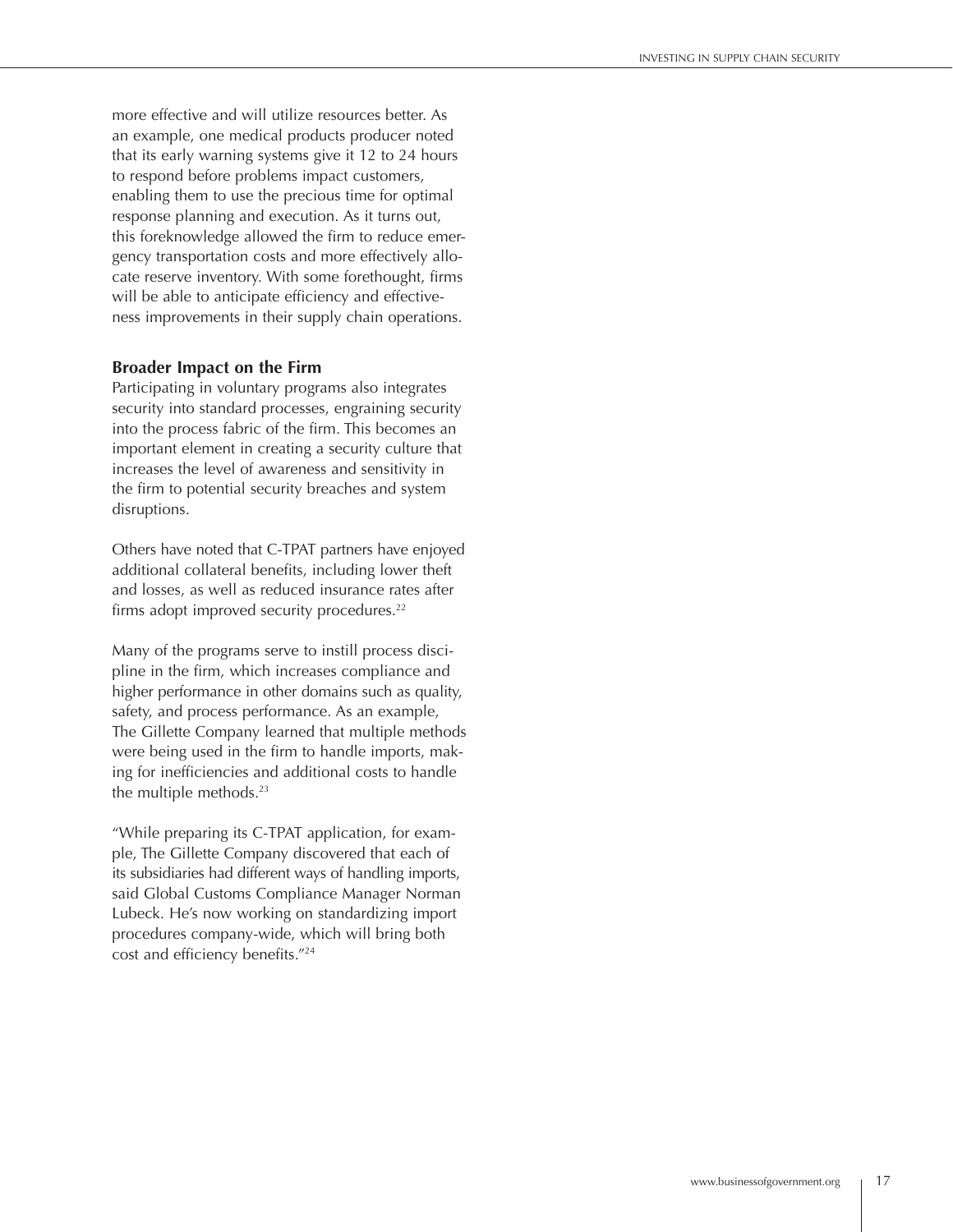# **Achieving Collateral Benefits**

# **Connecting Security Investments** and Collateral Benefits

Recognizing the potential to augment the return on supply chain security investments, firms may wish to actively pursue creating collateral benefits. Yet these benefits are not guaranteed because the investments themselves do not automatically create collateral benefits. Instead, the security investments create the opportunity—either through a new capability, a new process, or a different business condition—which could then be used to create a collateral benefit. To fully understand how to create the collateral benefit from the security investment, one must analyze and detail the causal relationship between the security investment and the actual benefit. This is a critical element when developing a realistic business case for the security investment.

While we have suggested and even enumerated a broad range of collateral benefits that could potentially be derived from a variety of security investments, most of these possibilities are based on preliminary data<sup>25</sup> and early insights rather than formal data collection and analysis. The good news is that such speculation can be made with some foundation because one can find guidance from similar past investments. Many of the potential investments predictably create certain capabilities, some of which have known impacts on supply chains, enabling one to develop a linkage map from the investment to benefits. A linkage map may illustrate the relationship between a security investment and the subsequent capability that is created, which in turn enables subsequent action and potential benefit. An example may help illustrate the possibility.

# **Making the Connection: Collateral Benefits Linkage Maps**

For example, investing in tracking systems to provide asset visibility may provide a valuable security service/role, but it is also believed to reduce uncertainty in the supply chain with real-time confirmed asset location and status/condition. With such information, supply chain managers have less uncertainty and could therefore reduce the amount of safety stock necessary. If the manager does reduce the safety stock, this will reduce working capital and operating cost (lower levels of inventory to finance, fewer movements to make). With lower levels of inventory, the firm needs less space for that inventory, reducing the amount of stocking space required (eliminating interim stock points or reducing contracted space commitments). If the firm eliminates interim stock points, they will enjoy lower operating costs (fewer stock points and less handling from fewer movements) and potentially faster cycle times (fewer stops, less time handling/ stocking/shipping).

This example, illustrated in Figure 1, shows the potential for creating collateral benefits by identifying the linkages between the investment and the benefit. Capturing and achieving the benefits, however, requires that the firm take action (in the example given, reducing inventory and eliminating stock points). Additionally, in some cases the collateral benefits can also be attributed to other conditions as well, so there may be other requirements that need to be present in order to capture the benefits.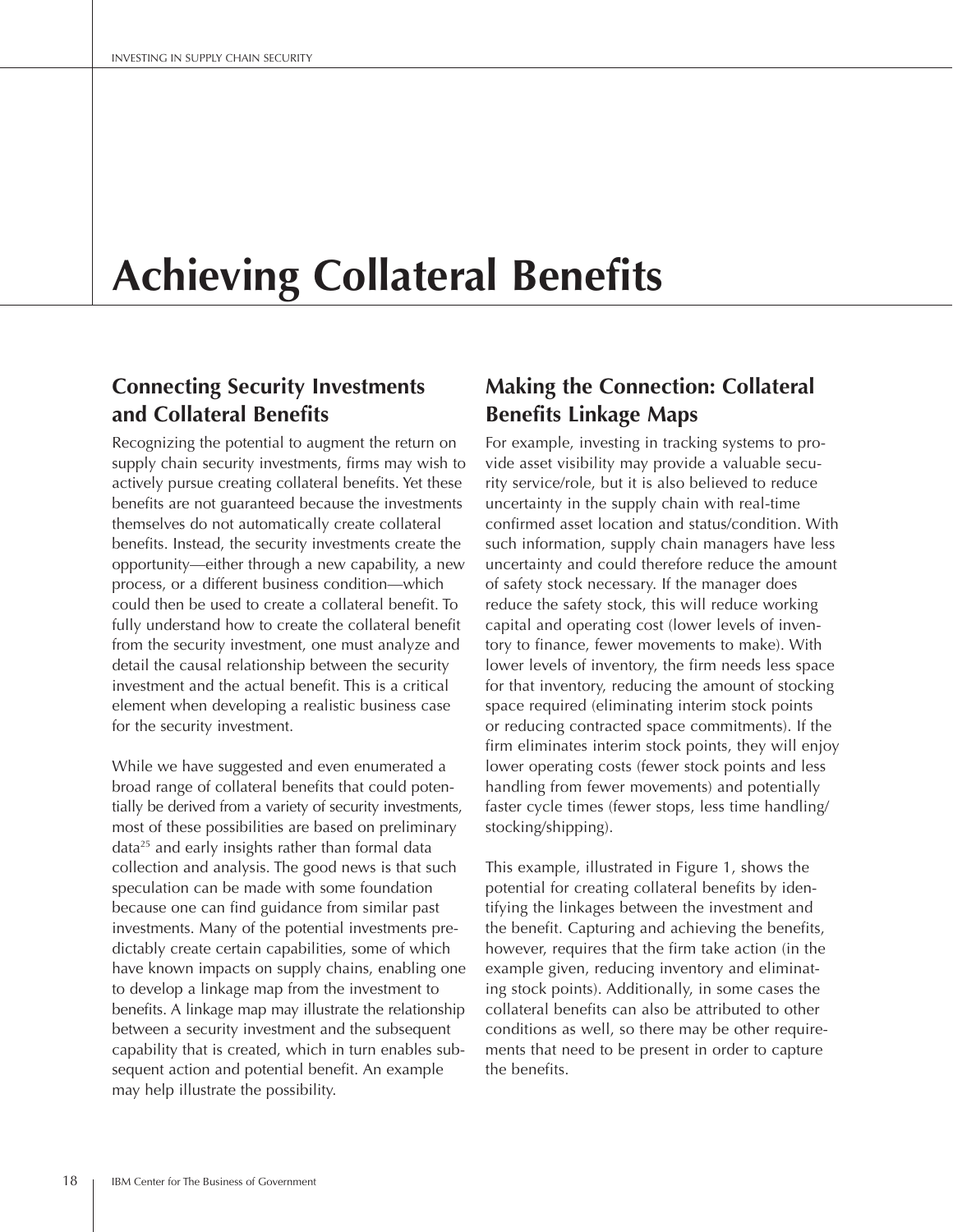#### Figure 1: Example of a Collateral Benefits Linkage Map



Again, this intends to show that these collateral benefits are possible. The order of magnitude is dependent on the scope and the success of the implementation, and clearly the firm would need to take action in order to enjoy the gains. As suggested earlier, the ability of the firm to enjoy the collateral benefits is also dependent on other conditions as well. This includes whether the firm actually takes action to reduce inventory levels, to use the additional information in its planning, and even to eliminate intermediaries. So we can assert that the investments can create possibilities, but enjoying the advantage requires other conditions as well; it's not automatic, and therefore creating and leveraging the collateral benefits will take management attention and action.

## **Challenges and Choices for Creating Collateral Benefits**

#### **Minimalist or Holistic Systems Approach?**

An initial observation from interviews with security leaders indicates that firms are taking one of three approaches to implement supply chain security:

doing nothing, making minimal efforts targeted at satisfying voluntary program compliance obligations, or making holistic efforts targeted at improving the overall system.

The "do nothing" group has chosen to make no investment in supply chain security. These firms appear to be fatalists and presume that a terrorist attack or disruption will affect all companies equally. Based on that, they have chosen to take no action at all and will not receive the benefits associated with security investments.

Slightly more involved are those firms that take a "minimalist" approach. Here, the firms undertake the bare minimum required to satisfy participation requirements for voluntary government programs. As an example, one high-tech company selling consumer products stated that their supply chain security approach depends completely on complying with a government security program: "We're pursuing C-TPAT certification, and that's our security plan."<sup>26</sup> In these cases, the firms will likely enjoy lower security operating costs and may receive limited collateral benefits from their security invest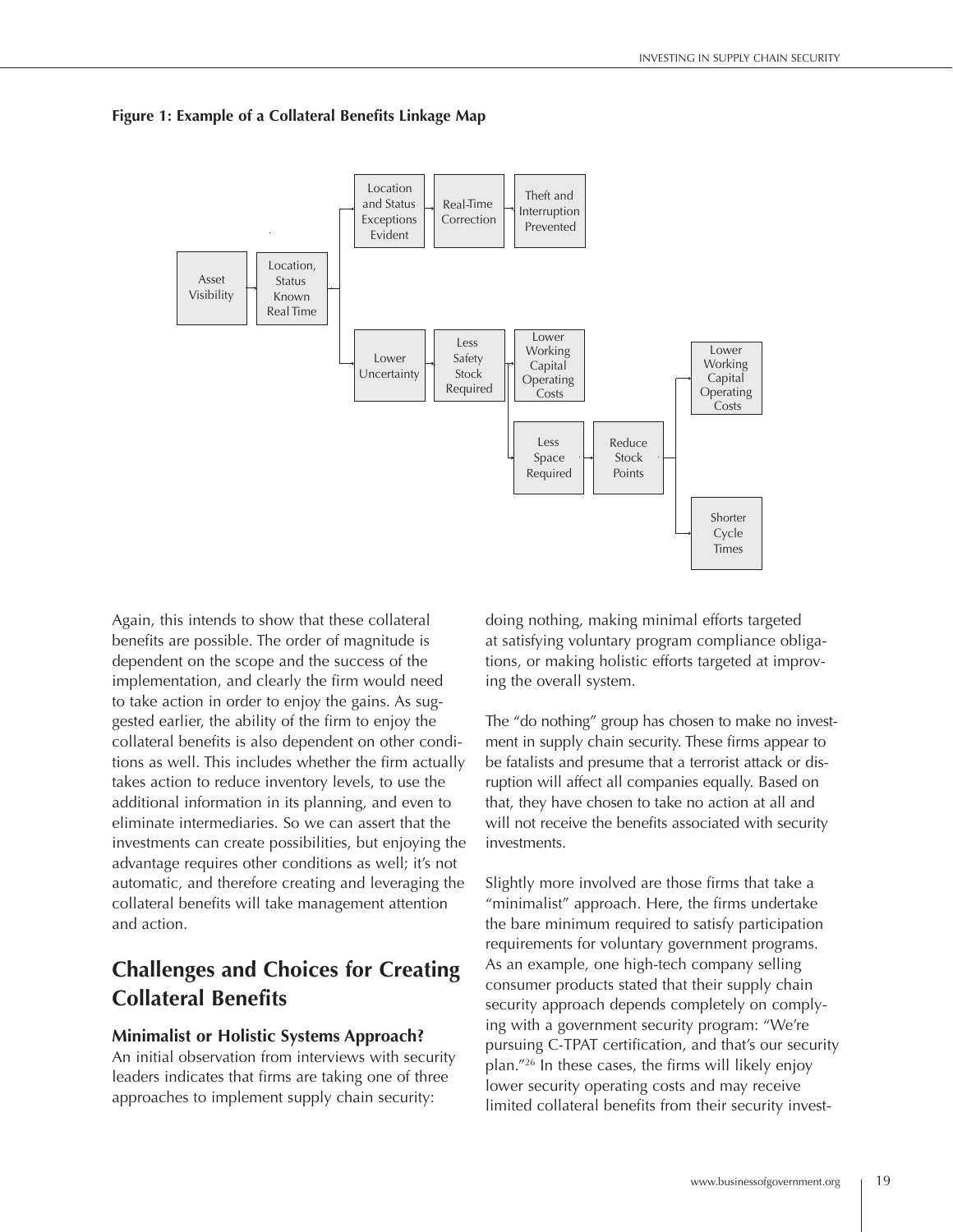ments, but may be vulnerable to security breach or other disruptions and may also suffer higher losses and delays in their respective supply chains.

In comparison to these two groups, firms adopting a holistic approach undertake a comprehensive effort to impact the entire system (i.e., the end-to-end supply chain) rather than just meeting voluntary program compliance obligations. This group is most likely to realize collateral benefits from their security investments. One firm pursuing a holistic systems approach invested significant sums above and beyond that which was needed for C-TPAT compliance to improve the security of their supply chain, and the firm enjoyed several benefits. In addition to eliminating losses on new product introductions, the firm enjoyed the collateral benefits of new levels of collaboration in their industry, and their C-TPAT application required no additional efforts to gain compliance. Ultimately, this firm, in adopting the more holistic approach, has created a more secure supply chain, with lower loss levels, and improved their overall end-to-end supply chain efficiency and performance, with these benefits far exceeding the investment costs.

### **Making Investment Choices**

Firms have supply chain security investment choices, and the best option for one firm may not be the best option for another firm. The specific benefits, costs, risks, and requirements need to be assessed by the firm in order to make a determination as to what is best for the firm itself.

Prior to making investment decisions, it may be possible and useful to consider several characteristics of the various security investments that can possibly create collateral benefits:

- Effort required to implement the security initiative
- Collaboration required to achieve the collateral benefits
- Cost of implementing and additional efforts required to create the collateral benefits
- Estimated time for collateral benefits, *i.e.*, whether the collateral benefit could be enjoyed in the near term or long term

These may provide a starting point for firms to consider the possibilities.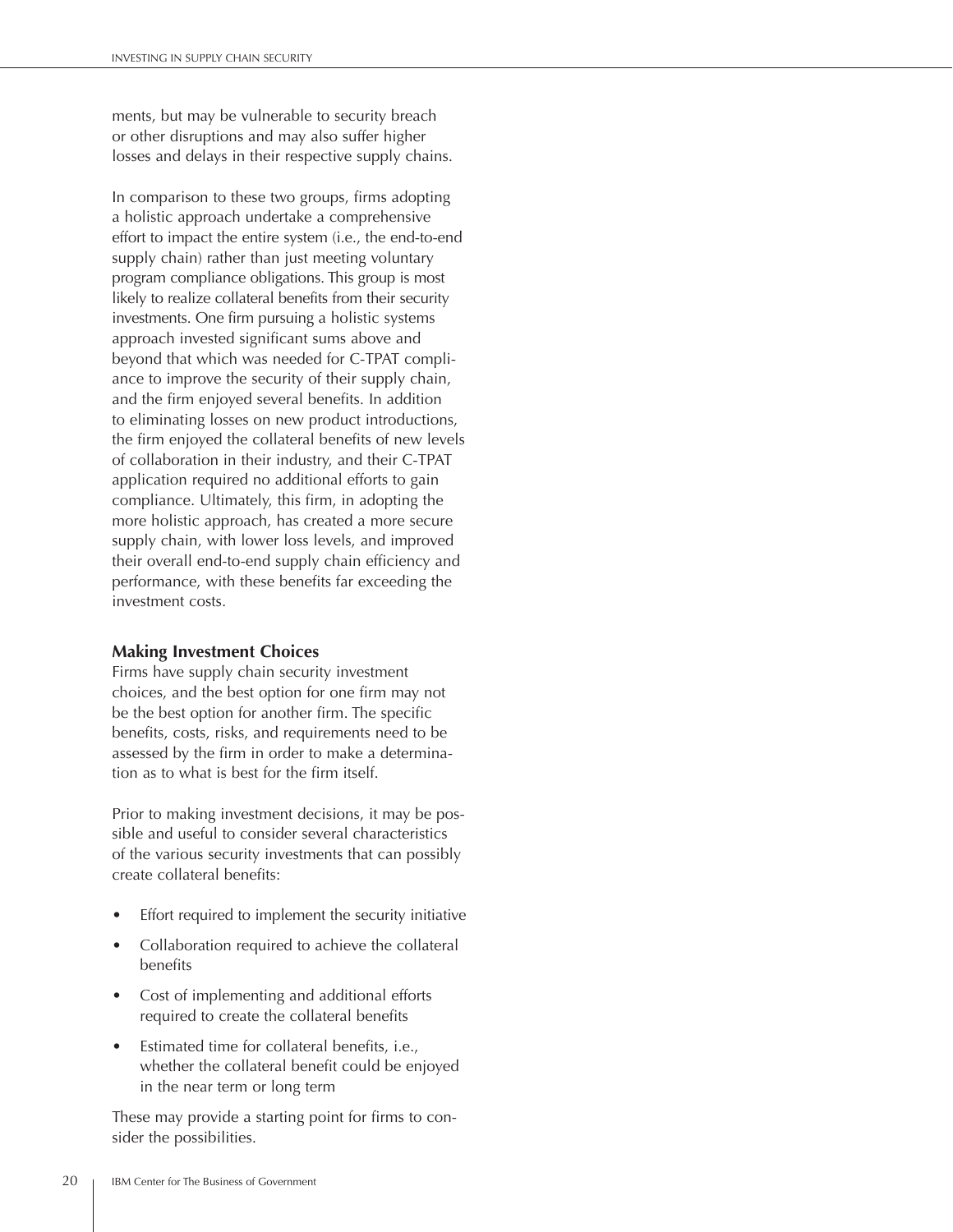# Conclusion

## **Observations and Issues to Consider**

While this report has introduced several new concepts and proposed some new management and policy actions, a number of other directly relevant and tangential issues are worthy of some discussion. Some of these are offered here, as it may be useful for organizations to consider these preliminary observations when planning their investment decisions.

Most notably, the preliminary analysis shows that the major collateral benefits accrue from reducing actual security breaches and enabling trade continuity or "trade security." Some firms place the value of this as high as US\$50-100 million/day cost, and in one actual case, one firm's "trade security" enabled it to avoid the US\$250 million loss that its less secure competitor suffered.

It also appears that there is some "first mover advantage" possible to firms if they engage early enough in the process. One firm described how it was able to establish an important security standard by volunteering to install security equipment as a beta site for the local government, therefore building the standard around its own internal processes, which subsequently made for a faster throughput and lower operating cost for the firm.

Some forward-thinking security efforts have engaged the corporate accounting or finance operations, in one case installing a security chief who also was a CPA. Their experience indicated that this officer enjoyed increased success of making security investments and creating collateral benefits by virtue of knowing how to quantify benefits and credibly articulate this into the management hierarchy.

A significant collateral benefit may come when the firm ties the role of security to corporate objectives (i.e., security plays an integral role in the delivery of the product or service to the customer) rather than treating it merely as a separate activity. One firm in the fashion industry found it less expensive to spend US\$500,000 on security by hiring personnel to be on site (this added about US\$.01 per US\$200 item); the on-site resource established a robust security program, making their upstream supply chain more secure and thoroughly preparing them for the subsequent C-TPAT application. For this fashion product provider, time to market was critical, and so a key motivation for making the security investment was the speed advantage offered by being C-TPAT certified.

Finally, the importance and impact of voluntary programs is likely to increase as customs clearance processes require greater oversight and time. It is widely recognized that there is a capacity constraint in moving materials through many ports throughout the world. And with processes requiring more oversight, one can predict that there will be increasing delays for border crossings—delays that entail an implicit cost (cost of delay, cost of additional inspection) and will increase. Hence, the value of having security certification under a voluntary government/ industry program will likely increase.

# The Challenge and Opportunity

This report presents an informed point of view on collateral benefits available to those making security investments. The work is based on insight, experience, secondary data, and anecdotal primary data, providing a qualitative assessment that portrays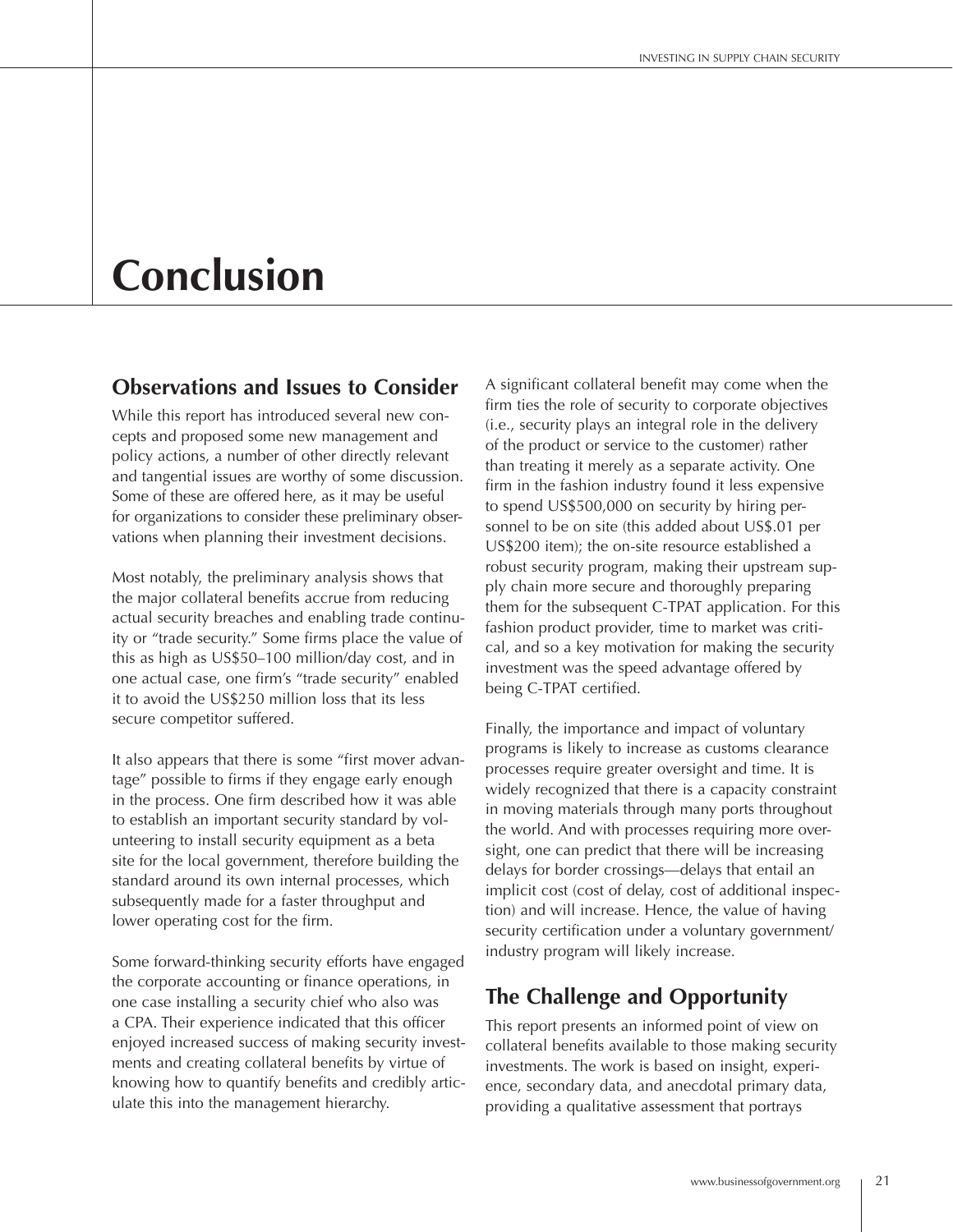the landscape relevant to developing and capturing collateral benefits from supply chain security investments. Far from being a foregone conclusion, though, capturing collateral benefits will require the important next step of validating these observations and further documenting the actual dynamics associated with identifying and achieving collateral benefits from supply chain security investments.

Creating and achieving collateral benefits requires a number of other capabilities and conditions in order to capture the benefits. Often, the collateral benefit enables a capability that must then be further developed and applied. Even for those instances where there is a direct causal relationship between a security investment and a capability, firms still need to take the initiative to exploit the potential. Interestingly, the potential will vary somewhat by firm, depending on firm characteristics and competitive situation, among other factors.

From the perspective of the firms that are considering supply chain security investments, the good news is that this preliminary analysis indicates there are many potential collateral benefits that may be derived from the investments. The lack of documented evidence to make the case should not be interpreted as an indication that attaining the benefits is impossible; this is more likely a result of the relatively recent recognition of security weaknesses and this emerging opportunity. One should not be surprised that there is a lack of systems to measure the impact of the security investment, much less the impact of collateral benefits. The management information systems need to be refined, and the organizational focus needs to be sensitized to observe and measure this data.

Those firms choosing to take a deeper look at the potential of creating the various collateral benefits will need to honestly and realistically assess the effort level and likelihood of success of their efforts to create collateral benefits. By virtue of undertaking this effort, firms will enjoy the collateral benefit of a more intimate understanding of their own operations, processes, capabilities, and weaknesses. This enables the firm to take even greater advantage of the possibility by tailoring the efforts to their firmspecific situation.

If this were easy, of course, all firms would be undertaking these activities, and copious amounts of data would be available to guide the uninitiated. Yet, the fact that achieving collateral benefits remains a challenge may have a positive twist to it-it clearly indicates the potential to create some competitive advantage for firms successfully seizing the opportunity and capturing these potentially significant benefits. A key turning point will occur when the early adopters promote their successes, demonstrating the potential economic value and competitive advantage from their investments in supply chain security.

# **Looking Ahead**

The international trade and transportation system remains vulnerable to an attack by terrorists who seek to strike at the heart of the underpinnings of modern economies. It is widely understood by government leaders and business executives that protection of the systems of trade and transportation are the exclusive province of neither the government nor the private sector. Neither has the means to completely supervise the vast number of activities that constitute international trade. Governments and firms working together, each operating within their realm of effectiveness, can, however, greatly reduce the opportunities for attacks by terrorists against the system of international trade.

The creation of collateral benefits from investments in security may very well be the fulcrum that balances the government's interest in increased security with the private sector's interest in increased efficiency. Without collateral benefits, increases in security will be viewed only as increases in costs. The natural reaction of the vast majority of firms when faced with a requirement that increases their costs will be to act entirely rationally. They will devise a strategy to reduce the costs and drive them to the lowest possible level. Governments that undertake a purely regulatory approach will find that many of the transactions that need to be controlled are beyond their reach, and that they have created a regulatory environment of increased costs and very uncertain benefits. The collateral benefits approach, however, allows governments to extend their reach deeply into the systems of international trade and allows firms to respond to the need for increased security throughout the trade process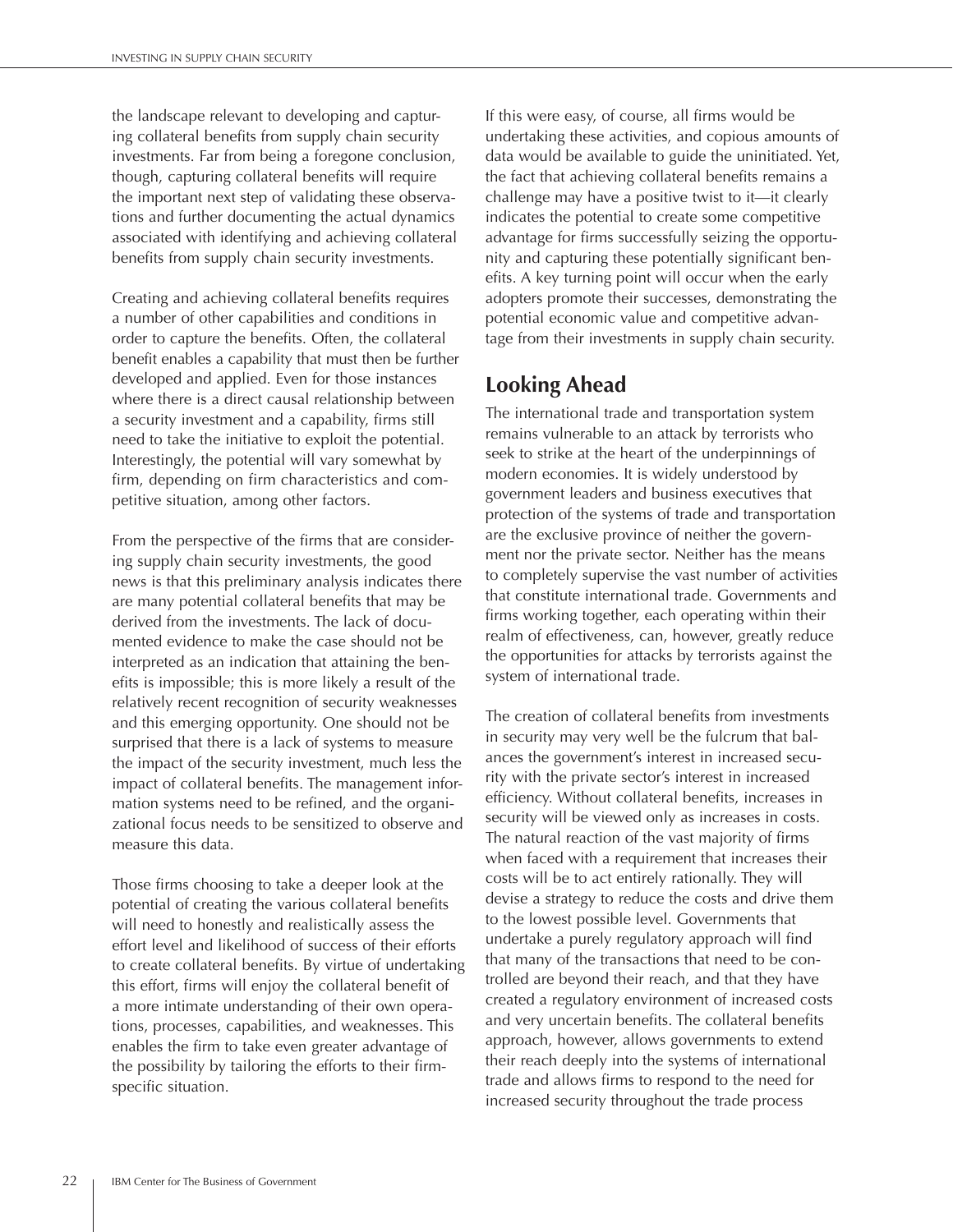in a way that enhances their competitive position. Collateral benefits work in consonance with free trade by allowing governments to attain a higher security content of international trade without regulating the details of the components of the transaction.

At this time, the collateral benefits approach contains a great deal of potential but remains difficult to quantify. There is little if any analysis of hard data documenting the actual collateral return on investments in security, as very few firms have taken a systematic and disciplined approach to understanding and creating collateral benefits. Firms need to be aware of the risks they take if investments are made in security with the hope that collateral benefits will flow from the investments but without the detailed planning and attention to managing change that are necessary to achieve the benefits. Just as was the case with many firms that pursued TQM without fully understanding the requirements, there are significant planning and change management obligations that are prerequisites to successfully creating collateral benefits.

Government regulatory agencies as well need to think outside their regulatory focus and understand how their decisions impact the operational realm of international trade. The "green lane" is a term used by customs organizations to describe how the customs formalities of firms certified to be secure will be processed. A green lane is meaningless, however, If it is an expression of customs processing that is not integrated with the actual operations of the port. At a seaport, chassis need to be available and dedicated lanes and special processing need to be available to expedite egress from the port. Government agencies need to pay close attention to the detailed planning and change management that are the foundations of collateral benefits.

Collateral benefits are an important component of the "new normalcy" of international trade—the quest to have it both ways, increasing both security and efficiency. A great deal of work remains to be done to convert the opportunity into actuality, with potentially significant benefits and competitive advantages available to those supply chains that are successful.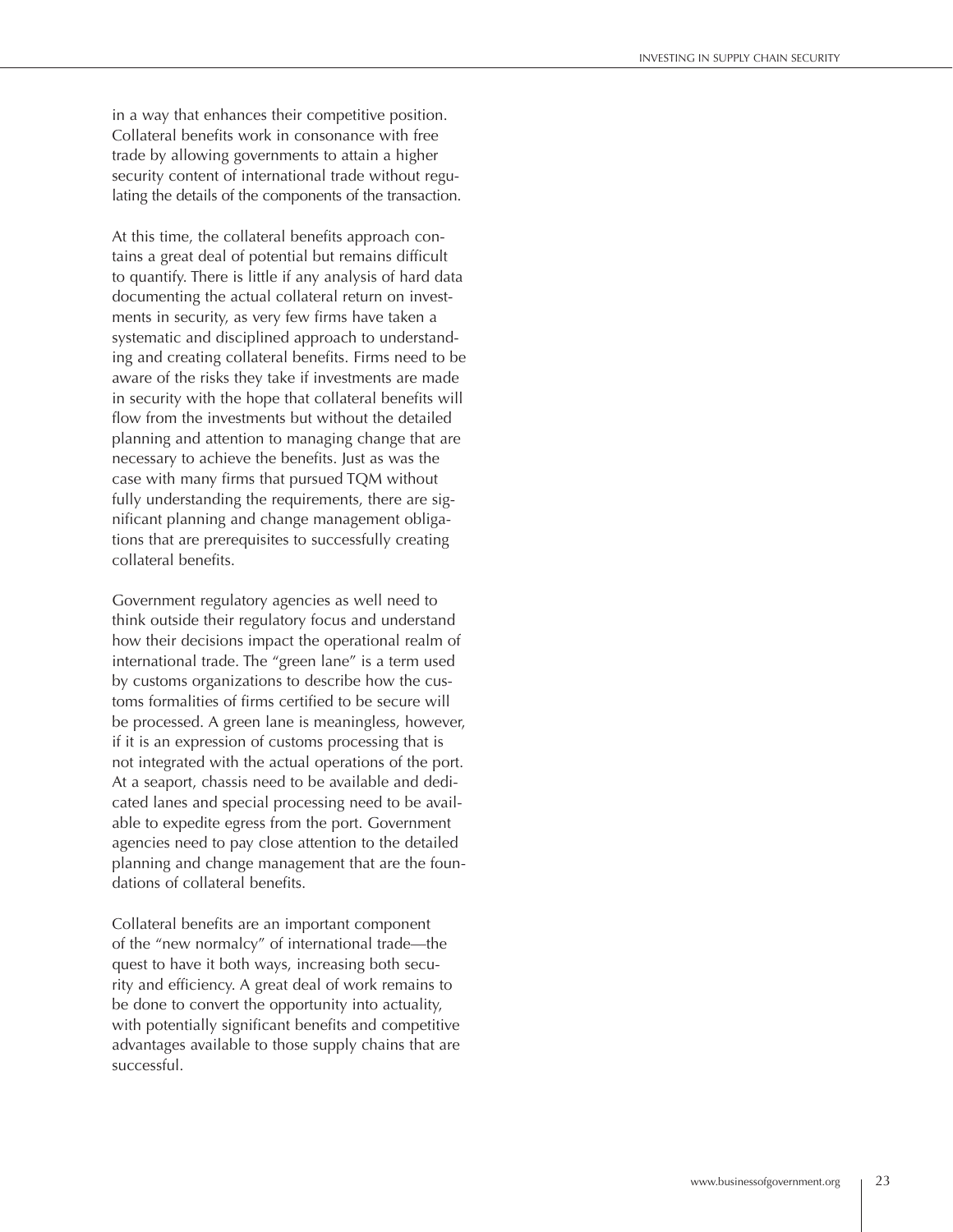# **Appendix: Overview of Supply Chain Security Investment Options**

### Table A.1: Overview of Supply Chain Security Investment Options-Direct and Collateral Benefits

| <b>Security</b><br><b>Investment</b>    | <b>Direct Benefits</b>                                                                                                                                                                                                                                                                                              | <b>Collateral Benefits</b>                                                                                                                                                                                                                                                                                                                                                                                                              |  |  |  |  |
|-----------------------------------------|---------------------------------------------------------------------------------------------------------------------------------------------------------------------------------------------------------------------------------------------------------------------------------------------------------------------|-----------------------------------------------------------------------------------------------------------------------------------------------------------------------------------------------------------------------------------------------------------------------------------------------------------------------------------------------------------------------------------------------------------------------------------------|--|--|--|--|
| <b>Asset Visibility</b><br>and Tracking | • Provide positive location<br>status, preventing excursions<br>• Provide time-definite and<br>controlled chain of custody                                                                                                                                                                                          | • Lower theft and losses<br>• Faster recalls<br>• Fewer delayed shipments<br>• Better planning, enabling lower working capital for<br>inventory<br>• Less Overages, Shortages, and Damages (OS&D)<br>• Protection of brand name                                                                                                                                                                                                         |  |  |  |  |
| Personnel<br>Security                   | • Thorough background check<br>eliminates "bad actors" from<br>hiring pool<br>• Regular background checks<br>provide early warning for<br>employees operating under<br>the influence                                                                                                                                | • Customer loyalty, increased sales revenues, higher<br>market share<br>• Employee commitment and belief in company's<br>concern for employee                                                                                                                                                                                                                                                                                           |  |  |  |  |
| Physical Security                       | • Controlled access keeps out<br>unauthorized personnel<br>• Protection of intellectual<br>property<br>• Protection of capital equip-<br>ment and personnel<br>• Protection of product integrity                                                                                                                    | • Customer recognition of firm's safe and secure environ-<br>ment as an expertise, increasing customer loyalty<br>• Fewer thefts and OS&D by virtue of having more<br>secure facility<br>• Reduced equipment damage and operating costs<br>(lower insurance rates)<br>• Fewer safety incidents and catastrophes                                                                                                                         |  |  |  |  |
| Standards<br>Development                | • Facilitate coordination of<br>multi-company security activi-<br>ties (initiatives, sting opera-<br>tions, incident investigations)<br>• Security breaches easier to<br>spot with standard systems<br>• Higher levels of security with<br>common procedures<br>• System-level and supplier<br>security improvement | • Improve the efficiency of ship, train, truck, terminal<br>operations; cuts international shipping times<br>• Platform for collaboration within an industry leading<br>to standards that raise level of performance<br>• Process discipline enables compliance (quality, safety,<br>process), higher performance<br>• Common processes reduce confusion, raise predictability,<br>improve staff backup<br>• Reduce non-security losses |  |  |  |  |
| Supplier<br>Selection and<br>Investment | • Ensure a secure supply of<br>materials<br>• Early warning of upstream<br>security issues<br>• Reduce upstream and<br>inbound losses                                                                                                                                                                               | • Lower inspection costs, faster throughput<br>• Enhanced communication via collaboration<br>• Increase efficiency through joint planning<br>• Utilize internal security resources to assist suppliers,<br>ultimately making for improved relationships                                                                                                                                                                                 |  |  |  |  |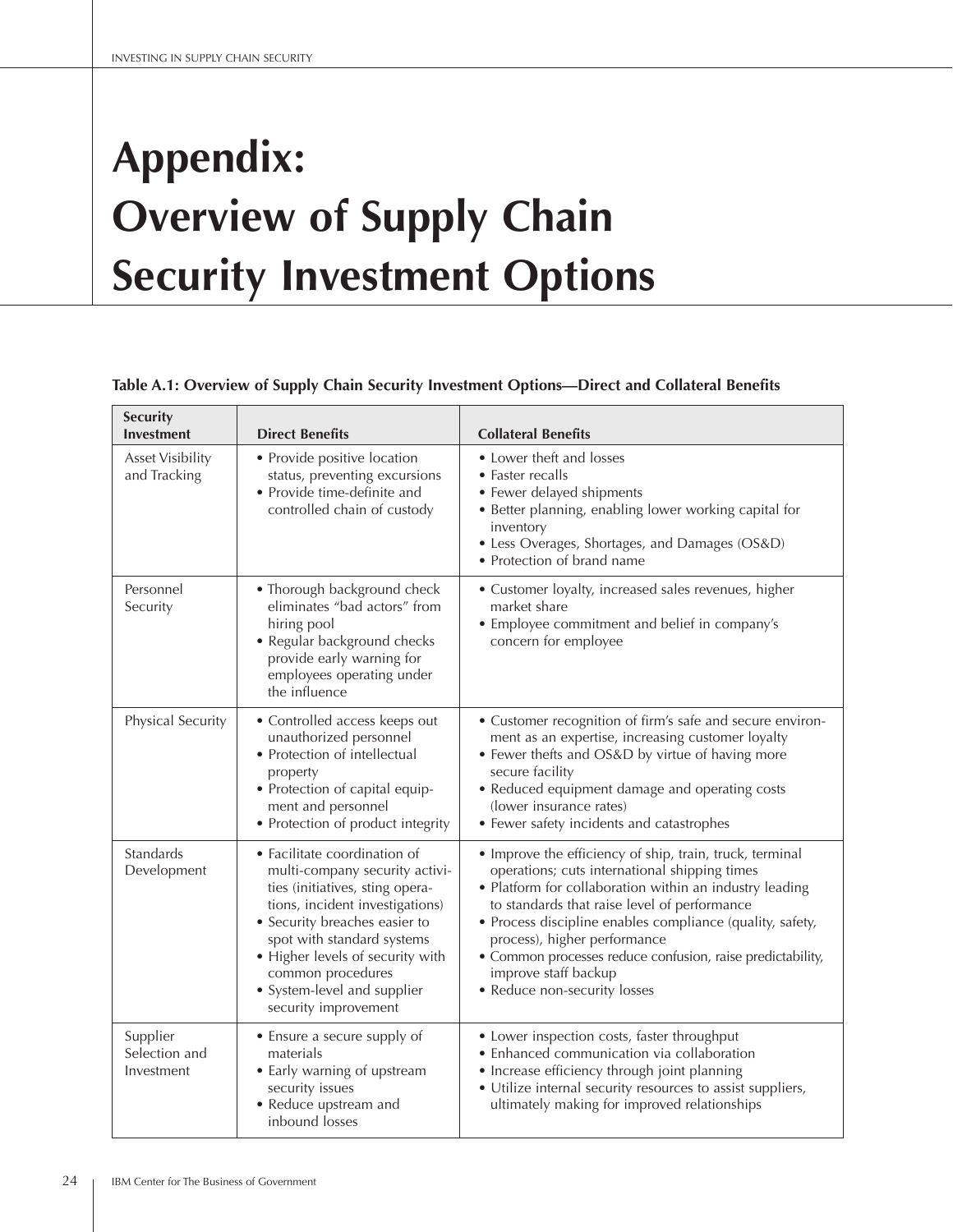| Security<br>Investment                                                               | <b>Direct Benefits</b>                                                                                                                                                                                                                                                                                                                                                                                                                                                                                                                                                                                         | <b>Collateral Benefits</b>                                                                                                                                                                                                                                                                                                                                                                                                                                                                                                                                                                                                                                                                                                          |  |  |  |  |
|--------------------------------------------------------------------------------------|----------------------------------------------------------------------------------------------------------------------------------------------------------------------------------------------------------------------------------------------------------------------------------------------------------------------------------------------------------------------------------------------------------------------------------------------------------------------------------------------------------------------------------------------------------------------------------------------------------------|-------------------------------------------------------------------------------------------------------------------------------------------------------------------------------------------------------------------------------------------------------------------------------------------------------------------------------------------------------------------------------------------------------------------------------------------------------------------------------------------------------------------------------------------------------------------------------------------------------------------------------------------------------------------------------------------------------------------------------------|--|--|--|--|
| Transportation<br>and Conveyance<br>Security                                         | • Reduce theft losses<br>• Reduce adulteration of product<br>• Reduce chance of cargo<br>vessel misuse (weapon<br>delivery system)<br>· Protect conveyance equip-<br>ment, vessels                                                                                                                                                                                                                                                                                                                                                                                                                             | • Cost avoidance of non-product-related costs (indirect<br>costs)<br>• Crime and vandalism rates fall<br>• Fewer disruptions to the supply chain, more cost savings<br>compared with avoided losses<br>• Less capital required for inventory<br>• Reduced transportation cycle time                                                                                                                                                                                                                                                                                                                                                                                                                                                 |  |  |  |  |
| <b>Building</b><br>Organizational<br>Infrastructure<br>Awareness and<br>Capabilities | • Build awareness of security<br>concerns<br>• Increase role of security in<br>daily operations and every<br>assignment                                                                                                                                                                                                                                                                                                                                                                                                                                                                                        | • Increase problem prevention through recognition by<br>employees<br>• Increase early intervention, reducing impact of a<br>disruption<br>• Improve the ability to respond with early awareness                                                                                                                                                                                                                                                                                                                                                                                                                                                                                                                                     |  |  |  |  |
| Collaboration<br>Among Supply<br>Chain Parties                                       | • Improved coordination<br>along supply chain increases<br>security                                                                                                                                                                                                                                                                                                                                                                                                                                                                                                                                            | • Platform for broader alignment<br>• Enable creation of a secure supply chain network for<br>common problem solving, resource sharing<br>• Improve communication among supply chain partners,<br>potentially reducing coordination costs                                                                                                                                                                                                                                                                                                                                                                                                                                                                                           |  |  |  |  |
| Proactive<br>Technology<br>Investments                                               | • Technology provides<br>increased ability to track,<br>monitor, and observe material<br>flows, preventing excursions                                                                                                                                                                                                                                                                                                                                                                                                                                                                                          | • Ability to customize the application to the benefit of the firm<br>• Increase process efficiency through technology<br>• Visibility investments give real-time awareness of supply<br>chain delays, location, and status                                                                                                                                                                                                                                                                                                                                                                                                                                                                                                          |  |  |  |  |
| <b>TQM</b><br>Investments                                                            | • More consistent security pro-<br>cedure execution<br>• Application of Six Sigma<br>may lead to disciplined loss<br>reduction efforts<br>• Lower losses<br>• Higher-performance employ-<br>ees emphasize security<br>• Process design standardizes<br>security processes<br>• Design supply chain with<br>fewer handoffs, keeping<br>product moving                                                                                                                                                                                                                                                           | • Discipline increases, enabling compliance (quality,<br>safety, process)<br>• Reduction in safety stock, lead-time variance, and lower<br>OS&D<br>• Better process knowledge and management from addi-<br>tional data, greater visibility to discern bottlenecks and<br>congestion<br>• Safety stock reduction as a result of advance lead-time<br>information<br>• Investment in quality processes results in quality security<br>• Consistent process operation leads to fewer disruptions,<br>faster and more reliable operation<br>• Process discipline leads to higher levels of performance,<br>efficiency                                                                                                                   |  |  |  |  |
| Voluntary<br>Security<br>Compliance                                                  | • European Union's Authorized<br>Economic Operator program<br>ensures base level of supply<br>chain security assessment<br>• Customs specialists working in<br>specialized security programs<br>may observe risk of security<br>breach before breach can occur<br>• Customs-Trade Partnership<br>Against Terrorism (C-TPAT)<br>membership provides member<br>companies with information<br>about industry "best practices"<br>in supply chain security<br>• Sweden's StairSec program<br>leads to higher inspection<br>rates of uncertified cargo,<br>increasing likelihood of early<br>warning and prevention | • Establish a "mandatory" fundamental standard across<br>industry for supply chain security via a "voluntary"<br>program<br>• A platform for collaboration and alignment within an<br>industry that leads to industry standards, raising overall<br>level of performance in quality, service, and cost<br>• C-TPAT supply chain specialist assists firm as CBP<br>liaison for validation, security issues, procedural updates,<br>communication, and training<br>• Faster border throughput times from fewer inspections<br>and "green lane" flow, which may raise service levels,<br>enabling lower working capital<br>• Process discipline enables compliance (quality, safety,<br>process), higher levels of process performance |  |  |  |  |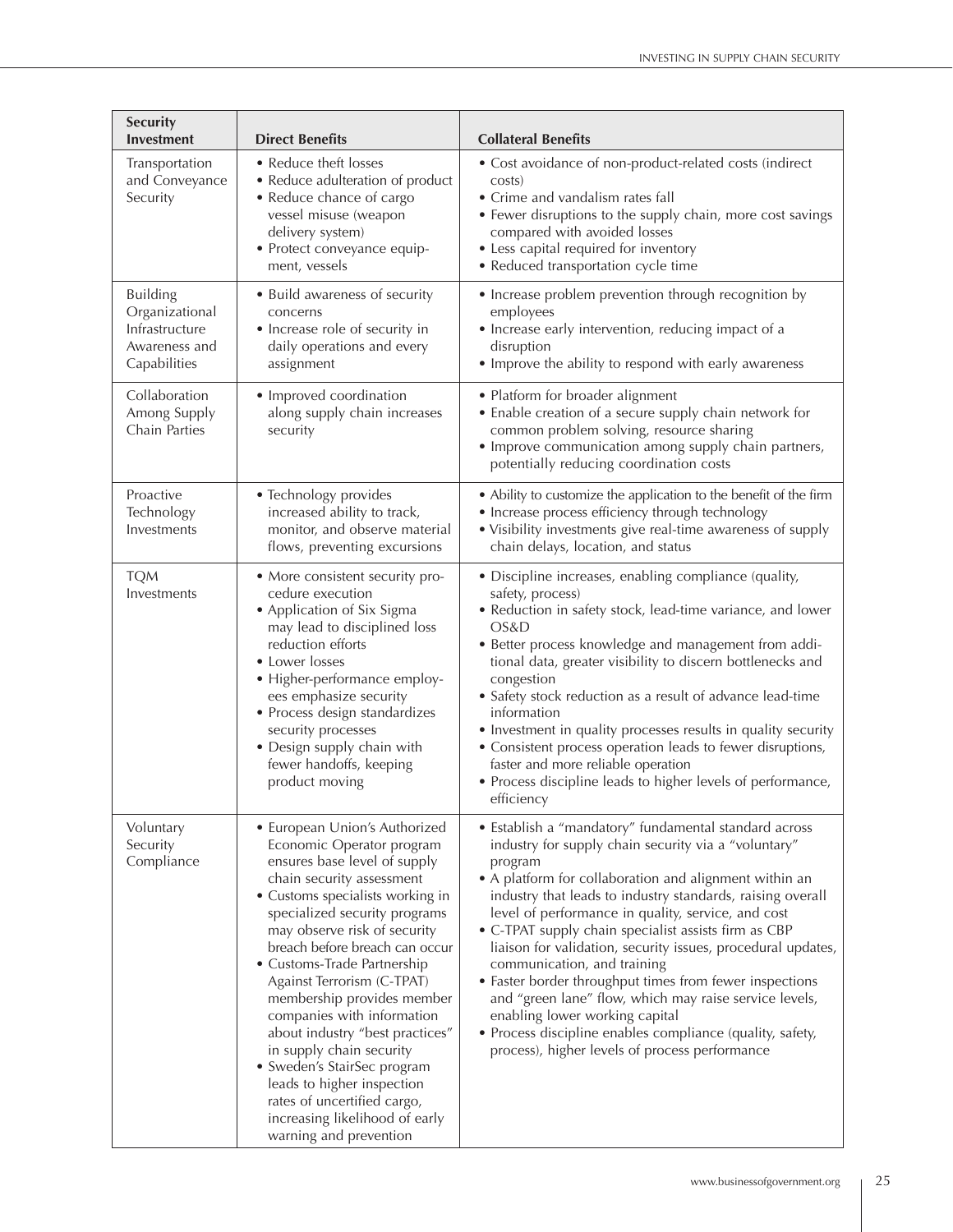# **Endnotes**

1. A number of terms have been used to describe this capability, including resilience, business continuity, contingency planning, and "trade security" ("trade security" refers to a broader set of capabilities described in the white paper "Trade Security: The New Equation for the New Normalcy" by the authors). One can think of supply chain security in terms of maintaining the integrity of the product, processes, and information, in contrast to supply chain continuity or resilience, which we define as "the ability to react to unexpected disruption and restore normal supply chain operations."

2. Supply chain security investments range from capital equipment, human resources, process improvements, and operating expenses for a range of activities including physical security improvements, monitoring, and incident investigation.

3. This problem has also been recently addressed by researchers using system dynamics methods. See "Nobody Ever Gets Credit for Fixing Defects that Didn't Happened: Creating and Sustaining Process Improvement," California Management Review, 43, 4:64-88 by N. Repenning and J. Sterman, 2001.

4. Early mention of collateral benefits includes insights from several leaders, including Dr. Ruth David, CEO and president of ANSER Analytical Service, who coined the term "dual benefits." Additionally, "dual benefit solutions" are profiled through the Homeland Security Institute operated by ANSER (http://www.homelandsecurity.org/bulletin/current\_bulletin.cfm).

5. "Quality is free" by Phil Crosby. Professor Hau Lee and Michael Wolfe also recognized and noted similarities between security improvement and quality improvement in their article "Supply Chain Security without Tears" published in Supply Chain Management Review, Jan-Feb 2003.

6. J. Martha and S. Subbakrishna. (2002), "Targeting a just-in-case Supply Chain for the Inevitable Next Disaster," Supply Chain Management Review, September/ October, pp. 18-23.

7. Vinod Singhal, "Supply Chain Glitches and Shareholder Value Destruction," Business Briefing: Global Purchasing and Supply Chain Strategies. In this study, the researchers examined instances where firms experienced production or shipping delays as announced in the The Wall Street Journal or the Dow Jones News Service.

8. Ibid.

9. Almar Latour, "Trial by Fire: A Blaze in Albuquerque Sets Off Major Crisis For Cell-Phone Giants," The Wall Street Journal, January 29, 2001, page A1.

10. "The No-See-Um's: The Financial Impact of Cargo Losses on the Bottom Line." Presentation at the 2004 Council of Logistics Management Annual Conference on October 6, 2004, by Robert S. Holley, Chubb & Son.

11. The data was derived from an interview conducted in 2005 by Abby Benson and James B. Rice, Jr., both of MIT, as part of a study on supply chain security.

12. Examples of multiple levels of firms collaborating include sourcing personnel working with sales personnel, product development personnel working with design engineers, and warehousing managers working with distribution and shipping managers.

13. The data was derived from an interview conducted in 2005 by Abby Benson and James B. Rice, Jr., both of MIT, as part of a study on supply chain security.

14. The data was derived from an interview conducted in 2003 by Federico Caniato, Visiting Student MIT, and James B. Rice, Jr., as part of a study on supply chain resilience.

15. Hau L. Lee and Seungjin Whang, "Higher Supply Chain Security with Lower Cost: Lessons from Total Quality Management," Stanford University white paper, October 19, 2003, p. 21.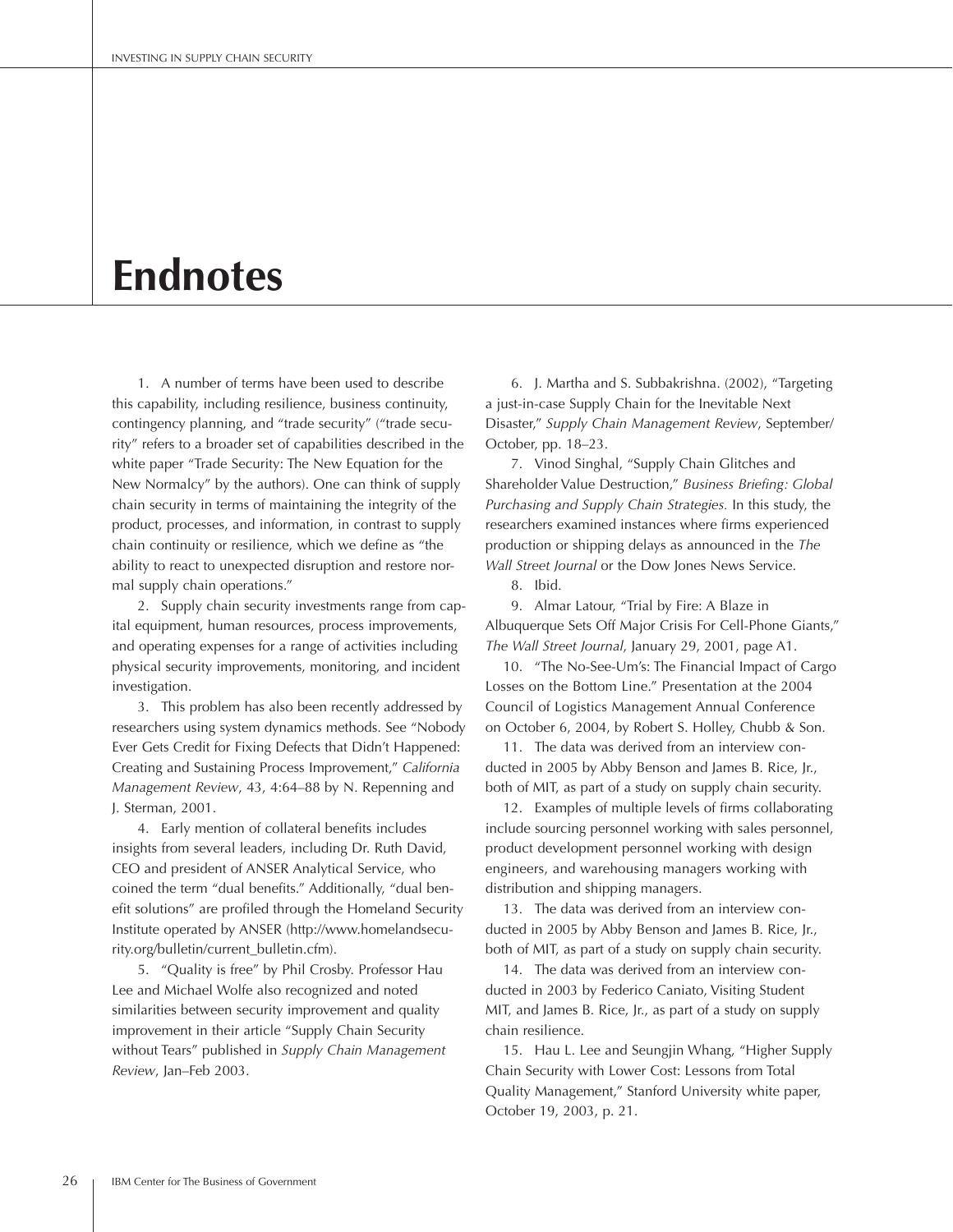16. Reference Benson-Rice interviews. One 3PL provider described C-TPAT as a "choiceless choice because a company that doesn't comply will go out of business since all major importers require it."

17. "Securing the Global Supply Chain: Customs-Trade Partnership Against Terrorism (C-TPAT) Strategic Plan," U.S. Customs and Border Protection, April 2005.

18. The availability of "green lanes" will vary by country and their respective progress toward developing the necessary technology and infrastructure to support building "green lane" processes.

19. Ref. Benson-Rice interview.

20. Ref. Benson-Rice interview.

21. Ref. Benson-Rice interview.

22. Deena S. Disraeli, "Public-Private Partnerships: Security and Emergency Response Collaboration in a New Threat Environment," MIT Thesis, June 2004.

23. Tobey Gooley, "C-TPAT: Separating Hype from Reality," Logistics Management, August 1, 2004.

24. Ibid.

25. Data derived from a series of interviews conducted as part of the Supply Chain Response to Terrorism project at MIT; see http://web.mit.edu/scresponse/ for additional information.

26. Ibid. Rice-Caniato interviews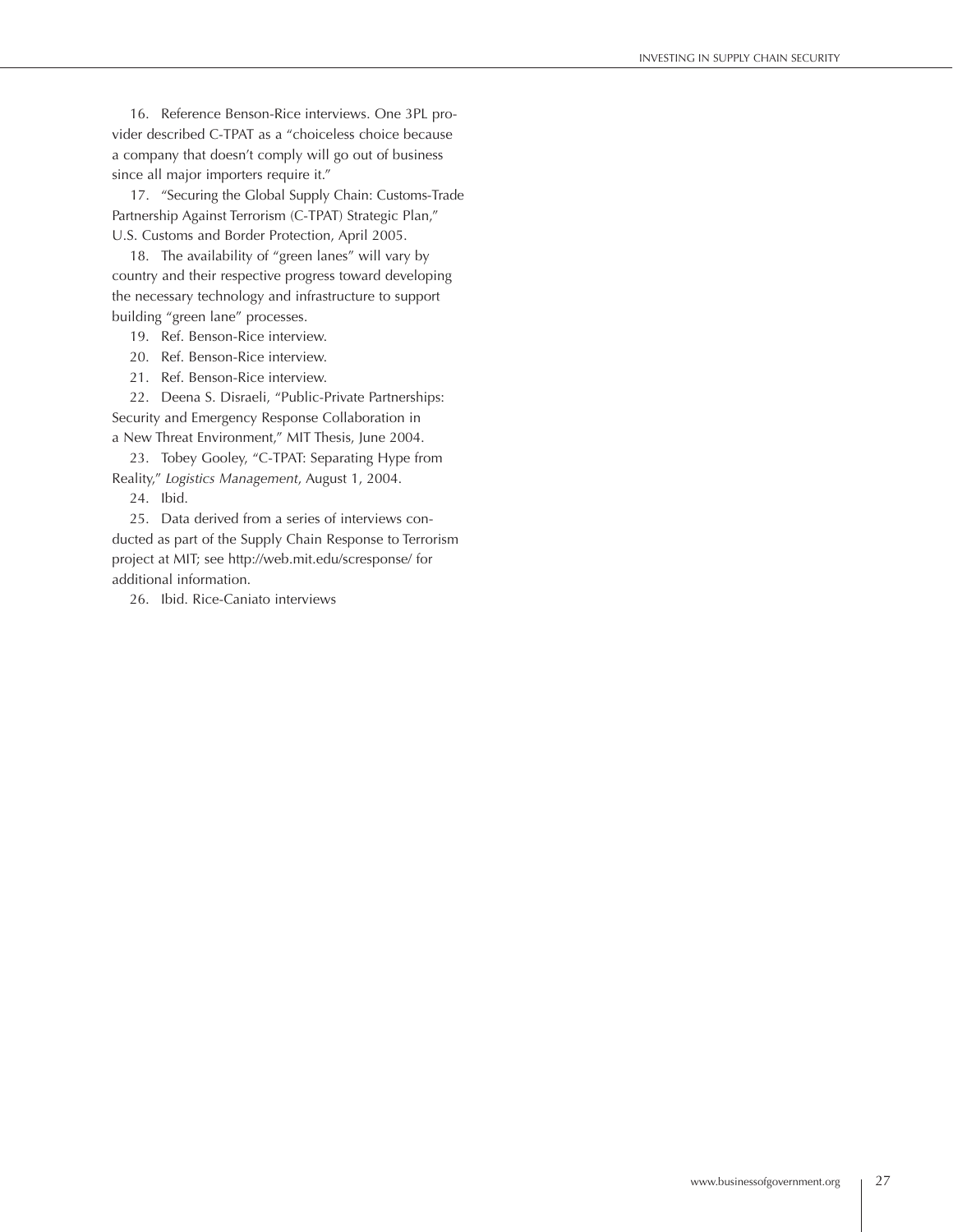# A B O U T T H E A U T H O R S

James B. Rice, Jr., is the Director of the Integrated Supply Chain Management (ISCM) Program at the Center for Transportation and Logistics (CTL) at the Massachusetts Institute of Technology, having joined CTL in 1995. The ISCM Program is a consortium that enables companies from industry to interact with faculty and researchers across MIT on education and research in the supply chain domain.

Mr. Rice's research is on organization and supply chain design, recently focusing on how supply chains respond to disruptions (for example, terrorism), including the role of culture and the creation of collateral benefits, and on the impact of auto-ID on supply chain design. He also serves as project manager for the Supply Chain Response and the Smart Objects projects, and teaches a graduate course in supply chain management.

His written work includes published articles, such as "The RFID Journey: From Strategy to Action" upcoming in Supply Chain Management Review; "Building a Secure and Resilient Supply Network" in Supply Chain Management Review, Sept.-Oct. 2003; "Strategic Partnership: Collaboration, Alliances and the Coordination Spectrum" in Logistics Solutions, Issue 1 2002; "Supply Chain Versus Supply Chain: The Hype and Reality" in Supply Chain Management Review, Sept.-Oct. 2001; and "Spanning the Functional Boundaries Through Horizontal Process Management (HPM)" in Supply Chain Management Review, Fall 1997. He also contributed to the book Surviving Supply Chain Integration (National Academy Press, March 2000) and to a number of working papers prepared for CTL sponsors.

In addition to his role at MIT, Mr. Rice has served the community on several supply-chain-related boards and committees, including the National Research Council's Board on Manufacturing and Engineering Design (BMAED); the editorial board of Supply Chain Management Review and of Supply Chain Forum: An International Journal; the International Advisory Board of KLICT, a multi-year international research initiative funded by the government of The Netherlands; the United States Air Force Logistics Transformation Advisory Committee (chairman); and the U.S. Navy Supply Chain Practices for Affordable Naval Systems (SPANS) Technical Advisory Board.

Prior to joining MIT, Mr. Rice managed manufacturing and distribution operations at Procter & Gamble, and served as a sales and market manager at General Electric Company.

Mr. Rice earned his M.B.A. in operations and finance from the Harvard Business School, and a bachelor's degree in mechanical engineering from the University of Notre Dame.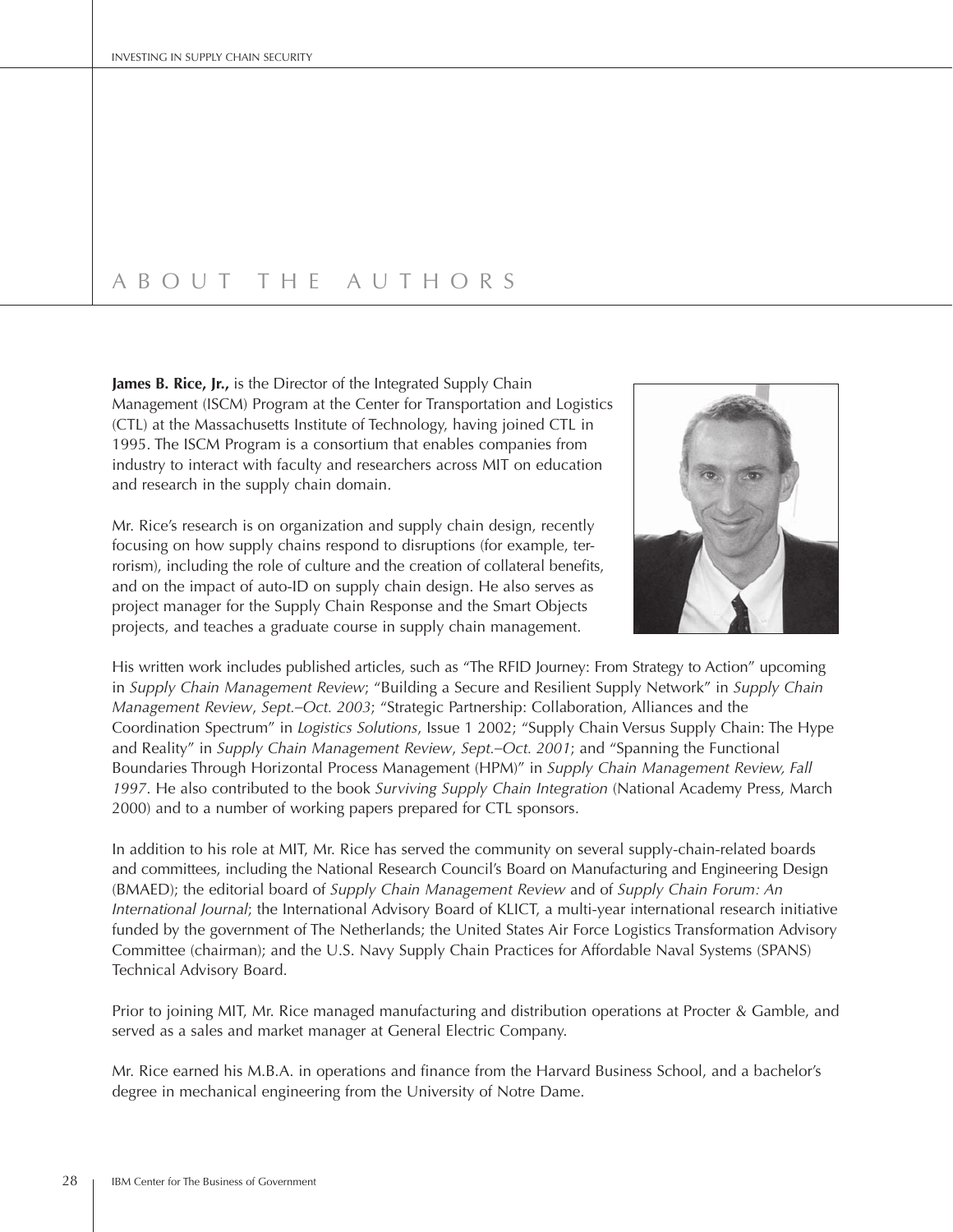Philip W. Spayd is a Research Affiliate, Center for Transportation and Logistics, Massachusetts Institute of Technology, and a founding director of Global Trade Systems, Inc. (GTS). GTS provides advice to companies on working to make the overall operation of international supply chains more efficient and better able to function with resiliency in the event of a disruption anywhere along the supply/demand axis. GTS works at the intersection of strategy and operations by helping companies ensure that their supply chain strategies support their business objectives. Prior to joining GTS in January 2004, Mr. Spayd served for 25 years with the U.S. Customs Service and the Department of Homeland Security, working in the U.S. and representing U.S. Customs globally. He was a founding director of Operation Safe Commerce, the first public/private partnership to develop mechanisms to enhance the security of international supply chains.



As the Boston director of field operations, Customs and Border Protection, Department of Homeland Security, Mr. Spayd directed the commercial and inspectional activities of approximately 1,000 Customs and Border Protection employees throughout the six New England states. The Boston field office was recognized for creating four "best practices" warranting national recognition: antiterrorism passenger examinations, antiterrorism training, interagency maritime intelligence, and Operation Safe Commerce.

Mr. Spayd was appointed Northeast regional commissioner in August 1988. Prior to that appointment, he was district director of Customs in Norfolk, Virginia, and before that, director of labor relations at Customs headquarters in Washington, D.C. He began his government career in 1973 and began work at Customs in 1978.

During the period of March through July 1998, Mr. Spayd was stationed in Sofia, Bulgaria, serving as the U.S. advisor to the Bulgarian government on counter-proliferation. He worked directly for the minister of the Interior and formed inter-governmental working groups to share intelligence and to coordinate operational planning. He directed a joint Bulgaria/Romania operation at a strategic port on the Danube River to stem the flow of weapons of mass destruction components in the region.

In 1992, Mr. Spayd received a Meritorious Executive Presidential Rank Award from President George H. W. Bush for innovative management. In 1996, he received an award from the World Customs Organization for international service in Eastern Europe. He is a Harvard Senior Executive Fellow. In April 2002, Mr. Spayd was awarded the Coalition of New England Companies for Trade (CONECT) Person of the Year Award. He received this award for his contributions to the facilitation of international trade in New England in the face of the new security environment.

Mr. Spayd is a graduate of The Pennsylvania State University with a B.A. degree in political science and of the University of Massachusetts with an M.S. degree in labor and industrial relations.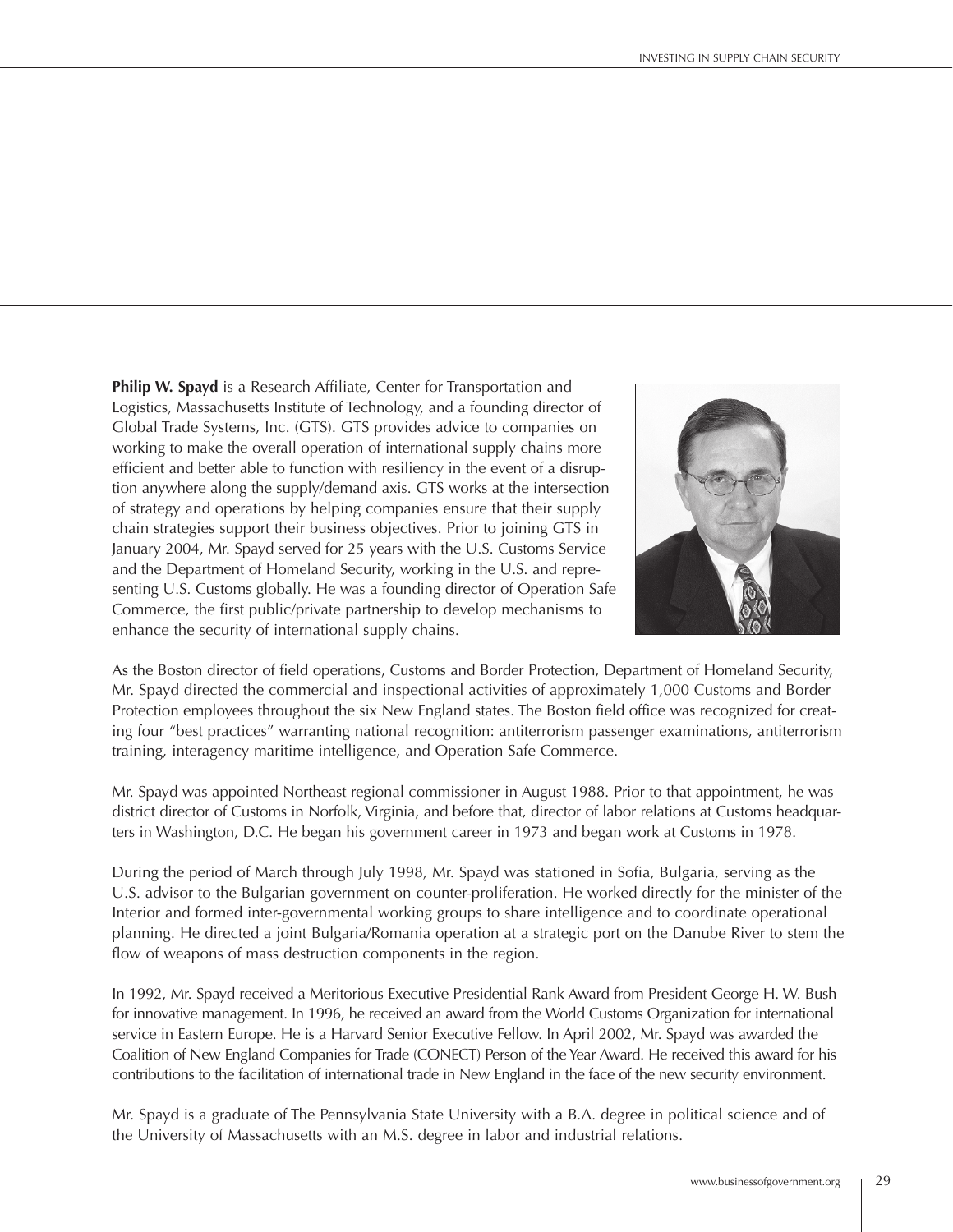# KEY CONTACT INFORMATION

## To contact the authors:

## James B. Rice, Jr.

Director, Integrated Supply Chain Management Center for Transportation and Logistics Massachusetts Institute of Technology 77 Massachusetts Avenue, Room E40-281 Cambridge, MA 02139  $(617)$  258-8584 fax: (617) 253-4560

e-mail: jrice@mit.edu

#### Philip W. Spayd

Global Trade Systems, Inc. 7 Borden Road Scituate, MA 02066  $(781)$  545-4462

e-mail: philip.spayd@globaltradesystems.com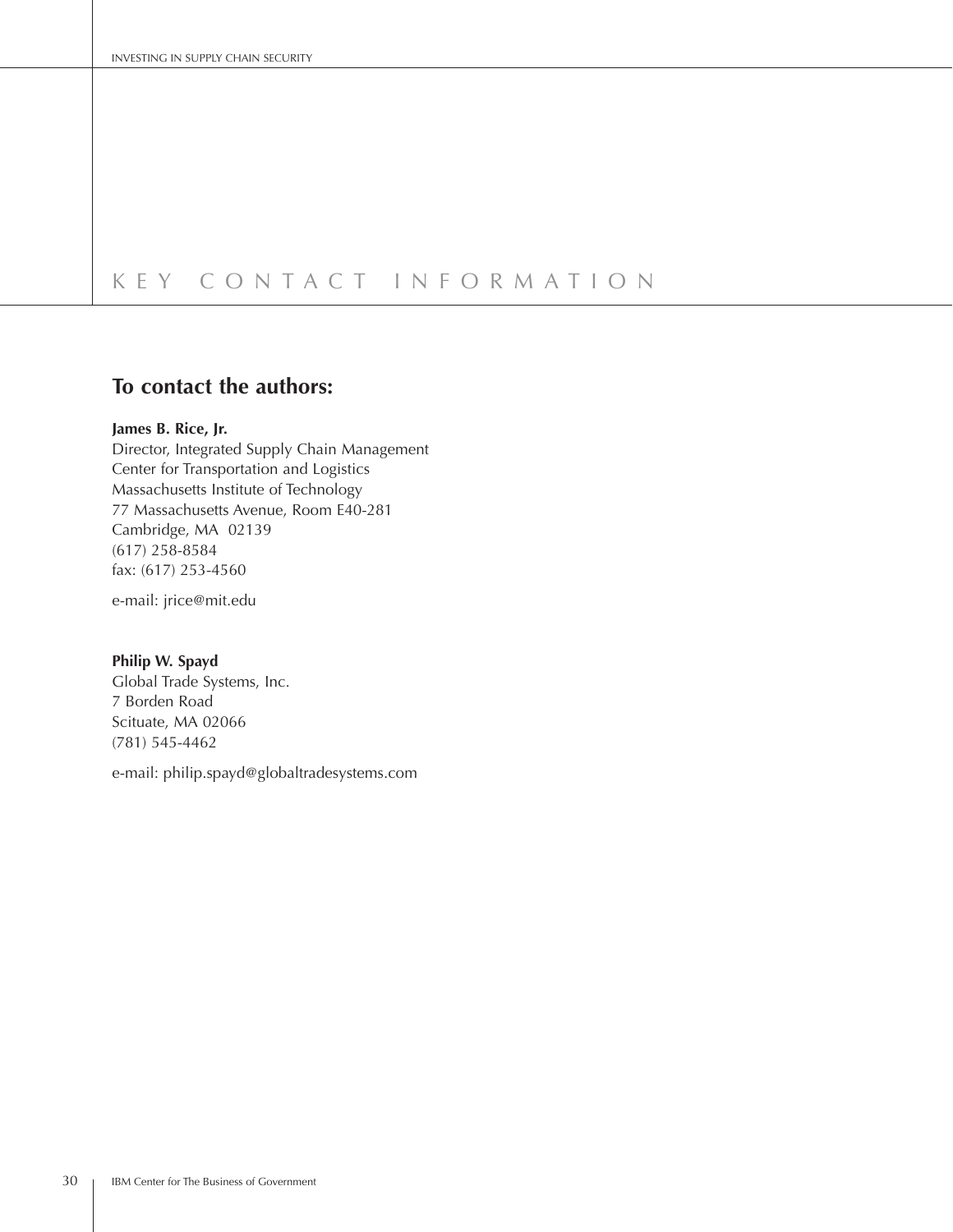## **COLLABORATION:** PARTNERSHIPS AND **NETWORKS**

**Leveraging Networks to Meet** National Goals: FEMA and the Safe Construction Networks (March 2002) William L. Waugh, Jr.

21st-Century Government and the **Challenge of Homeland Defense**  $(lune 2002)$ Elaine C. Kamarck

**Assessing Partnerships: New Forms** of Collaboration (March 2003) Robert Klitgaard and Gregory F. Treverton

Leveraging Networks: A Guide for Public Managers Working across Organizations (March 2003) Robert Agranoff

**Extraordinary Results on National Goals:** Networks and Partnerships in the Bureau of Primary Health Care's 100%/0 Campaign (March 2003) John Scanlon

**Public-Private Strategic Partnerships:** The U.S. Postal Service-Federal Express Alliance (May 2003) Oded Shenkar

The Challenge of Coordinating "Big Science" (July 2003) W. Henry Lambright

**Communities of Practice: A New** Tool for Government Managers (November 2003) William M. Snyder and Xavier de Souza Briggs

**Collaboration and Performance Management in Network Settings:** Lessons from Three Watershed Governance Efforts (April 2004) Mark T. Imperial

The Quest to Become "One": An Approach to Internal Collaboration (February 2005) Russ Linden

**Cooperation Between Social Security** and Tax Agencies in Europe (April 2005) Bernhard Zaglmayer, Paul Schoukens, and Danny Pieters

### **E-GOVERNMENT**

**Supercharging the Employment** Agency: An Investigation of the Use of Information and Communication Technology to Improve the Service of State Employment Agencies (December 2000) Anthony M. Townsend

Assessing a State's Readiness for **Global Electronic Commerce:** Lessons from the Ohio Experience (January 2001) J. Pari Sabety and Steven I. Gordon

**Privacy Strategies for Electronic** Government (January 2001) Janine S. Hiller and France Bélanger

**Commerce Comes to Government** on the Desktop: E-Commerce Applications in the Public Sector (February 2001) Genie N. L. Stowers

The Use of the Internet in **Government Service Delivery** (February 2001) Steven Cohen and William Eimicke

State Web Portals: Delivering and Financing E-Service (January 2002) Diana Burley Gant, Jon P. Gant, and Craig L. Johnson

**Internet Voting: Bringing Elections** to the Desktop (February 2002) Robert S. Done

Leveraging Technology in the Service of Diplomacy: Innovation in the Department of State (March 2002) **Barry Fulton** 

Federal Intranet Work Sites: An Interim Assessment (June 2002) Julianne G. Mahler and Priscilla M. Regan

The State of Federal Websites: The Pursuit of Excellence (August 2002) Genie N. L. Stowers

**State Government E-Procurement in** the Information Age: Issues, Practices, and Trends (September 2002) M. Jae Moon

**Preparing for Wireless and Mobile Technologies in Government** (October 2002) Ai-Mei Chang and P. K. Kannan

### **Public-Sector Information Security:**

A Call to Action for Public-Sector CIOs (October 2002, 2nd ed.) Don Heiman

The Auction Model: How the Public Sector Can Leverage the Power of E-Commerce Through Dynamic Pricing (November 2002, 2nd ed.) David C. Wyld

The Promise of E-Learning in Africa: The Potential for Public-Private Partnerships (January 2003) Norman LaRocque and Michael Latham

Digitally Integrating the Government Supply Chain: E-Procurement, E-Finance, and E-Logistics (February 2003) Jacques S. Gansler, William Lucyshyn, and Kimberly M. Ross

**Using Technology to Increase Citizen Participation** in Government: The Use of Models and Simulation (April 2003) John O'Looney

**Seaport:** Charting a New Course for Professional Services Acquisition for America's Navy (June 2003) David C. Wyld

**E-Reporting: Strengthening** Democratic Accountability (February 2004) Mordecai Lee

**Understanding Electronic** 

Signatures: The Key to E-Government (March 2004) Stephen H. Holden

**Measuring the Performance of E-Government** (March 2004) Genie N. L. Stowers

**Restoring Trust in Government: The** Potential of Digital Citizen Participation (August 2004) Marc Holzer, James Melitski, Seung-Yong Rho, and Richard Schwester

#### From E-Government to

M-Government? Emerging Practices in the Use of Mobile Technology by State Governments (November 2004) M. Jae Moon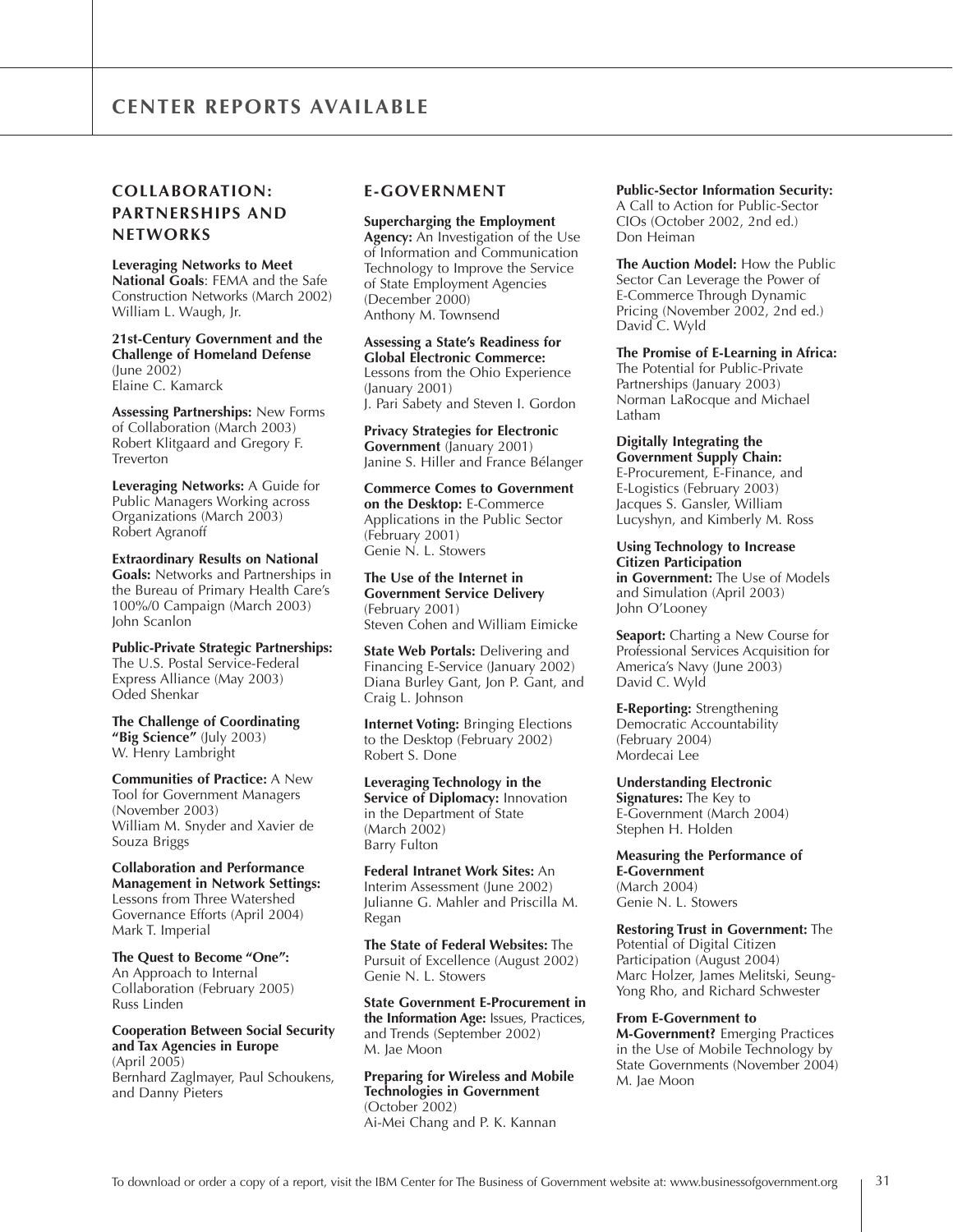## **CENTER REPORTS AVAILABLE**

**Government Garage Sales: Online** Auctions as Tools for Asset Management (November 2004) David C. Wyld

Innovation in E-Procurement: The Italian Experience (November 2004) Mita Marra

**Computerisation and E-Government** in Social Security: A Comparative International Study (May 2005) Michael Adler and Paul Henman

## **FINANCIAL** MANAGEMENT

**Credit Scoring and Loan Scoring:** Tools for Improved Management of Federal Credit Programs (July 1999) Thomas H. Stanton

**Using Activity-Based Costing to Manage More Effectively**  $($ January 2000 $)$ Michael H. Granof, David E. Platt, and Igor Vaysman

**Audited Financial Statements:** Getting and Sustaining "Clean" Opinions (July 2001) Douglas A. Brook

An Introduction to Financial Risk **Management in Government** (August 2001) Richard J. Buttimer, Jr.

**Understanding Federal Asset** Management: An Agenda for Reform  $(luly 2003)$ Thomas H. Stanton

Efficiency Counts: Developing the Capacity to Manage Costs at Air Force Materiel Command (August 2003) Michael Barzelay and Fred Thompson

Federal Credit Programs: Managing Risk in the Information Age (April 2005) Thomas H. Stanton

## **HUMAN CAPITAL** MANAGEMENT

**Profiles in Excellence: Conversations** with the Best of America's Career Executive Service (November 1999) Mark W. Huddleston

**Reflections on Mobility: Case** Studies of Six Federal Executives (May 2000) Michael D. Serlin

Managing Telecommuting in the Federal Government: An Interim Report (June 2000) Gina Vega and Louis Brennan

**Using Virtual Teams to Manage Complex Projects: A Case Study of** the Radioactive Waste Management Project (August 2000) Samuel M. DeMarie

A Learning-Based Approach to Leading Change (December 2000) Barry Sugarman

Labor-Management Partnerships: A New Approach to Collaborative Management (July 2001) Barry Rubin and Richard Rubin

**Winning the Best and Brightest:** Increasing the Attraction of Public Service (July 2001) Carol Chetkovich

A Weapon in the War for Talent: Using Special Authorities to Recruit Crucial Personnel (December 2001) Hal G. Rainey

**A Changing Workforce:** Understanding Diversity Programs in the Federal Government (December 2001) Katherine C. Naff and J. Edward Kellough

Life after Civil Service Reform: The Texas, Georgia, and Florida Experiences (October 2002) Jonathan Walters

The Defense Leadership and **Management Program: Taking** Career Development Seriously (December 2002) Joseph A. Ferrara and Mark C. Rom

## The Influence of Organizational

**Commitment on Officer Retention:** A 12-Year Study of U.S. Army Officers (December 2002) Stephanie C. Payne, Ann H. Huffman, and Trueman R. Tremble, Jr.

Human Capital Reform: 21st Century Requirements for the United States Agency for International Development (March 2003) Anthony C. E. Quainton and Amanda M. Fulmer

**Modernizing Human Resource Management in the Federal Government: The IRS Model** (April 2003) James R. Thompson and Hal G. Rainey

**Mediation at Work: Transforming** Workplace Conflict at the United States Postal Service (October 2003) Lisa B. Bingham

**Growing Leaders for Public Service** (August 2004, 2nd ed.) Ray Blunt

Pay for Performance: A Guide for Federal Managers (November 2004) Howard Risher

The Blended Workforce: Maximizing Agility Through Nonstandard Work Arrangements (April 2005) James R. Thompson and Sharon H. Mastracci

## **INNOVATION**

Managing Workfare: The Case of the Work Experience Program in the New York City Parks Department (June 1999) Steven Cohen

**New Tools for Improving** Government Regulation: An Assessment of Emissions Trading and Other Market-Based Regulatory Tools (October 1999) Gary C. Bryner

**Religious Organizations, Anti-Poverty Relief, and Charitable Choice:** A Feasibility Study of Faith-Based Welfare Reform in Mississippi (November 1999) John P. Bartkowski and Helen A. Regis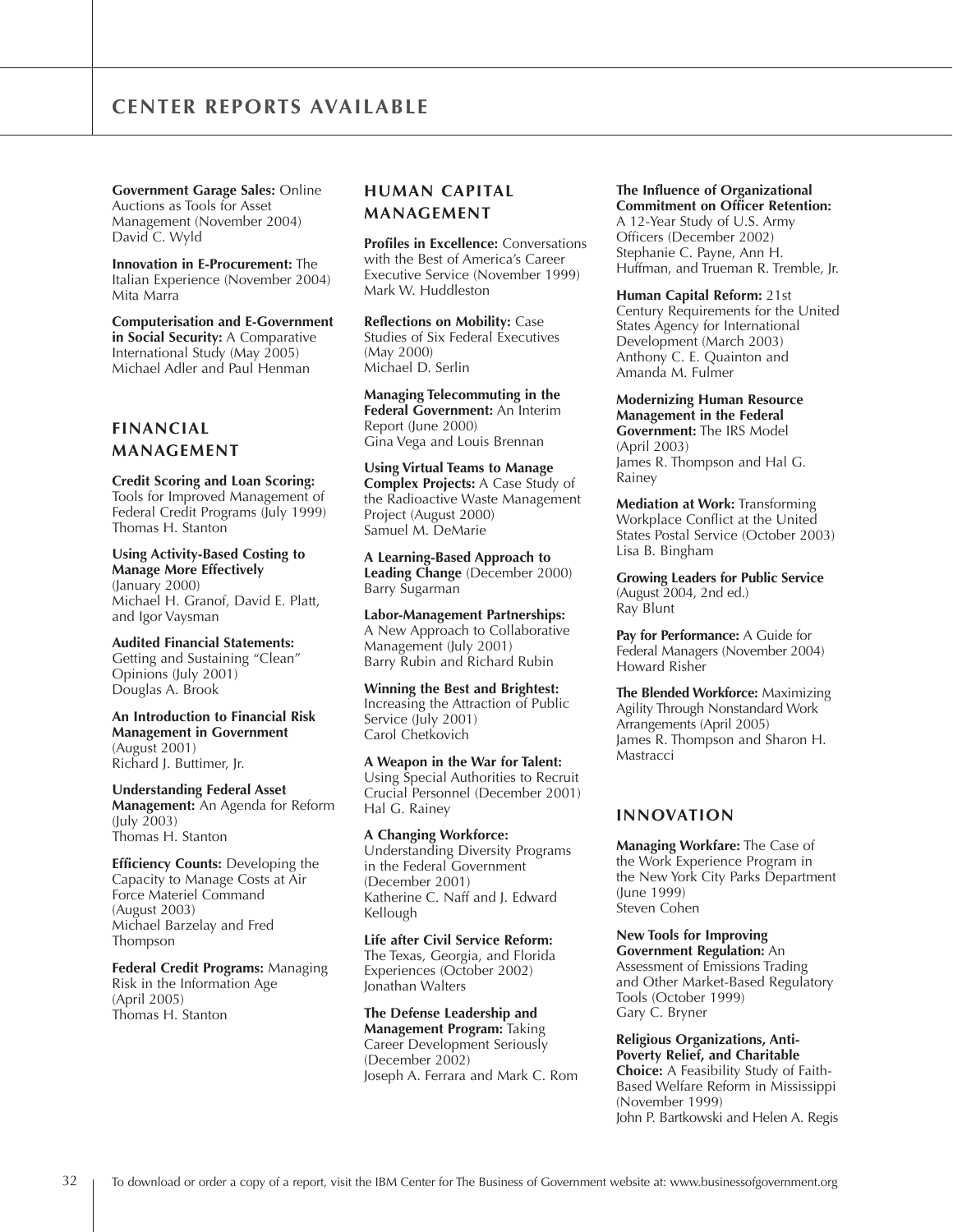**Business Improvement Districts and Innovative Service Delivery** (November 1999) Jerry Mitchell

#### An Assessment of Brownfield **Redevelopment Policies: The** Michigan Experience (November 1999) Richard C. Hula

San Diego County's Innovation **Program:** Using Competition and a Whole Lot More to Improve Public Services (January 2000) William B. Eimicke

**Innovation in the Administration** of Public Airports (March 2000) Scott E. Tarry

**Entrepreneurial Government:** Bureaucrats as Businesspeople (May 2000) Anne Laurent

Rethinking U.S. Environmental **Protection Policy: Management** Challenges for a New Administration (November 2000) Dennis A. Rondinelli

The Challenge of Innovating in Government (February 2001) Sandford Borins

**Understanding Innovation:** What Inspires It? What Makes It Successful? (December 2001) Jonathan Walters

**Government Management of Information Mega-Technology:** Lessons from the Internal Revenue Service's Tax Systems Modernization (March 2002) Barry Bozeman

**Advancing High End Computing:** Linking to National Goals (September 2003) Juan D. Rogers and Barry Bozeman

## **MANAGING FOR** PERFORMANCE AND **RESULTS**

**Corporate Strategic Planning in Government:** Lessons from the United States Air Force (November 2000) Colin Campbell

## **Using Evaluation to Support Performance Management:**

A Guide for Federal Executives  $($ lanuary 2001) Kathryn Newcomer and Mary Ann Scheirer

**Managing for Outcomes: Milestone** Contracting in Oklahoma  $(January 2001)$ Peter Frumkin

#### The Challenge of Developing **Cross-Agency Measures:**

A Case Study of the Office of National Drug Control Policy (August 2001) Patrick J. Murphy and John Carnevale

The Potential of the Government Performance and Results Act as a **Tool to Manage Third-Party** Government (August 2001) David G. Frederickson

**Using Performance Data for Accountability: The New York City** Police Department's CompStat Model of Police Management (August 2001) Paul E. O'Connell

**Moving Toward More Capable Government: A Guide to** Organizational Design (June 2002) Thomas H. Stanton

The Baltimore CitiStat Program: Performance and Accountability (May 2003) Lenneal J. Henderson

**Strategies for Using State Information:** Measuring and Improving Program Performance (December 2003) Shelley H. Metzenbaum

**Linking Performance and Budgeting:** Opportunities in the Federal Budget Process (January 2004, 2nd ed.) Philip G. Joyce

How Federal Programs Use Outcome **Information:** Opportunities for Federal Managers (February 2004, 2nd ed.) Harry P. Hatry, Elaine Morley, Shelli B. Rossman, and Joseph S. Wholey

Performance Leadership: 11 Better Practices That Can Ratchet Up Performance (May 2004) Robert D. Behn

#### **Performance Management for**

Career Executives: A "Start Where You Are, Use What You Have" Guide (October 2004, 2nd ed.) Chris Wye

Staying the Course: The Use of Performance Measurement in State Governments (November 2004) Julia Melkers and Katherine Willoughby

## **MARKET-BASED GOVERNMENT**

Determining a Level Playing Field for Public-Private Competition (November 1999) Lawrence L. Martin

**Implementing State Contracts for** Social Services: An Assessment of the Kansas Experience (May 2000) Jocelyn M. Johnston and Barbara S. Romzek

A Vision of the Government as a World-Class Buyer: Major Procurement Issues for the Coming Decade (January 2002) Jacques S. Gansler

Contracting for the 21st Century: A Partnership Model (January 2002) Wendell C. Lawther

**Franchise Funds in the Federal Government:** Ending the Monopoly in Service Provision (February 2002) John J. Callahan

**Making Performance-Based Contracting Perform:** What the Federal Government Can Learn from State and Local Governments (November 2002, 2nd ed.) Lawrence L. Martin

**Moving to Public-Private** Partnerships: Learning from Experience around the World (February 2003) Trefor P. Williams

**IT Outsourcing: A Primer for Public** Managers (February 2003) Yu-Che Chen and James Perry

The Procurement Partnership Model: Moving to a Team-Based Approach (February 2003) Kathryn G. Denhardt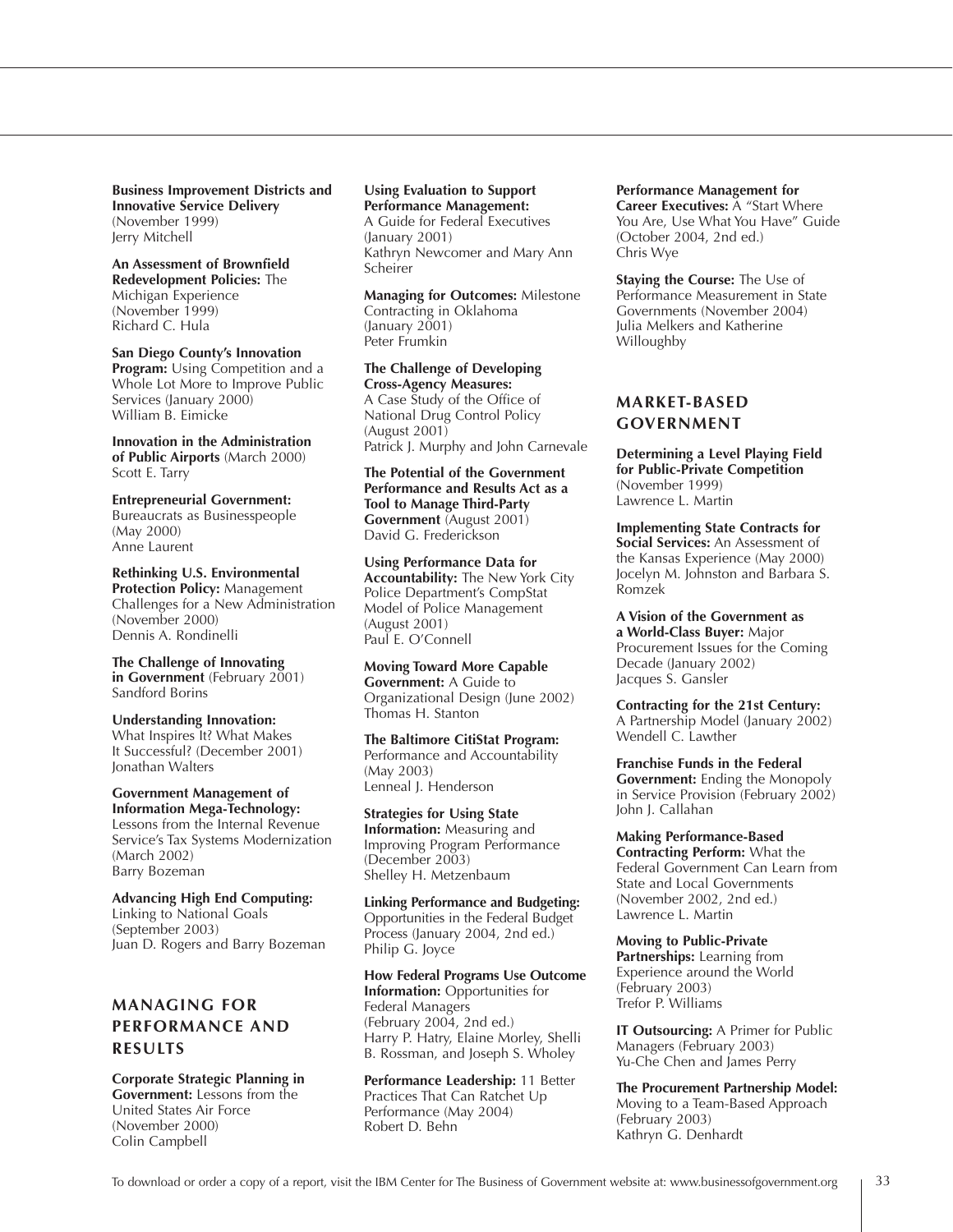**Moving Toward Market-Based** Government: The Changing Role of Government as the Provider (March 2004, 2nd ed.) Jacques S. Gansler

**Transborder Service Systems:** Pathways for Innovation or Threats to Accountability? (March 2004) Alasdair Roberts

**Competitive Sourcing: What** Happens to Federal Employees?  $(October 2004)$ Jacques S. Gansler and William Lucyshyn

**Implementing Alternative Sourcing Strategies: Four Case Studies** (October 2004) Edited by Jacques S. Gansler and William Lucyshyn

**Designing Competitive Bidding** for Medicare (November 2004) John Cawley and Andrew B. Whitford

## **TRANSFORMATION OF ORGANIZATIONS**

The Importance of Leadership: The Role of School Principals (September 1999) Paul Teske and Mark Schneider

Leadership for Change: Case Studies in American Local Government (September 1999) Robert B. Denhardt and lanet Vinzant Denhardt

**Managing Decentralized** Departments: The Case of the U.S. Department of Health and Human Services (October 1999) Beryl A. Radin

Transforming Government: The Renewal and Revitalization of the Federal Emergency Management Agency (April 2000) R. Steven Daniels and Carolyn L. Clark-Daniels

**Transforming Government: Creating** the New Defense Procurement System (April 2000) Kimberly A. Harokopus

## **Trans-Atlantic Experiences in Health**

Reform: The United Kingdom's National Health Service and the United States Veterans Health Administration (May 2000) Marilyn A. DeLuca

**Transforming Government: The** Revitalization of the Veterans Health Administration (June 2000) Gary J. Young

The Challenge of Managing Across **Boundaries:** The Case of the Office of the Secretary in the U.S. Department of Health and Human Services (November 2000) Beryl A. Radin

**Creating a Culture of Innovation:** 10 Lessons from America's Best Run City (January 2001) Janet Vinzant Denhardt and Robert **B.** Denhardt

**Transforming Government: Dan** Goldin and the Remaking of NASA (March 2001) W. Henry Lambright

**Managing Across Boundaries: A** Case Study of Dr. Helene Gayle and the AIDS Epidemic (January  $2002$ ) Norma M. Riccucci

Managing "Big Science": A Case Study of the Human Genome Project (March 2002) W. Henry Lambright

The Power of Frontline Workers in Transforming Government: The Upstate New York Veterans Healthcare Network (April 2003) Timothy J. Hoff

**Making Public Sector Mergers Work:** Lessons Learned (August 2003) Peter Frumkin

**Efficiency Counts: Developing the** Capacity to Manage Costs at Air Force Materiel Command (August 2003) Michael Barzelay and Fred Thompson

**Managing the New Multipurpose, Multidiscipline University Research Centers:** Institutional Innovation in the Academic Community (November 2003) Barry Bozeman and P. Craig Boardman

## **2004 PRESIDENTIAL TRANSITION SERIES**

**Government Reorganization:** Strategies and Tools to Get It Done (August 2004) Hannah Sistare

**Performance Management for** Political Executives: A "Start Where You Are, Use What You Have" Guide (October 2004) Chris Wye

**Becoming an Effective Political Executive: 7 Lessons from Experienced Appointees** (January 2005,  $2nd$  ed.) Judith E. Michaels

Getting to Know You: Rules of Engagement for Political Appointees and Career Executives (January 2005) Joseph A. Ferrara and Lynn C. Ross

### **SPECIAL REPORTS**

**Enhancing Security Throughout the** Supply Chain (April 2004) David I. Closs and Edmund F. McGarrell

Assessing the Impact of IT-Driven **Education in K-12 Schools** (May 2005) Ganesh D. Bhatt

**Investing in Supply Chain Security:** Collateral Benefits (May 2005) James B. Rice, Jr., and Philip W. Spayd

## **CENTER FOR HEALTHCARE MANAGEMENT REPORTS**

The Power of Frontline Workers in Transforming Healthcare **Organizations: The Upstate New** York Veterans Healthcare Network (December 2003) Timothy J. Hoff

**IT Outsourcing: A Primer for Healthcare Managers** (December 2003) Yu-Che Chen and James Perry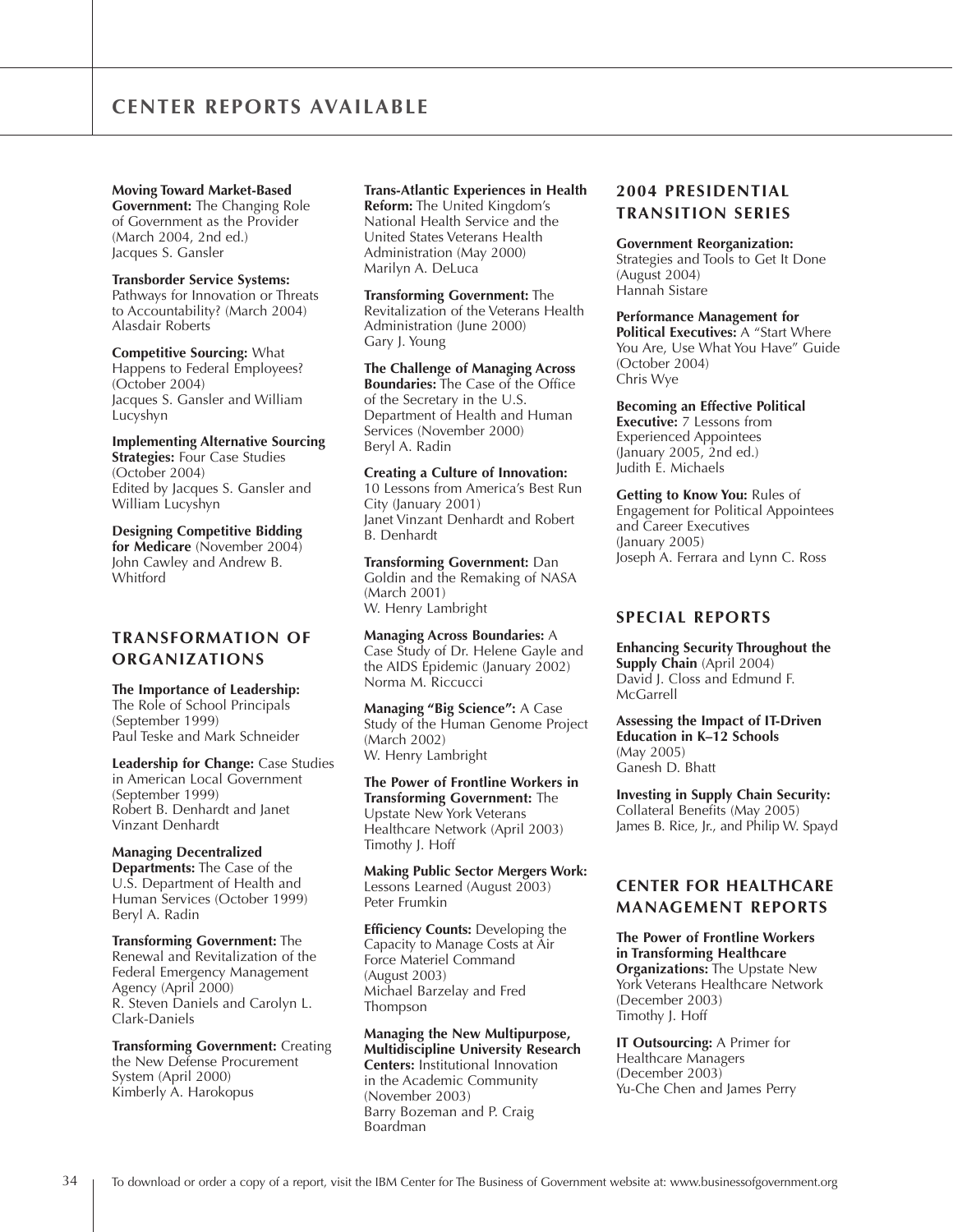## BOOKS\*

#### **Collaboration: Using Networks and Partnerships**

(Rowman & Littlefield Publishers,  $Inc., 2004)$ John M. Kamensky and Thomas J. Burlin, editors

#### **E-Government** 2001

(Rowman & Littlefield Publishers,  $Inc., 2001)$ Mark A. Abramson and Grady E. Means, editors

#### **E-Government** 2003

(Rowman & Littlefield Publishers,  $Inc., 2002)$ Mark A. Abramson and Therese L. Morin, editors

#### **Human Capital 2002**

(Rowman & Littlefield Publishers,  $Inc., 2002)$ Mark A. Abramson and Nicole Willenz Gardner, editors

#### **Human Capital 2004**

(Rowman & Littlefield Publishers, Inc., 2004) Jonathan D. Breul and Nicole Willenz Gardner, editors

#### **Innovation**

(Rowman & Littlefield Publishers,  $Inc., 2002)$ Mark A. Abramson and Ian Littman, editors

#### Leaders

(Rowman & Littlefield Publishers,  $Inc., 2002)$ Mark A. Abramson and Kevin M. Bacon, editors

## Learning the Ropes: Insights for

**Political Appointees** (Rowman & Littlefield Publishers,  $Inc., 2005)$ Mark A. Abramson and Paul R. Lawrence, editors

#### *Managing for Results 2002*

(Rowman & Littlefield Publishers,  $Inc., 2001)$ Mark A. Abramson and John M. Kamensky, editors

#### *Managing for Results 2005*

(Rowman & Littlefield Publishers,  $Inc., 2004)$ John M. Kamensky and Albert Morales, editors

#### **Memos to the President:** *Management Advice from the* **Nation's Top Public Administrators** (Rowman & Littlefield Publishers,  $Inc., 2001)$

Mark A. Abramson, editor

#### **New Ways of Doing Business**

(Rowman & Littlefield Publishers,  $Inc., 2003)$ Mark A. Abramson and Ann M. Kieffaber, editors

#### *The Procurement Revolution*

(Rowman & Littlefield Publishers,  $Inc., 2003)$ Mark A. Abramson and Roland S. Harris III, editors

#### **Transforming Government Supply Chain Management**

(Rowman & Littlefield Publishers,  $Inc., 2003)$ Jacques S. Gansler and Robert E. Luby, Jr., editors

#### *Transforming Organizations*

(Rowman & Littlefield Publishers,  $Inc., 2001)$ Mark A. Abramson and Paul R. Lawrence, editors